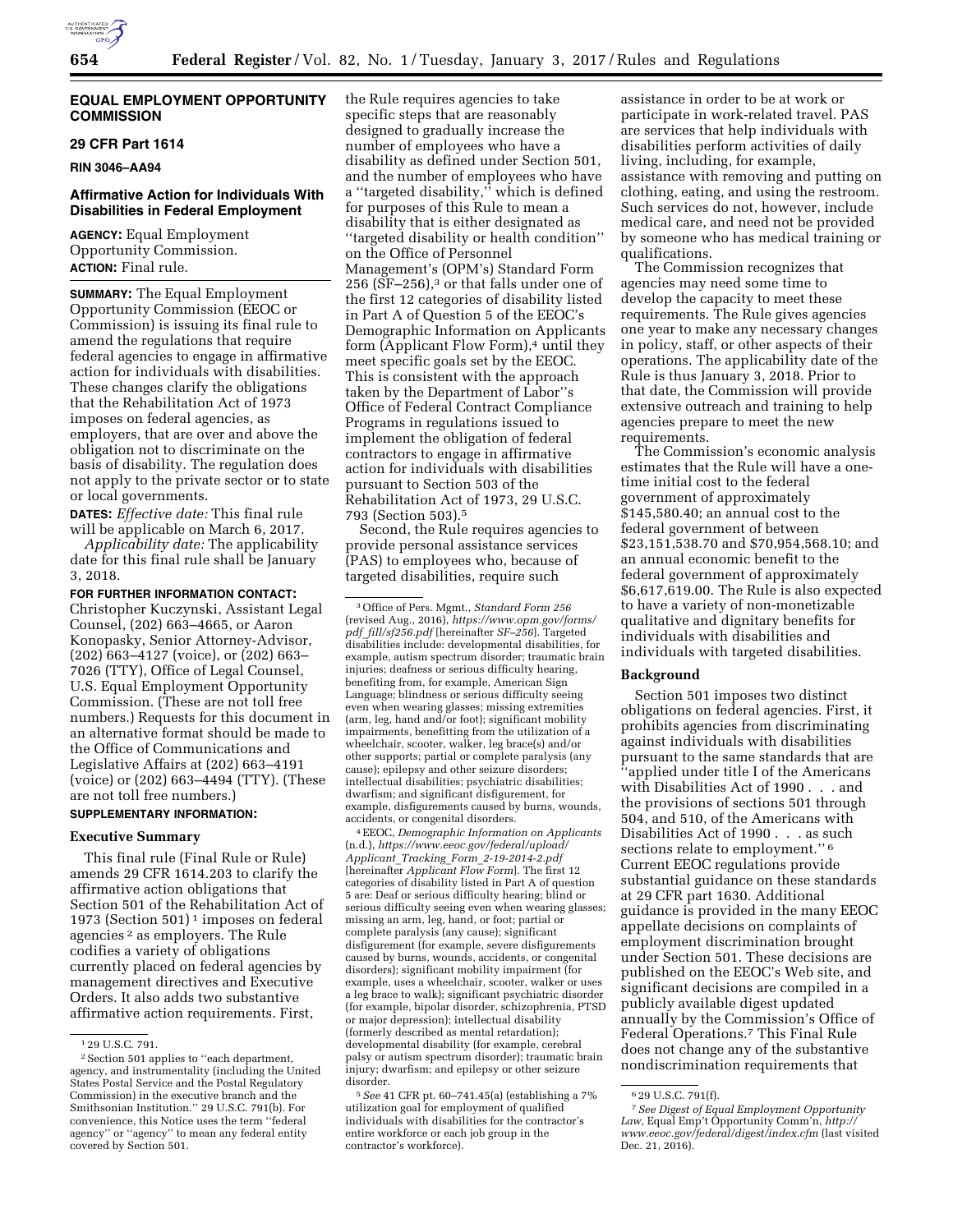currently apply in the federal sector, as set forth in the EEOC's regulations and federal sector appellate decisions.

Second, the section requires each federal agency to maintain, update annually, and submit to the Commission an ''affirmative action program plan for the hiring, placement, and advancement of individuals with disabilities.'' It further directs the Commission to approve an affirmative action plan (Plan) if ''the Commission determines . . . that such plan provides sufficient assurances, procedures and commitments to provide adequate hiring, placement, and advancement opportunities for individuals with disabilities."<sup>8</sup>

The regulations currently implementing the Section 501 affirmative action requirement simply state that the federal government shall be a ''model employer of individuals with disabilities,'' and that federal agencies shall ''give full consideration to the hiring, placement, and advancement of qualified individuals with disabilities."<sup>9</sup> Over the years, however, the EEOC has issued various Management Directives to provide guidance on how an agency's Plan should result in the federal government being a model employer of individuals with disabilities. In addition, several Executive Orders have been issued, setting numerical objectives for hiring by the federal government of individuals with disabilities, to support the goals of Section 501.

In 1987, the Commission issued Management Directive 713 (MD–713), setting the standards by which the Commission would evaluate an agency's Plan with regard to the hiring of people with disabilities.<sup>10</sup> MD-713 required agencies with 1,000 or more employees to establish specific numerical objectives (goals) for employment of people with targeted disabilities, and to report the number of people with targeted disabilities employed by the agency.11

11Management Directive 712 (MD–712) preceded MD–713 by four years. *See* EEOC, *Management Directive 712,* 1983 WL 410824 (March 29, 1983). MD–712 created documentation requirements for agencies' affirmative action plans, but did not include reporting requirements. MD–712 required agencies to focus on the employment of individuals with targeted disabilities; included detailed requirements for program administration and management, including staffing commitments and responsibilities; and required agencies with more than 1,000 employees to establish objectives for hiring people with targeted disabilities. For a general history of the EEOC's Management Directives, see Office of Fed. Operations, EEOC, *A* 

President Bill Clinton issued Executive Order 13163 on July 26, 2000 ''to support the goals articulated in section 501 of the Rehabilitation Act of 1973.'' 12 Under this Executive Order, each federal agency was required to prepare a plan to increase the opportunities for individuals with disabilities to be employed in the agency, and to submit the plan to OPM within 60 days from the date of the order. The Executive Order stated that ''based on current hiring patterns and anticipated increases from expanded outreach efforts and appropriate accommodations, the Federal Government, over the next 5 years, will be able to hire 100,000 qualified individuals with disabilities.'' 13 The same day, President Clinton issued Executive Order 13164, which requires federal agencies to establish written reasonable accommodation procedures, with a series of detailed requirements to be included in those written procedures.14 Shortly thereafter, the EEOC issued *Policy Guidance on Executive Order 13164: Establishing Procedures to Facilitate the Provision of Reasonable Accommodation.*15

In 2003, the EEOC issued Management Directive 715 (MD–715),<sup>16</sup> which superseded MD–713 and is still in effect. Part B of MD–715 provides detailed standards by which the Commission judges an agency's affirmative action plan with regard to the hiring of people with disabilities. The Directive requires agencies ''to conduct an internal review and analysis of the effects of all current and proposed policies, practices, procedures and conditions that, directly or indirectly, relate to the employment of individuals with disabilities,'' and to ''collect and evaluate information and data necessary to make an informed assessment about the extent to which the agency is meeting its responsibility to provide employment opportunities for qualified

14Executive Order No. 13164, 3 CFR 286 (2001), *[http://frwebgate.access.gpo.gov/cgi-bin/](http://frwebgate.access.gpo.gov/cgi-bin/getdoc.cgi?dbname=2000_register&docid=fr28jy00-140.pdf) [getdoc.cgi?dbname=2000](http://frwebgate.access.gpo.gov/cgi-bin/getdoc.cgi?dbname=2000_register&docid=fr28jy00-140.pdf)*\_*register&docid=fr28jy00- [140.pdf](http://frwebgate.access.gpo.gov/cgi-bin/getdoc.cgi?dbname=2000_register&docid=fr28jy00-140.pdf)*.

15EEOC, *Policy Guidance On Executive Order 13164: Establishing Procedures To Facilitate The Provision Of Reasonable Accommodation* (last modified Oct. 19, 2000), *[http://www.eeoc.gov/](http://www.eeoc.gov/policy/docs/qanda-accommodation_procedures.html) [policy/docs/qanda-accommodation](http://www.eeoc.gov/policy/docs/qanda-accommodation_procedures.html)*\_ *[procedures.html](http://www.eeoc.gov/policy/docs/qanda-accommodation_procedures.html)* [hereinafter *13164 Guidance*].

16EEOC, *Management Directive 715* (Oct. 1, 2003), *[http://www.eeoc.gov/federal/directives/](http://www.eeoc.gov/federal/directives/md715.cfm) [md715.cfm](http://www.eeoc.gov/federal/directives/md715.cfm)* [hereinafter *MD–715*].

applicants and employees with disabilities, especially those with targeted disabilities.'' 17 Pursuant to Executive Order 13164, MD–715 also requires agencies to have written procedures for providing reasonable accommodations, including the amount of time decision makers have to answer reasonable accommodation requests.18 Finally, MD–715 reinforces the requirement from MD–713 that agencies with 1,000 or more employees are required ''to maintain a special recruitment program for individuals with targeted disabilities and to establish specific goals for the employment and advancement of such individuals,'' and to report the numbers of employees with targeted disabilities to the EEOC.19

In 2005, the EEOC issued additional guidance providing agencies with detailed practical advice for drafting and implementing reasonable accommodation procedures under Executive Order 13164,20 and in 2008, the Commission issued a detailed question-and-answer document on promoting the employment of individuals with disabilities in the federal workforce.21

In July 2010, President Barack Obama issued Executive Order 13548, again setting a goal of having the federal government hire 100,000 persons with disabilities within five years.<sup>22</sup> The Executive Order required agencies to set their own hiring goals for persons with disabilities as defined under Section 501 and sub-goals for persons with targeted disabilities as defined by SF– 256, and to report those goals to OPM. Again, policy and guidance documents were developed pursuant to this Executive Order.23

20EEOC, *Practical Advice on Drafting and Implementing Reasonable Accommodation Procedures under Executive Order 13164,* (July 2005), *[http://www.eeoc.gov/policy/docs/](http://www.eeoc.gov/policy/docs/implementing_accommodation.pdf) implementing*\_*[accommodation.pdf](http://www.eeoc.gov/policy/docs/implementing_accommodation.pdf)*.

21EEOC, *Questions and Answers: Promoting Employment of Individuals with Disabilities in the Federal Workforce* (n.d.), *[http://eeoc.gov/federal/](http://eeoc.gov/federal/qanda-employment-with-disabilities.cfm) [qanda-employment-with-disabilities.cfm](http://eeoc.gov/federal/qanda-employment-with-disabilities.cfm)*  [hereinafter *Promoting Employment*].

22Executive Order No. 13548, 3 CFR 168 (2010), *[http://www.gpo.gov/fdsys/pkg/FR-2010-07-30/pdf/](http://www.gpo.gov/fdsys/pkg/FR-2010-07-30/pdf/2010-18988.pdf) [2010-18988.pdf](http://www.gpo.gov/fdsys/pkg/FR-2010-07-30/pdf/2010-18988.pdf)*.

<sup>8</sup> 29 U.S.C. 791(b).

<sup>9</sup> 29 CFR 1614.203(a).

<sup>10</sup>EEOC, *Management Directive 713,* 1987 WL 768434 (Oct. 3, 1987).

*Look at the EEOC's Office of Federal Operation's Federal Sector Programs: Past, Present, and Future,*  Dig. of EEO L., Winter 2008, *[http://www.eeoc.gov/](http://www.eeoc.gov/federal/digest/xix-1.cfm) [federal/digest/xix-1.cfm](http://www.eeoc.gov/federal/digest/xix-1.cfm)*.

<sup>12</sup>*See* Executive Order No. 13163, 3 CFR 285 (2001), *[http://www.gpo.gov/fdsys/pkg/FR-2000-07-](http://www.gpo.gov/fdsys/pkg/FR-2000-07-28/pdf/00-19322.pdf)  [28/pdf/00-19322.pdf](http://www.gpo.gov/fdsys/pkg/FR-2000-07-28/pdf/00-19322.pdf)*.

<sup>13</sup> *Id.* 

<sup>17</sup> *Id.* at B.III.

<sup>18</sup> *Id.* at B.V.

<sup>19</sup> *Id.* at B.V.

<sup>23</sup>Office of Pers. Mgmt., *Model Strategies for Recruitment and Hiring of People with Disabilities*  (Nov. 8, 2010), *[https://www.chcoc.gov/content/](https://www.chcoc.gov/content/model-strategies-recruitment-and-hiring-people-disabilities-required-under-executive-order) [model-strategies-recruitment-and-hiring-people](https://www.chcoc.gov/content/model-strategies-recruitment-and-hiring-people-disabilities-required-under-executive-order)[disabilities-required-under-executive-order](https://www.chcoc.gov/content/model-strategies-recruitment-and-hiring-people-disabilities-required-under-executive-order)*. This guidance document was developed in consultation with the White House, the Department of Labor, and the EEOC.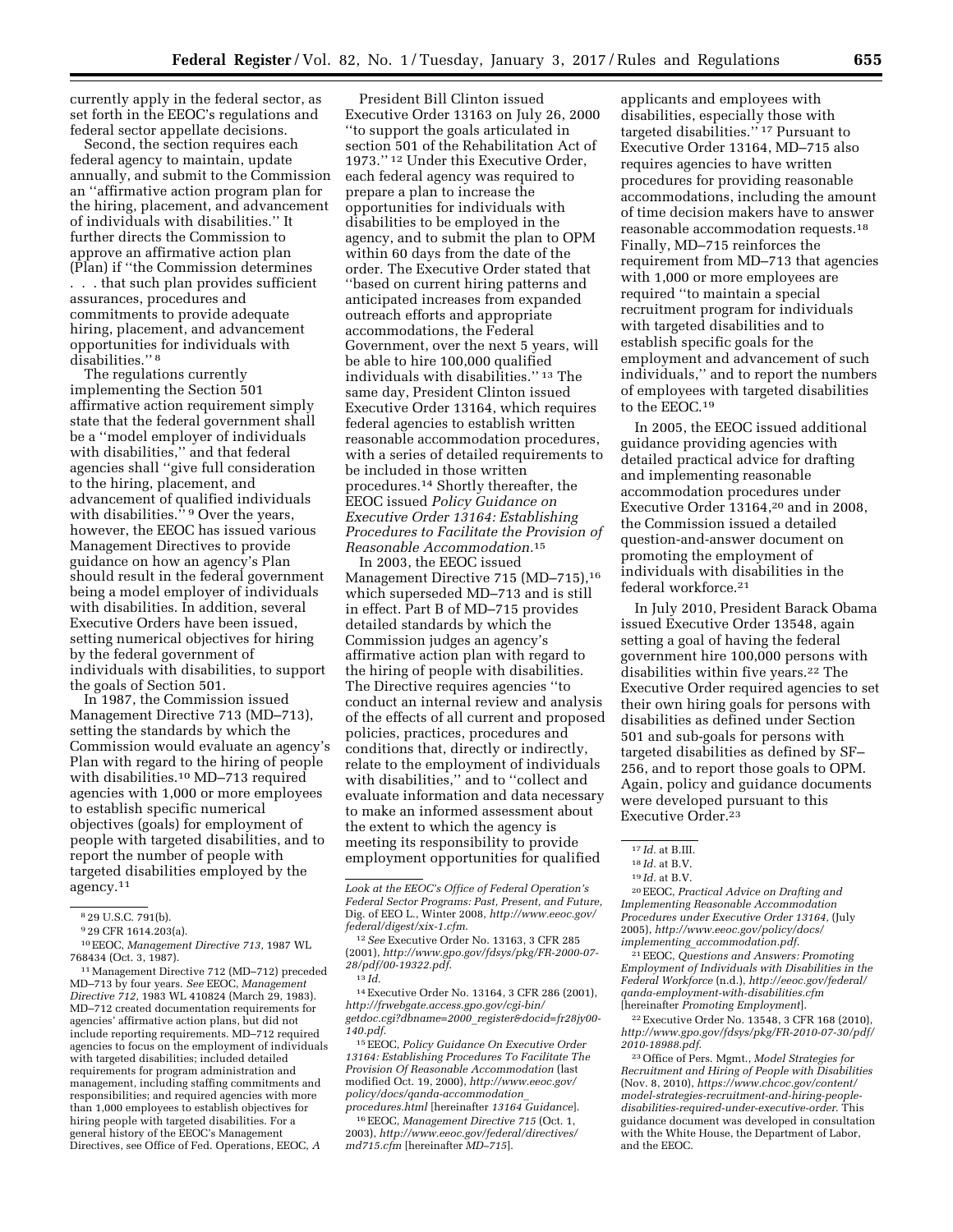# **The Rule**

On May 15, 2014, the Commission published an Advance Notice of Proposed Rulemaking (ANPRM) requesting public comment on specific inquiries regarding ways to strengthen its Section 501 affirmative action regulations.24 A total of 89 comments were received.<sup>25</sup> Taking the comments into account, the Commission published a Notice of Proposed Rulemaking (NPRM) proposing specific revisions to the Section 501 regulations on February 24, 2016.26 The NPRM also asked for public input on 7 specific aspects of the proposal.27

The Commission received a total of 103 comments on the proposed rule, representing the opinions of 73 individuals, 52 disability advocacy organizations, 5 federal agencies, 2 federal government organizations, 3 state government organizations, 2 vocational rehabilitation organizations, and 1 group of administrative law students.28 Twenty-one of the comments were non-responsive. The comments are available for review at the Federal eRulemaking Portal at *[http://](http://www.regulations.gov) [www.regulations.gov](http://www.regulations.gov)*.

The Commission has reviewed and given due consideration to all comments received during the public comment period, and now issues its Final Rule amending 29 CFR 1614.203 and 1614.601(f) to update, clarify, and put in one place the standards that the Commission will use to review and approve agency Plans. The comments resulted in numerous changes to the specific requirements proposed in the NPRM. Relevant comments and Commission responses are discussed in detail in the Section-by-Section Analysis below. The Commission also made several stylistic changes that do not affect the substantive requirements of the Rule.

Commenters also offered suggestions for additional requirements not proposed in the NPRM. In some cases, the suggested requirements were not added because the Commission lacked the requisite authority. For example, the Rule does not amend Workers' Compensation laws; revise regulations

27 *Id.* at 9130.

governing the hiring authority for individuals with intellectual disabilities, severe physical disabilities, or psychiatric disabilities, as set forth at 5 CFR 213.3102(u) (Schedule A hiring authority for persons with certain disabilities) by, for example, extending the trial employment period or changing the eligibility criteria; create or abolish other hiring authorities; prohibit agencies from making their own hiring decisions; or extend Section 501 obligations to state and local governments, federal contractors,29 or businesses in the private sector generally.

The Commission also did not add a provision that either grants or denies a private right of action to enforce the affirmative action regulations, as suggested by some commenters. The Commission requested public input on the ability of individuals to seek enforcement of the requirement to provide PAS, codified at paragraph (d)(5) of the Rule as amended, in individual cases. Nonetheless, this is a matter of first impression, and the Commission believes that its procedural regulations governing complaints of discrimination in the federal sector, found at 29 CFR 1614, subpart A, are the most appropriate place to address this question. As such, this Rule takes no position on the availability of a private remedy for either the PAS obligation or the affirmative action obligations more generally.

Other requirements were not added because they concerned issues that were beyond the scope of this rulemaking. For example, the Rule does not provide that a change in supervisors is a reasonable accommodation, that inaccessible job application processes may give rise to claims of employment discrimination, or that individuals have a right to representation during the interactive process, because these suggestions pertain to Section 501's nondiscrimination requirements, which are the same as the nondiscrimination requirements of Title I 30 and certain provisions of Title V 31 of the Americans with Disabilities Act (ADA) applicable to private and state and local government employers.32 The EEOC has regulations describing the ADA's

nondiscrimination requirements at 29 CFR part 1630. For similar reasons, the Rule does not address methods of oversight established elsewhere in part 1614.

In some cases, suggested requirements were not added because they would affect matters governed by both EEOC and OPM regulations. For example, the Commission has not added requirements to the Rule designed to prevent violations of Section 501's qualification standard provisions.33 Qualification standards are governed by EEOC's nondiscrimination regulations at 29 CFR part 1630.34 These regulations clarify that the ADA/Section 501 qualification standard provisions require federal agencies to exempt an individual from a qualification standard, test, or other selection criterion if there is sufficient evidence that he or she cannot meet such standard, test, or criterion because of a disability, but can nevertheless perform the essential functions of the position with a reasonable accommodation (if one is required).35 However, qualification standards are also governed by OPM regulations.36 Similarly, the Final Rule does not address vacancy announcements; benefit programs such as return-to-work programs; or alternative models of employment such as apprenticeship programs, customized employment, and job splitting, which are also affected by OPM regulations. EEOC and OPM are working together to develop coordinated strategies on some of these issues and other matters over which both agencies have jurisdiction.

One commenter stated that the Rule should include an exemption for small agencies. However, except in the case of the workforce analysis and goal requirements imposed by paragraphs

34The Commission's ADA regulations were incorporated into EEOC's Section 501 regulations, via full notice and comment, after Congress incorporated the ADA's employment discrimination provisions into Section 501. *See* Federal Sector Equal Employment Opportunity, 67 FR 35,732, 35,735 (May 21, 2002) (codified at 29 CFR 1614.203(b)). Further guidance on the nondiscrimination requirements pertaining to qualification standards can be found in several cases issued through the federal sector complaint process.

35*See* 29 CFR 1630.10, .15(b), .15(c); 29 CFR pt. 1630, app. 1630.10, .15(b) and (c).

36See 5 CFR pt. 338 and authorities cited therein.

<sup>24</sup>The Federal Sector's Obligation to Be a Model Employer of Individuals with Disabilities, 79 FR 27,824 (May 15, 2014) (to be codified at 29 CFR 1614.203, .601(f)).

<sup>25</sup> In addition to the 89 comments, the Commission received several duplicate comments.

<sup>26</sup>Affirmative Action for Individuals with Disabilities in the Federal Government, 81 FR 9123 (Feb. 24, 2016) (to be codified at 29 CFR 1614.203, .601(f)).

<sup>28</sup>Some comments represented the opinions of more than one entity, and some individuals submitted more than one comment.

 $^{\rm 29}\,$  However, we note that federal contractors are subject to obligations to engage in affirmative action for individuals with disabilities under Section 503. *See* 29 U.S.C. 793(d); 41 CFR pt. 60–741.

<sup>30</sup> 42 U.S.C. 12101–12117.

<sup>31</sup> 42 U.S.C. 12201–12213.

<sup>32</sup>Congress incorporated all of the ADA's employment discrimination provisions in 1992. *See*  Rehabilitation Act Amendments of 1992, Pub. L. 102–569, 106 Stat. 4344, 4424 (codified as amended at 29 U.S.C. 791(f)).

<sup>33</sup>The ADA prohibits ''using qualification standards, employment tests or other selection criteria that screen out or tend to screen out an individual with a disability or a class of individuals with disabilities,'' unless a defense applies. 42 U.S.C. 12112(b)(6), 12113(a). These provisions were made applicable to federal agencies when Congress incorporated all of the ADA's employment discrimination provisions into Section 501. *See*  Rehabilitation Act Amendments, 106 Stat. at 4424.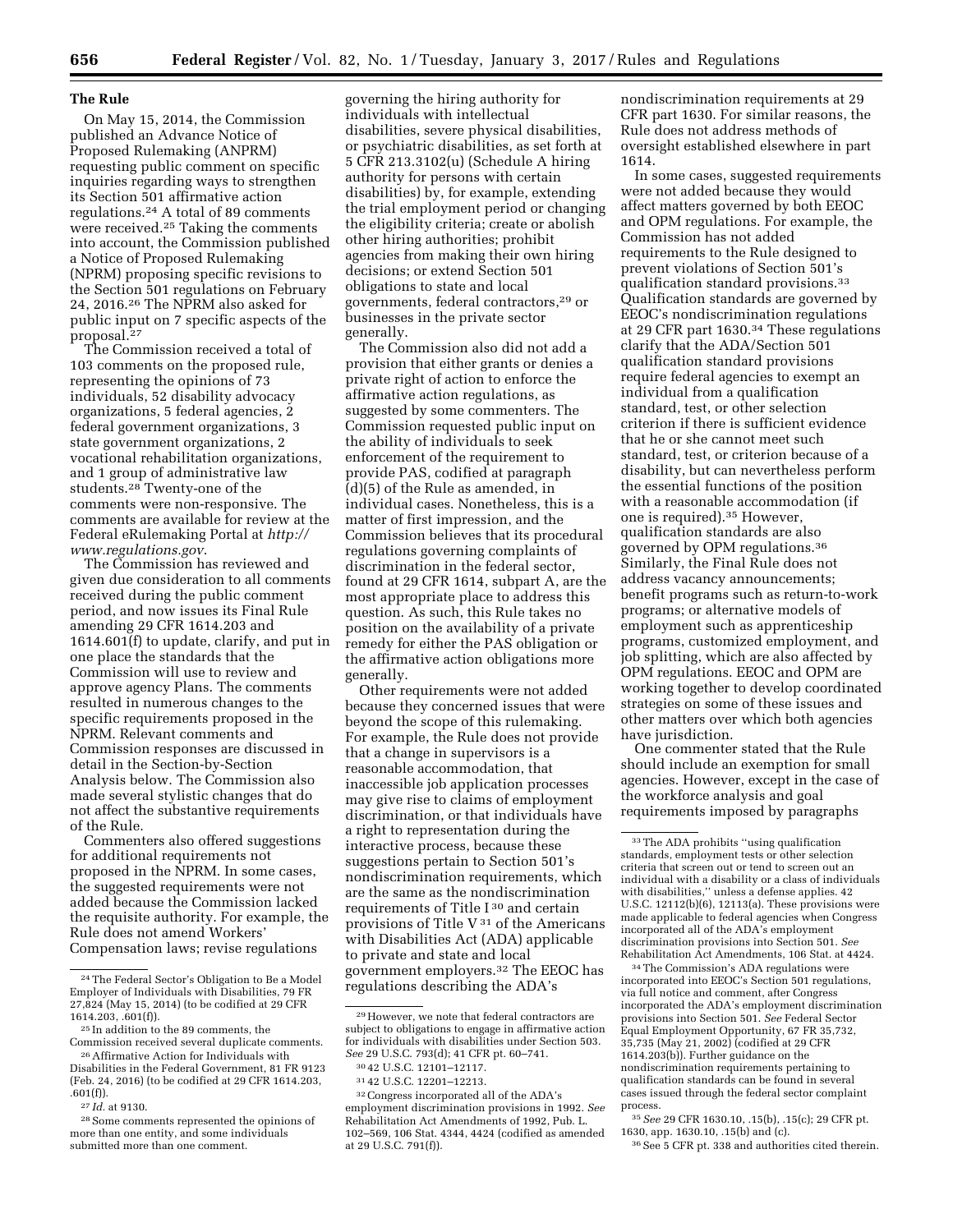(d)(6) and (d)(7), discussed below, the commenter failed to identify any basis on which to conclude that the Rule's requirements were inappropriate for, or especially burdensome to, small agencies. For example, there is no reason to believe that small agencies cannot or should not adopt written reasonable accommodation procedures as required by paragraph (d)(3)(i) of the Final Rule. The Commission therefore has not added a general exemption.

#### **Authority**

The Commission issues this Final Rule under its Section 501 rulemaking authority. Congress expressly granted the Commission authority to issue substantive regulations under Section 501 by incorporating the federal sector enforcement provisions of Title VII of the Civil Rights Act of 1964 (Title VII) in Section 505 of the Rehabilitation Act of 1973 (Section 505).37 The incorporated provisions provide that ''the Equal Employment Opportunity Commission . . . shall issue such rules, regulations, orders and instructions as it deems necessary and appropriate'' to carry out its federal sector responsibilities under Title VII (and, by incorporation, its federal sector responsibilities under Section 501).38 The Commission also has express authority under Executive Order 12067 to ''issue such rules, regulations, policies, procedures or orders as it deems necessary to carry out its responsibilit[y]'' to ''provide leadership and coordination to the efforts of Federal departments and agencies to enforce all Federal statutes, Executive orders, regulations, and policies which require equal employment opportunity without regard to . . . handicap." 39

As explained above, Section 501 requires federal agencies to engage in ''affirmative action'' for individuals with disabilities. However, the statute neither defines the term ''affirmative action'' nor provides detailed standards by which to determine whether an agency has met this requirement. Proper and effective enforcement of the statute thus ''necessarily requires the formulation of policy and the making of

rules to fill any gap left, implicitly or explicitly, by Congress.'' 40 This gap, together with the Commission's ''generally conferred authority'' under Section 501, make it ''apparent . . . that Congress . . . expect[s] the agency to be able to speak [to the issue] with the force of law . . . .'' 41 The Commission thus has both the authority and the responsibility to issue regulations providing specific guidance to federal agencies on what they must do to satisfy their Section 501 obligation to engage in affirmative action for individuals with disabilities.

The Commission's prior regulations implementing the affirmative action requirement, requiring agencies to be ''model employers'' of individuals with disabilities and to give ''full consideration to the hiring, placement, and advancement'' of qualified individuals with disabilities, were promulgated pursuant to the above authority in 1982.42 The Commission has also used its authority under Section 501 to provide subregulatory guidance to federal agencies on the contents of affirmative action programs for individuals with disabilities since 1987.43 Now, having found that its prior regulatory and subregulatory guidance was not sufficiently advancing the employment of qualified individuals with disabilities, the Commission again exercises its authority under Section 501 to strengthen the regulations implementing the affirmative action requirement.44 The Final Rule strengthens the regulations by—

• gathering longstanding requirements previously found in a variety of documents into a single regulation, making them easier to find and clarifying that they have the force and effect of law;

• imposing a new requirement to take specific steps that are reasonably designed to gradually increase the number of employees with disabilities and employees with targeted disabilities until they meet specific goals set by the EEOC; and

42*See* Federal Sector Equal Employment Opportunity, 67 FR 35,732, 35,735 (May 21, 2002) (codified at 29 CFR 1614.203(b)).

43*See Management Directive 713, supra* note 10. 44*Cf. Assoc. Builders & Contractors, Inc.* v. *Shiu,*  773 F.3d 257, 261, 263–64 (D.C. Cir. 2014) (finding regulations that strengthened Section 503 affirmative action requirements on federal contractors valid under similar circumstances).

• imposing a new requirement to provide PAS to employees with targeted disabilities who need them during work hours and work-related travel.

## **Section-by-Section Analysis**

#### *1614.203(a) Definitions*

Paragraph (a) of the proposed rule provided definitions of key terms. Many of the proposed definitions were simple abbreviations: (a)(1) provided that ''ADA'' refers to those portions of the ADA that are enforced by the Commission; 45 (a)(4) provided that ''Plan'' refers to an agency's affirmative action plan, as required under 29 U.S.C 791(b); (a)(5) provided that ''Schedule A hiring authority for persons with certain disabilities'' refers to the hiring authority for individuals with intellectual disabilities, severe physical disabilities, and psychiatric disabilities, as set forth at 5 CFR 213.3102(u); and (a)(6) provided that ''Section 501'' means Section 501 of the Rehabilitation Act, codified at 29 U.S.C. 791. The Commission received no objections to these definitions, which are retained in the Rule.46

Paragraph (a)(2) of the proposed rule provided that the term ''disability'' has the same meaning as set forth in 29 CFR part 1630. One commenter stated that the term should instead be defined using a ''standard set of disability identifiers'' developed pursuant to section 4302 of the Affordable Care Act.47 Because the Rule implements Section 501, and not the Affordable Care Act, the Commission is required to adopt the definition of ''disability'' that applies under Section 501. The proposed definition of ''disability'' has therefore been retained.

Proposed paragraph (a)(8), providing that the term ''undue hardship'' has the same meaning as set forth in 29 CFR part 1630, has also been retained.48 Undue hardship, which is both a limitation on an agency's obligation to make reasonable accommodations and to provide personal assistance services, considers the nature, extent, and cost of an accommodation or of providing personal assistance services in relation to an agency's overall resources and the

48The paragraph has been redesignated (a)(10) in the Final Rule.

<sup>37</sup>*See* 29 U.S.C. 794a (incorporating 42 U.S.C.  $2000e-5(e)(3)$ ,  $2000e(f)-(k)$ ,  $2000e(16)$ .

<sup>38</sup> 42 U.S.C. 2000e–16(b). This grant of authority to issue regulations implementing the federal sector provisions of Title VII is in addition to the more limited grant pursuant to EEOC's responsibility to enforce Title VII in the private sector. *See* 42 U.S.C. 2000e–12(a) (granting the Commission authority to issue, amend, or rescind ''suitable procedural regulations'').

<sup>39</sup>Executive Order No. 12067, 3 CFR, 1978 Comp., p. 206 (1978), *[http://www.archives.gov/](http://www.archives.gov/federal-register/codification/executive-order/12067.html) [federal-register/codification/executive-order/](http://www.archives.gov/federal-register/codification/executive-order/12067.html) [12067.html](http://www.archives.gov/federal-register/codification/executive-order/12067.html)*.

<sup>40</sup> *Morton* v. *Ruiz,* 415 U.S. 199, 231 (1974); *Chevron, U.S.A., Inc.* v. *Nat. Res. Def. Council, Inc.,*  467 U.S. 837, 843 (1984) (quoting *Morton,* 415 U.S. at 231).

<sup>41</sup>*United States* v. *Mead Corp.,* 533 U.S. 218, 229 (2001) (citing *Chevron,* 467 U.S. at 845); *see Mayo Found. for Med. Educ. & Research* v. *United States,*  562 U.S. 44, 55 (2011) (citing *Chevron,* 467 U.S. at 843).

<sup>45</sup>These are title I of the ADA, 42 U.S.C. 12101 through 12117, and title V of the ADA, 42 U.S.C. 12201 through 12213, as it applies to employment.

<sup>46</sup>Proposed paragraphs (a)(4), (a)(5), and (a)(6) have been redesignated (a)(6), (a)(7), and (a)(8) respectively in the Final Rule.

<sup>47</sup> 42 U.S.C. 300kk; see generally U.S. Dep't of Health & Human Servs., *Implementation Guidance on Data Collection Standards for Race, Ethnicity, Sex, Primary Language, and Disability Status* (n.d.), *[https://aspe.hhs.gov/sites/default/files/pdf/76331/](https://aspe.hhs.gov/sites/default/files/pdf/76331/index.pdf) [index.pdf](https://aspe.hhs.gov/sites/default/files/pdf/76331/index.pdf)*.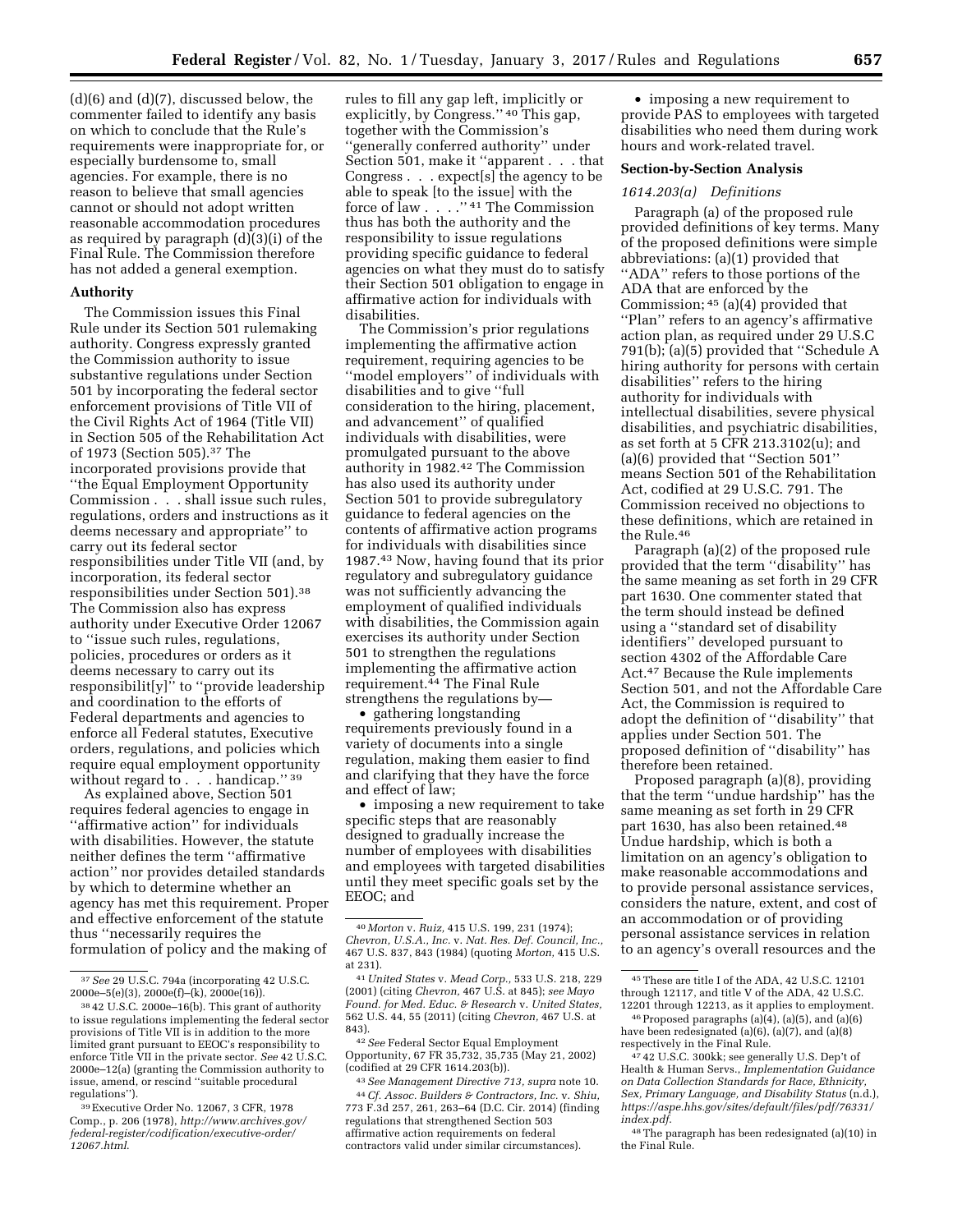impact of the accommodation or of the requirement to provide personal assistance services on the operation of the agency's business. The term is one that agencies have been familiar with since they have been required to comply with Section 501 of the Rehabilitation Act, and agency's written reasonable accommodation procedures typically explain the term's meaning and application.

Paragraph (a)(3) of the proposed rule provided that the term ''hiring authority that takes disability into account'' means any hiring authority that permits an agency to consider disability status in the selection of individuals for employment. To improve clarity, the definition has been revised to state that the term means any hiring authority that permits an agency to consider disability status ''during the hiring process.''

Paragraph (a)(7) of the proposed rule defined the term ''targeted/severe disability'' to mean disabilities specifically designated as ''targeted/ severe'' on the SF–256.49 As explained in the NPRM, disabilities that fall under this term are a subset of those that meet the definition of ''disability'' as defined under (a)(2). This subset is the focus of additional attention under several paragraphs in the Rule, discussed below. Some commenters stated that the Rule should use the term ''significant disability'' rather than ''targeted/severe disability,'' because some individuals find the term ''severe'' to be stigmatizing. One of these commenters stated further that the Rule should adopt the definition of ''significant disability'' given in Section 7 of the Rehabilitation Act of 1973.50

The Commission declines to use the term ''significant disability'' in place of ''targeted/severe disability.'' The term ''significant disability,'' as used by the federal government, refers to a group of disabilities that qualify an individual to receive certain government-funded services and benefits.51 By contrast, the term ''targeted/severe disability,'' as used in the proposed rule, was intended to refer to a group of disabilities that ''have historically been used to exclude qualified individuals from employment,'' 52 and therefore that, ''as a matter of policy, [have been] identified for special emphasis in affirmative action programs.'' 53 We believe that use of a single term—''significant disability''—to refer both to disabilities that have historically been used to exclude qualified individuals from employment, and, at the same time, to a different group of disabilities that qualify an individual to receive certain government-funded services and benefits, is likely to cause confusion.

The Final Rule does, however, use the term ''targeted disability'' in place of ''targeted/severe disability.'' 54 OPM's revised SF–256 uses the term ''targeted disabilities or serious health conditions'' rather than ''targeted/severe disabilities.'' The revision to the Rule therefore both conforms the Rule to OPM's new terminology and addresses the commenters' concern that some individuals find the term ''severe'' to be stigmatizing. In addition, the definition of the term has been widened to include disabilities that fall under one of the first 12 categories of disability listed in Part A of question 5 on the EEOC's Applicant Flow Form, which include several disabilities that have historically been used to exclude qualified individuals from employment, but that are not designated as ''targeted'' on the SF–256 (for example cerebral palsy).<sup>55</sup> The EEOC recognizes that it will be helpful for agencies to have an updated SF–256 that conforms to the Applicant Flow Form. The EEOC continues to work with OPM in such an effort. In the meantime, the EEOC will consider both sets of disabilities to be ''targeted'' for purposes of the Rule.

Definitions of the terms ''personal assistance services'' and ''personal

52*Promoting Employment, supra* note 21, at I.

53 *MD–715, supra* note 16, at app. A. 54The definition of ''targeted disability'' appears

in paragraph (a)(9) of the Final Rule.

assistance service provider'' have been added to the paragraph at (a)(5) and (a)(6), because several commenters expressed confusion over the meaning of the term in the proposed rule. We discuss the definition in connection with paragraph (d)(5) below.

## *1614.203(b) Nondiscrimination*

Paragraph 1614.203(b) of the existing regulations states that Section 501 prohibits disability discrimination in employment, and that the standards used to determine whether an agency has violated the prohibition against discrimination are those applied under the ADA. The NPRM proposed minor revisions to improve clarity. The Commission received no objections to the proposed revisions, which have been retained in the Final Rule.

#### *1614.203(c) Model Employer*

This paragraph redesignates and revises paragraph 1614.203(a) of the current regulations, which provides that the federal government shall be a ''model employer'' of individuals with disabilities, and that agencies shall ''give full consideration to the hiring, placement, and advancement of individuals with disabilities.''

The NPRM did not propose any textual changes to the paragraph. However, some commenters objected to the use of the term ''placement,'' both here and throughout the regulation, because some individuals with disabilities find it offensive. Accordingly, alternate language has been incorporated here and throughout the Rule where possible. However, because Section 501 itself uses the term ''placement,'' 56 the Rule retains the term where it directly references the language of the statute.

Other commenters stated that the paragraph should be revised to reflect the affirmative action requirements imposed through this rulemaking. The Commission agrees. Accordingly, the paragraph has been revised to state that ''[a]gencies shall [ ] take affirmative action to promote the recruitment, hiring, and advancement of qualified individuals with disabilities, with the goal of eliminating under-representation of individuals with disabilities in the federal workforce,'' and that agencies shall give "full consideration to the . . . retention of qualified individuals with disabilities in the federal workforce.''

#### *1614.203(d) Affirmative Action Plan*

As provided by Section 501, this paragraph states that each agency shall adopt and implement a Plan that

<sup>49</sup>At the time the NPRM was published, the SF– 256 used the term ''targeted/severe disability'' rather than ''targeted disability.''

<sup>50</sup> 29 U.S.C. 705(21) (''Except as provided in subparagraph (B) or (C), the term 'individual with a significant disability' means an individual with a disability—(i) who has a severe physical or mental impairment which seriously limits one or more functional capacities (such as mobility, communication, self-care, self-direction, interpersonal skills, work tolerance, or work skills) in terms of an employment outcome; (ii) whose vocational rehabilitation can be expected to require multiple vocational rehabilitation services over an extended period of time; and (iii) who has one or more physical or mental disabilities resulting from amputation, arthritis, autism, blindness, burn injury, cancer, cerebral palsy, cystic fibrosis, deafness, head injury, heart disease, hemiplegia, hemophilia, respiratory or pulmonary dysfunction, intellectual disability, mental illness, multiple sclerosis, muscular dystrophy, musculo-skeletal disorders, neurological disorders (including stroke and epilepsy), paraplegia, quadriplegia, and other spinal cord conditions, sickle cell anemia, specific learning disability, end-stage renal disease, or another disability or combination of disabilities determined on the basis of an assessment for determining eligibility and vocational rehabilitation needs described in subparagraphs (A) and (B) of

paragraph (2) to cause comparable substantial functional limitation.'').

<sup>51</sup>*See, e.g.,* 29 U.S.C. 796b (''Services may be provided under [29 U.S.C. ch. 16, subch. VII, pt. A] to any individual with a significant disability, as defined in section 705(21)(B) of [title 29].'').

<sup>55</sup>See *Applicant Flow Form, supra* note 4, at 2. 56*See* 29 U.S.C. 791(b).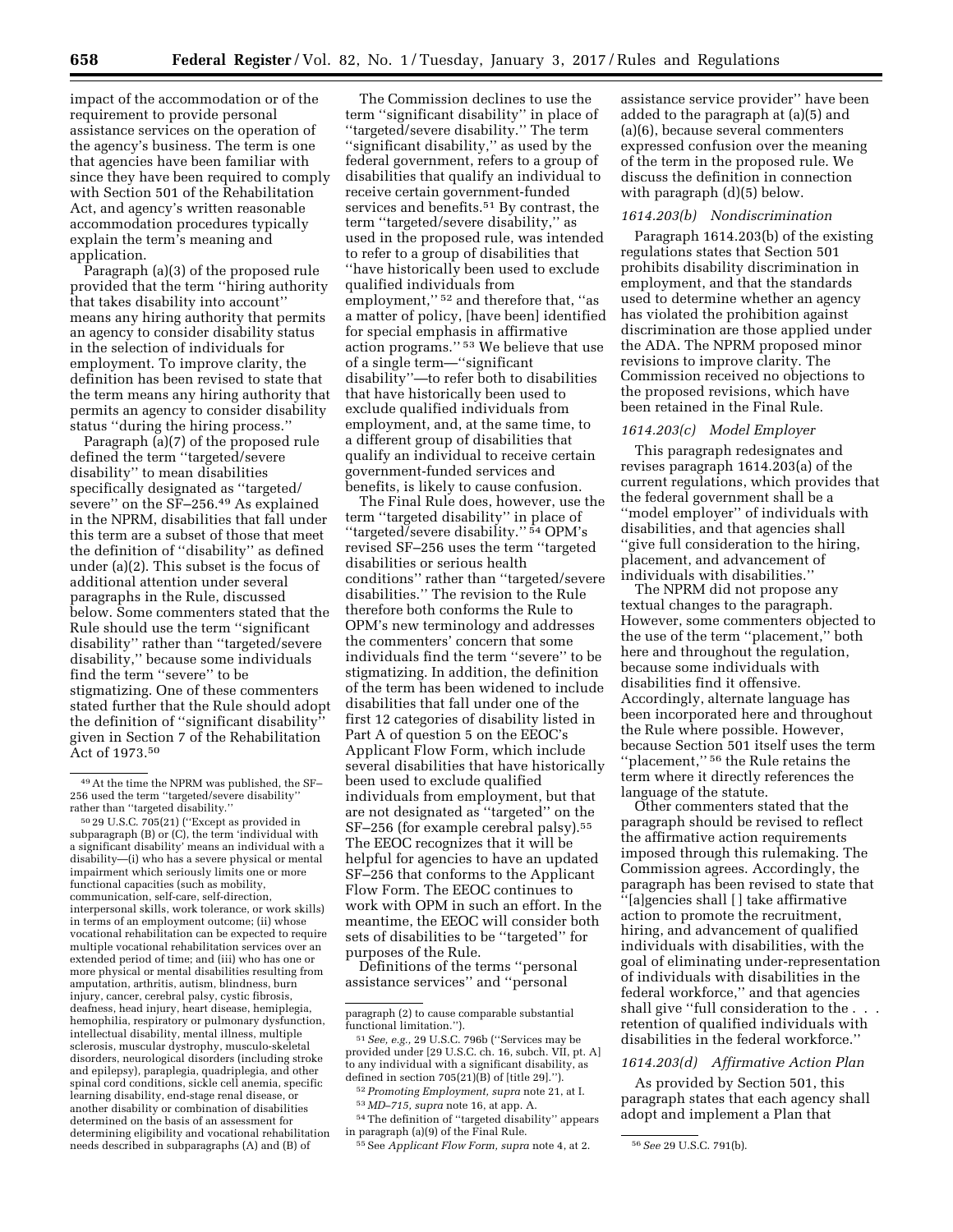provides sufficient assurances, procedures, and commitments to provide adequate recruitment, hiring, and advancement opportunities for individuals with disabilities at all levels of federal employment. It also sets forth the requirements that the Plan must meet in order to be approved by the Commission. The specific requirements are discussed in separate sections below.

Several commenters stated that the term ''adequate,'' as used in the statutory language quoted above, should be defined to mean ''adequate to ensure meeting the goals required under paragraph (d)(7) of this section.'' The Commission disagrees. If, on the one hand, the proposed definition was intended simply to clarify the meaning of the word, the Commission believes that the clarification is unnecessary. Section 501 requires the Commission to approve agency Plans if they ''provide[ ] sufficient assurances, procedures, and commitments to provide adequate recruitment, hiring, and advancement opportunities for individuals with disabilities at all levels of federal employment.'' By setting forth the criteria that the Commission will use to determine whether to approve a Plan in paragraph (d), the Rule effectively defines the meaning of that phrase as a whole. If, on the other hand, the definition was suggested in order to create additional criteria by which the Commission will evaluate agency Plans, the Commission disagrees with the suggestion because it would imply, contrary to paragraph (f) and to the Commission's intention, that paragraph (d) does not set forth an exhaustive list of Plan criteria.

#### *1614.203(d)(1)(i) Disability Hiring and Advancement Program: Recruitment*

Paragraph (d)(1)(i) of the proposed rule required agencies to use programs and resources that identify applicants who are eligible to be appointed under hiring authorities that take disabilities into account, examples of which include specialized training programs and databases of potential job applicants with disabilities. The paragraph also required agencies to establish and maintain contacts with organizations that specialize in the employment of individuals with disabilities, such as American Job Centers, State Vocational Rehabilitation Agencies, the Veterans' Vocational Rehabilitation and Employment Program, Centers for Independent Living, and Employment Network Service providers. In addition, the NPRM asked whether the Rule should require agencies to maintain a file or database of individuals who have

been determined to be eligible for appointment under a hiring authority that takes disability into account, but who were not hired, and, if so, whether inclusion in the database should be voluntary.

A significant number of commenters stated that recruitment of individuals with targeted disabilities should receive additional emphasis in the paragraph. Consistent with the federal government's policy of giving targeted disabilities ''special emphasis in affirmative action programs,'' 57 paragraph (d)(1)(i) has been amended to require agencies to use programs and resources that identify job applicants with disabilities, ''including individuals with targeted disabilities," who are eligible for appointment under a special hiring authority, and to establish and maintain contacts with organizations that specialize in providing assistance to individuals with disabilities, ''including individuals with targeted disabilities,'' in securing and maintaining employment.

Some commenters stated that agencies should be required to use all of the programs and resources, and to maintain contact with all of the disability organizations, given as examples in the paragraph. Some stated that use of additional programs and resources, such as internship programs and community message boards, and contact with additional disability organizations, such as state Protection and Advocacy organizations, Ticket to Work networks, supported and customized employment providers, college or university career centers that cater to individuals with disabilities, and local education authorities, should also be mandatory.

The Commission is not persuaded that every agency will benefit from the same set of programs, resources, and disability organizations in their efforts to recruit individuals with disabilities and individuals with targeted disabilities. The particular programs, resources, and disability organizations referenced in the paragraph have therefore been kept as examples. Because there is no need to make the list of examples exhaustive, most of the suggested additions were not included in the final paragraph, though they certainly may be appropriate resources to assist agencies in meeting their affirmative action obligations. However, because it was a particularly common suggestion, internship programs were added as examples of programs or resources that can be used to identify individuals who may be appointed

under hiring authorities that take disability into account.

Some commenters stated that, instead of requiring agencies to ''maintain contacts'' with organizations that specialize in the employment of individuals with disabilities, the Commission should require agencies to establish and maintain ''linkage agreements or other formal arrangements'' with such organizations. The paragraph has been revised to state that the required contacts may include formal agreements, but does not make formal agreements mandatory. The EEOC lacks the information necessary to determine, for example, how many formal agreements each agency should have, what each party to the agreement should be obligated to do, and what should happen if a party fails to meet an obligation in the agreement. Further, the Commission suspects that different approaches may be appropriate for different agencies.

Many commenters responding to the proposal to require a file or database of individuals who have been determined to be eligible for appointment under a hiring authority that takes disability into account but who have not been hired generally favored some version of the proposal, but there was disagreement regarding the location of the database. For example, several commenters stated that the file/database needs to be government-wide in order to be effective. Other commenters stated that the databases should be required, but they would be more effective if each agency maintained its own database of individuals with disabilities who had already evidenced interest in the agency.

Upon further consideration, however, the Commission has concluded that agencies should be encouraged to maintain such databases, rather than making such databases mandatory for every agency. Databases containing the résumés of applicants eligible for appointment under the Schedule A hiring authority for individuals with certain disabilities, and similar resources, will greatly assist agencies in locating and hiring qualified job applicants with disabilities and targeted disabilities. Such databases will be of significant help as agencies seek to meet their targets with regarding to hiring such individuals.

The Commission therefore retains ''databases of potential job applicants with disabilities'' as an example of programs and resources that identify such applicants in paragraph  $(d)(1)(i)(A)$ of the Rule, and encourages agencies to develop new databases or augment existing résumé databases to fulfill these

<sup>57</sup> *MD–715, supra* note 16, at app. A.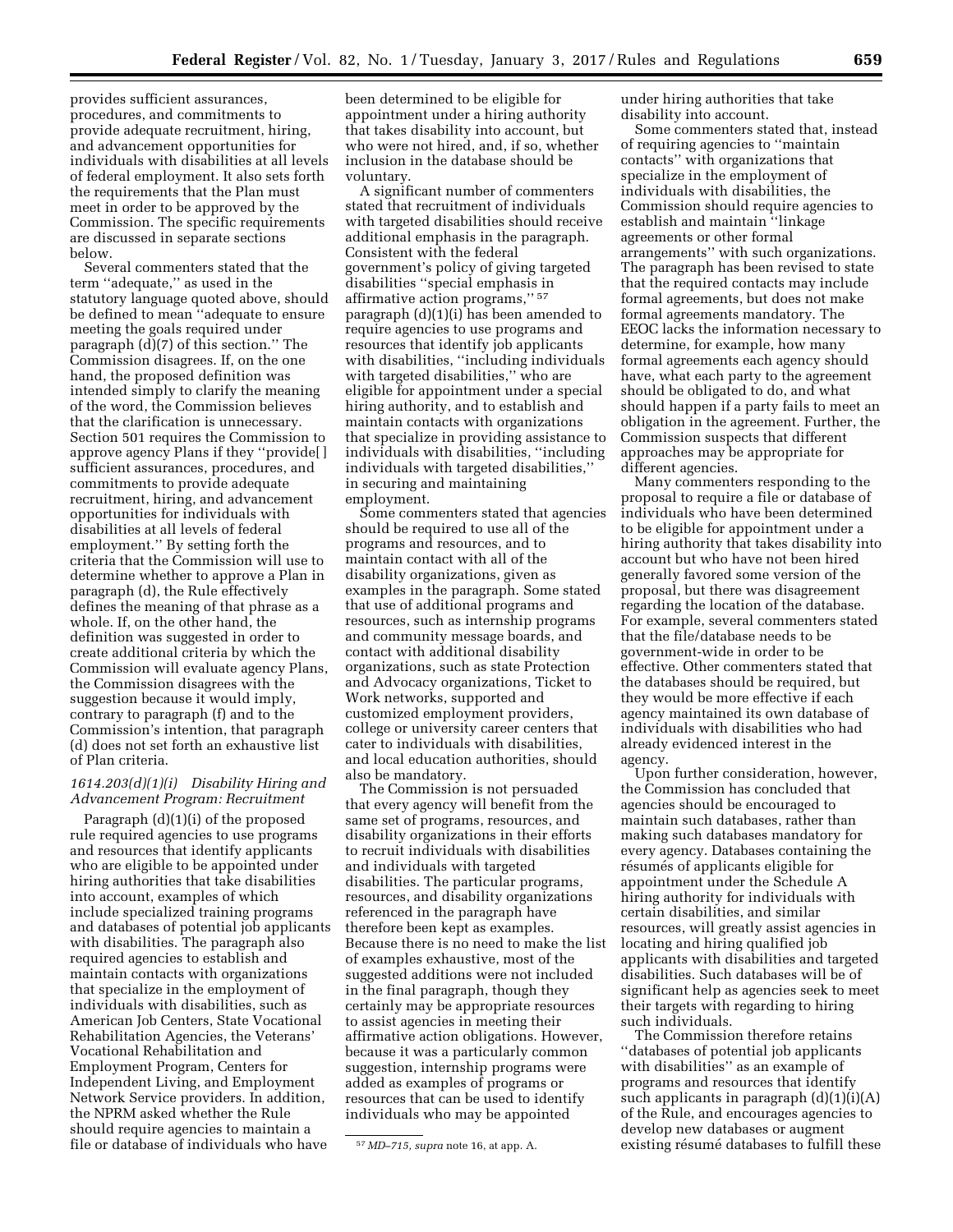functions. Should an agency decide to maintain such a database, the Commission advises the agency to include individuals in the database on a voluntary basis only, and to retain in the database only such information as is necessary to determine an applicant's identity, qualifications, and eligibility for appointment under a hiring authority that takes disability into account. Medical information about an individual's specific disability should not be included. The Commission is willing to provide technical assistance to any agency with regard to maintaining a database consistent with all applicable privacy 58 and record retention 59 laws and regulations.

## *1614.203(d)(1)(ii) Disability Hiring and Advancement Program: Application Process*

Paragraph (d)(1)(ii) of the proposed rule required agencies to ensure that they have sufficient staff to handle any disability-related issues that arise during the application and selection processes. It also required the agency to provide such staff with training, support, and other resources sufficient to enable them to (A) answer any disability-related questions from members of the public regarding the application and hiring processes; (B) provide job applicants with necessary reasonable accommodations; (C) accept applications for appointment under hiring authorities that take disability into account; (D) determine whether individuals who have applied for appointment under a hiring authority that takes disability into account are eligible for such appointment; (E) forward the application of an individual who has applied for appointment to a particular position under a hiring authority that takes disability into account and who is eligible to the relevant hiring officials, and explain to those officials how and when the

59Federal record retention requirements are overseen by the National Archives and Records Administration (NARA). *See, e.g., Records Management,* Nat'l Archives & Recs. Admin., *<https://www.archives.gov/records-mgmt/>* (last visited Dec. 21, 2016).

individual may be appointed; and (F) oversee any other disability-related hiring programs. Proposed paragraphs  $(d)(1)(ii)(D)$  and  $(d)(1)(ii)(E)$  were combined into a single paragraph (d)(1)(ii)(E) in the Final Rule, in order to clarify that agencies are not required to determine whether an individual is eligible for appointment under a hiring authority that takes disability into account unless such individual is being considered for a particular position.

Some commenters stated that the paragraph should be more specific as to who should perform the duties described above. Commenters suggested, for example, that only employees who focus on disabilityrelated issues full time, employees who themselves have disabilities, or employees who are not under the supervision of the office of human resources should perform the duties. One commenter stated that the paragraph should specify the number of staff members who are assigned to these duties.

The Commission believes that agencies should be afforded some flexibility in how the duties are carried out and declines to adopt a one-size-fitsall approach. Some small agencies, for example, may not need an employee who works on disability-related issues on a full-time basis, and the proper number of employees required to handle duties related to the hiring of individuals with disabilities will vary depending on an agency's size and structure. Additionally, we see no reason to conclude categorically that employees who handle issues related to applications from individuals with disabilities should not be under the supervision of an agency's human resources office, though we caution that a human resources specialist assigned to handle applications for a particular job may not necessarily have the necessary expertise to handle requests for reasonable accommodation, questions about hiring authorities that take disability into account, and other questions from job applicants with disabilities. Finally, the Commission does not believe that employees with disabilities are necessarily the only individuals capable of effectively handling duties related to the hiring of other individuals with disabilities, and embodying such an assumption in the Final Rule may actually work to encourage the segregation of individuals with disabilities into specific job categories.

Some commenters stated that the paragraph should require agencies to provide relevant staff members with accurate information on reasonable

accommodation, the Schedule A hiring authority for persons with certain disabilities, the affirmative action requirements imposed under this rulemaking, and other disability-related issues. Because the paragraph already requires agencies to provide ''sufficient training, support, and other resources to carry out'' the tasks listed above, the Commission concludes that no additional language is necessary.

#### *1614.203(d)(1)(iii) Disability Hiring and Advancement Program: Advancement*

This paragraph of the proposed rule required agencies to take specific steps to ensure that current employees with disabilities have sufficient opportunities for advancement, such as engaging in efforts to ensure that employees with disabilities are informed of and have opportunities to enroll in relevant training, developing and maintaining mentoring programs, and administering exit interviews that address the recruitment, hiring, inclusion, and advancement of individuals with disabilities.

Some commenters stated that all of the specific steps referenced in the paragraph should be mandatory. Others stated that they should be made more specific, by, for example, requiring agencies to hire dedicated ''disability advancement staff''; approach all employees with disabilities when training opportunities arise; give all notices of training opportunities ''promptly'' to individuals with disabilities in accessible formats; hire full-time assistive technology experts, and make use of the programs, resources, and disability organizations referenced in paragraph (d)(1)(i) to facilitate advancement.60 Again, the Commission is not persuaded that every agency will benefit from the same strategies for improving advancement opportunities for individuals with disabilities and individuals with targeted disabilities. The Rule has therefore retained the original examples.

Some commenters stated that the paragraph should contain prohibitions against disability discrimination. For example, commenters stated that the paragraph should require agencies to make reasonable accommodations available to participants in mentoring

<sup>58</sup> Résumés, like all records that are personally identifiable and contained in a system of records, are subject to the confidentiality requirements of the Privacy Act. *See* 5 U.S.C. 552a. Privacy Act requirements regarding résumés that are submitted by applicants to federal agencies, including those submitted by applicants for appointment under the Schedule A hiring authority for individuals with certain disabilities, are specifically addressed by the Office of Personnel Management's Government-Wide Systems of Records Notice, OPM/GOVT–5, Recruiting, Examining, and Placement Records. *See*  Privacy Act of 1974, System of Records, 71 FR 35,351 (June 19, 2006); Privacy Act of 1974; Routine Use Implementation; System of Records, 80 FR 74,815 (Nov. 30, 2015).

<sup>60</sup>As an alternative, the same commenter suggested that the paragraph should be revised to require ''extra,'' ''concentrated,'' or ''specialized'' efforts to ensure that employees with disabilities are aware of training opportunities. Because the Commission does not know how the additional language would change the obligations imposed by the paragraph, the alternative suggestion was not considered.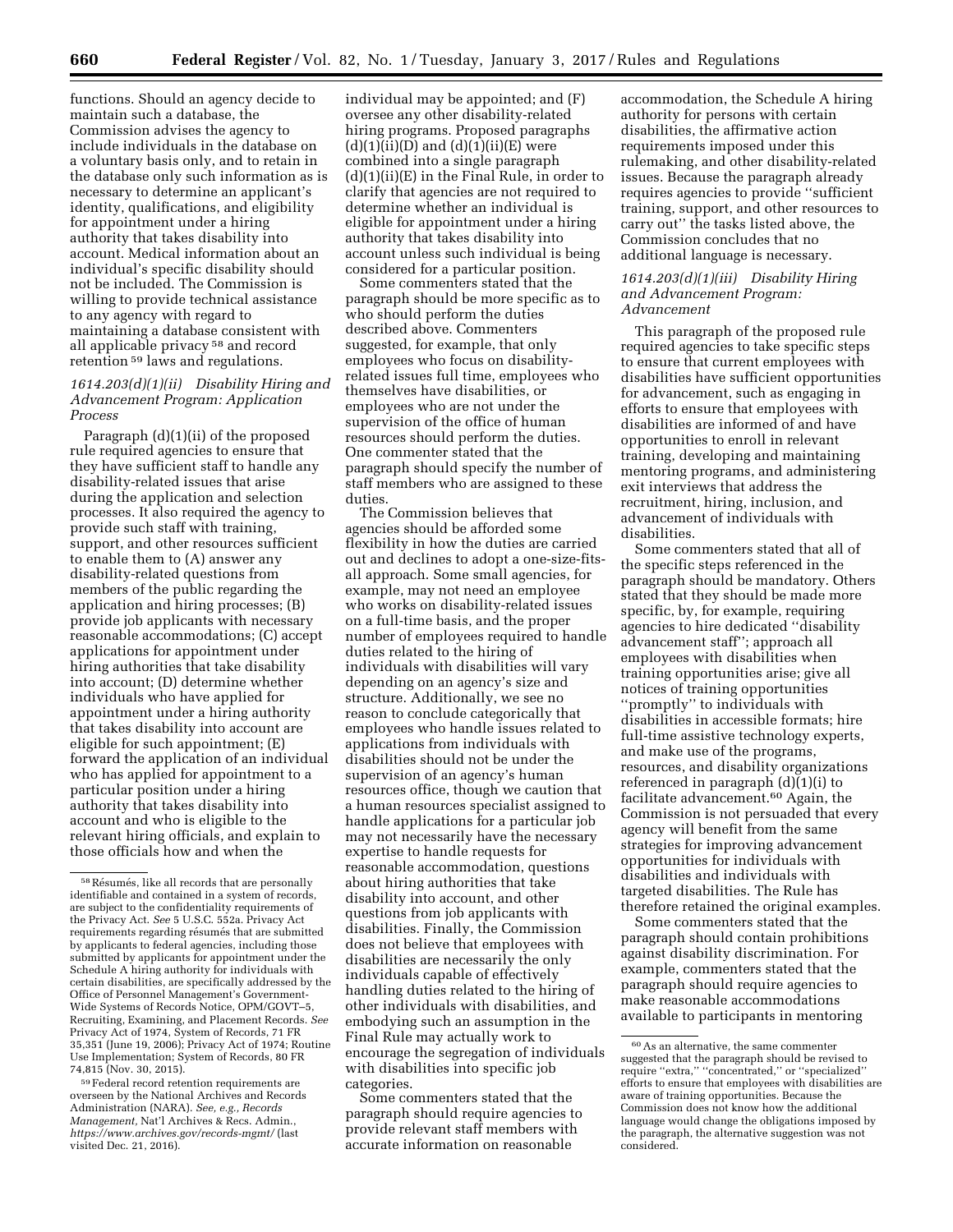programs, that individuals with disabilities must be afforded equal opportunities to gain work experience, and that individuals appointed under the Schedule A hiring authority for persons with certain disabilities should be afforded supervision similar to that given other employees.61 As explained above, the Commission believes that it is inappropriate to provide new guidance on nondiscrimination obligations applicable to federal agencies, as well as to private and state and local government employers, in a regulation that applies only to the affirmative action obligations of federal agencies.

Some commenters stated that the paragraph should require review of all adverse actions taken against individuals with disabilities by, for example, the head of the agency or a neutral, non-agency party. Federal employees already possess several means of subjecting adverse actions to further review. Depending on the issues involved, employees may make use of existing internal mechanisms including alternative dispute resolution, if available; file complaints of employment discrimination pursuant to 29 CFR 1614.106; file appeals with the Merit Systems Protection Board; and file appeals with the U.S. Office of Special Counsel.62 The Commission has been given no reason to believe that an additional layer of review would improve either the accuracy or the speed with which reviews are carried out. Indeed, because an additional layer of review would not toll existing time frames for filing complaints of discrimination, it is quite likely that such a requirement would significantly burden agencies while resulting in little if any impact on the number of discrimination complaints filed, or worse, cause confusion for employees with disabilities that could result in late filing of complaints. The commenters'

62*See generally Employee Rights & Appeals: Alternative Dispute Resolution,* Office of Pers. Mgmt., *[https://www.opm.gov/policy-data-oversight/](https://www.opm.gov/policy-data-oversight/employee-relations/employee-rights-appeals/#url=Alternative-Dispute-Resolution)  [employee-relations/employee-rights-appeals/](https://www.opm.gov/policy-data-oversight/employee-relations/employee-rights-appeals/#url=Alternative-Dispute-Resolution) [#url=Alternative-Dispute-Resolution](https://www.opm.gov/policy-data-oversight/employee-relations/employee-rights-appeals/#url=Alternative-Dispute-Resolution)* (last visited Dec. 21, 2016) (discussing alternative dispute resolution); *Employee Rights & Appeals: Appeals,*  Office of Pers. Mgmt., *[https://www.opm.gov/policy](www.dol.gov/odep/research/FundingOptionsPersonalAssistanceServices(PAS).pdf)[data-oversight/employee-relations/employee-rights](https://www.opm.gov/policy-data-oversight/employee-relations/employee-rights-appeals/#url=Appeals)[appeals/#url=Appeals](www.dol.gov/odep/research/FundingOptionsPersonalAssistanceServices(PAS).pdf)* (last visited Dec. 21, 2016) (discussing the right to file a complaint of discrimination under the 1614 process and to file appeals with the Merit Systems Protection Board and U.S. Office of Special Counsel).

suggestion therefore was not incorporated into the Rule.

## *1614.203(d)(2) Disability Anti-Harassment Policy*

Paragraph (d)(2) of the proposed rule required agencies to state expressly in their anti-harassment policies that disability-based harassment is prohibited. The Commission received no comments objecting to the requirement. It therefore has been retained in the Final Rule.

Some commenters stated that the paragraph should also require agencies to provide training on the disabilitybased harassment policy. The Commission is not persuaded that the addition is necessary. Agencies routinely provide training on their antiharassment policies. If, as required under this paragraph, an agency's policy expressly states that disability-based harassment is prohibited, the training should naturally address the topic. The Commission notes that Commissioners Chai R. Feldblum and Victoria A. Lipnic recently published a report on how agencies and other employers can improve efforts to prevent harassment that discusses disability-based harassment throughout, and that includes a section specifically on the prevalence of disability-based harassment.63

#### *1614.203(d)(3)(i) Reasonable Accommodation: Procedures*

Proposed paragraph (d)(3)(i) required agencies to make reasonable accommodation procedures available to job applicants and employees in both written and accessible formats. It also required the procedures to address a minimum of 20 specific topics, including expedited processing, interim accommodations, reasonable accommodation requests, confidentiality, processing deadlines, the process for filing complaints pursuant to 29 CFR 1614.106, and notice of denied requests.

Commenters did not object to the proposal to make reasonable accommodation procedures available in written and accessible formats. One commenter stated that the paragraph should require the procedures to be available online. Recognizing the central importance of online access in the modern workplace, the paragraph now provides that ''[t]he Plan shall require the agency to . . . post on its public Web site, and make available to all job

applicants and employees in written and accessible formats, reasonable accommodation procedures. . .

Some commenters suggested adding a statement that ''accessible formats'' include American Sign Language (ASL). The requirement to make reasonable accommodation procedures available in written ''and accessible formats'' was drafted so as not to require the accessible format to be ''written,'' and to provide job applicants with maximum flexibility to request a type of accessible format that meets his or her particular needs. The language is sufficiently general that it should be interpreted to encompass ASL, as well as documents in Braille or large print, documents in an electronic format that can be read by screen reading software, an individual who can read the document aloud, and other types of accessible formats.

Most of the public comments addressing this paragraph concerned 4 of the 20 required topics—

• *(d)(3)(i)(B) (redesignated (d)(3)(i)(B) and (d)(3)(i)(C)* 64*): Reassignment.* The proposed paragraph required the procedures to explain that the agency will consider reassignment to a position for which the employee is qualified, and not just permission to compete for such a position, as a reasonable accommodation if no other reasonable accommodation would permit the employee to perform the essential functions of his or her current position. It also required the procedures to explain how and where officials should conduct searches for vacant positions when considering reassignment as a reasonable accommodation. The Commission has revised the paragraph to clarify that agencies need only consider reassignment ''to a vacant position'' as a reasonable accommodation, consistent with 29 CFR 1630.2(o)(2)(ii).

Several commenters stated that the paragraph should clarify that the ''reassignment rule applies to nondiscrimination obligations,'' *i.e.,*  that failure to provide reassignment as a reasonable accommodation may give rise to liability for employment discrimination. Because each of the 20 required topics pertain to the obligation to provide reasonable accommodations, which is a nondiscrimination obligation,65 they all in some sense express principles that ''apply to nondiscrimination obligations.'' The Commission therefore disagrees that this paragraph in particular should include

<sup>61</sup>One commenter stated that the Rule should prohibit individuals appointed under the Schedule A hiring authority for people with certain disabilities from filing discrimination complaints. Because this requirement does not implement principles of affirmative action, it has not been included.

<sup>63</sup>*See* Chai R. Feldblum & Victoria A. Lipnic, EEOC, *Report of the Co-Chairs of the Select Task Force on the Study of Harassment in the Workplace*  12–13 (2016), *[https://www.eeoc.gov/eeoc/task](https://www.eeoc.gov/eeoc/task_force/harassment/upload/report.pdf)*\_ *[force/harassment/upload/report.pdf](https://www.eeoc.gov/eeoc/task_force/harassment/upload/report.pdf)*.

 $\rm ^{64}$  For reasons of clarity, the proposed paragraph was split into 2 paragraphs in the Final Rule. 65 42 U.S.C. 12112(b)(5)(A); 29 CFR 1630.9; 29 CFR pt. 1630, app. 1630.9, .9(e).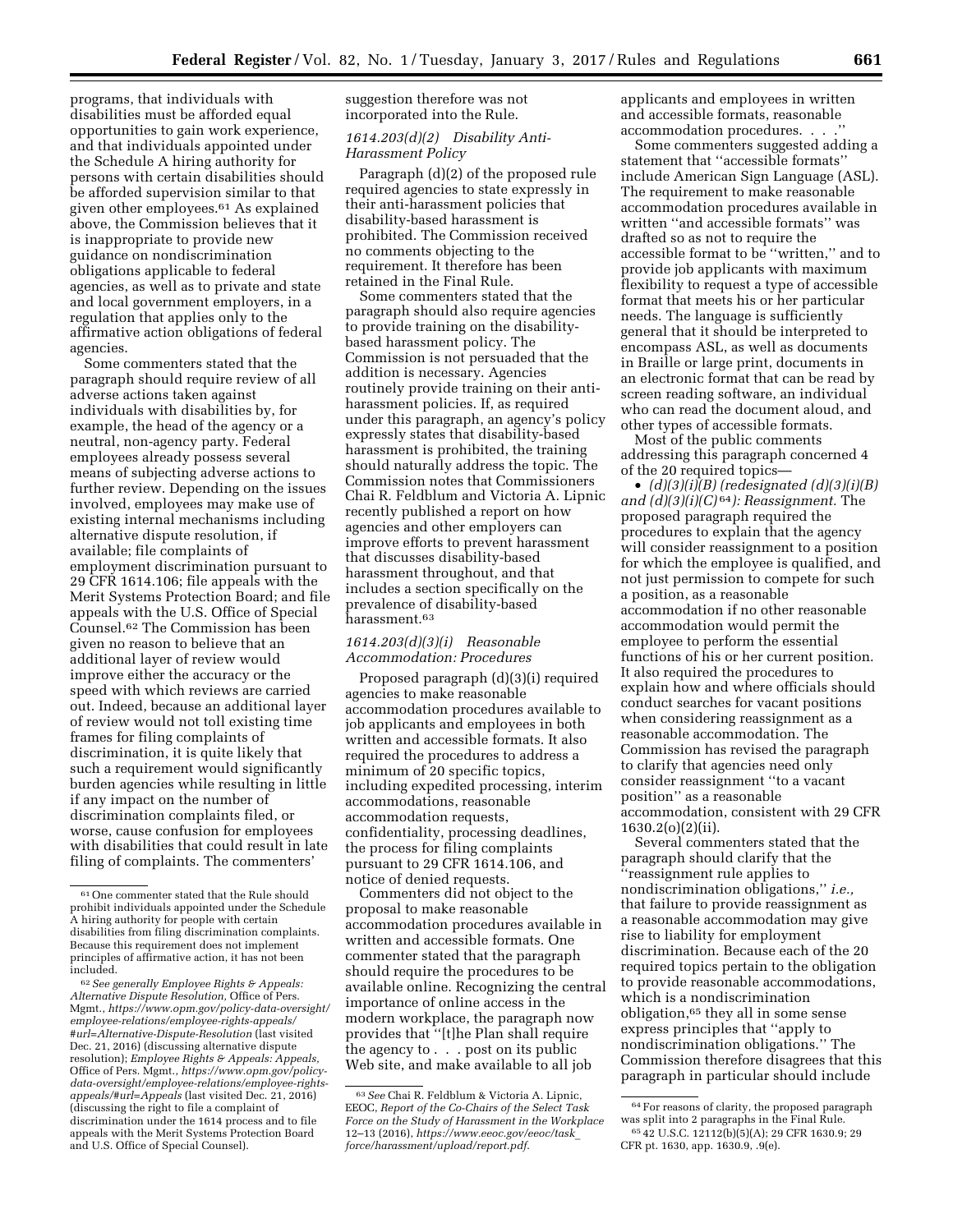the suggested statement. However, in response to the commenters' concerns, the proposed paragraph has been revised to state that reassignment ''is'' a reasonable accommodation, and that such reassignment ''must'' be considered if the agency determines that no other reasonable accommodation would permit the employee to perform the essential functions of his or her current position.

One commenter stated that the paragraph should clarify that only employees, and not job applicants, may require reassignment as a reasonable accommodation. Because the paragraph requires an agency's procedures to state that it will consider reassignment when the ''employee'' can no longer perform the essential functions of his or her ''current position,'' no further clarification is required.

One commenter stated that the paragraph should require agencies to develop and maintain a database of vacant positions within the agency, and to require that agency officials use the database when considering whether to provide reassignment as a reasonable accommodation. The Commission believes that the addition is unnecessary, as long as an agency ''[n]otif[ies] supervisors and other relevant agency employees how and where they are to conduct searches for available vacancies when considering reassignment as a reasonable accommodation'' as required under revised paragraph  $(d)(3)(i)(C)$ .

• *(d)(3)(i)(I) (redesignated (d)(3)(i)(J)): Requests for supplemental medical documentation.* The proposed paragraph required the procedures to explain the agency's right to request relevant supplemental medical information if the information submitted by the requester is insufficient. The Commission has revised the paragraph to clarify that ''insufficient'' means ''insufficient for the purposes specified in paragraph (d)(3)(i)(I) of this section'' (referring to the agency's right to require documentation sufficient to ''explain the nature of the individual's disability, his or her need for reasonable accommodation, and how the requested accommodation, if any, will assist the individual to apply for a job, perform the essential functions of the job, or enjoy the benefits and privileges of the workplace'').

One commenter stated that the paragraph should cap the number of times an agency may request supplemental documentation. As explained in the NPRM, current antidiscrimination law already prohibits agencies from requesting more

documentation than is necessary to establish the existence of a disability and the need for accommodation.66 To the extent that the proposed cap would further restrict agencies, it would have the effect of denying them documentation that may be necessary to carry out the interactive process, potentially resulting in denials of needed accommodations. Therefore, the Commission has declined to impose a cap on the number of agency requests for documentation to support an accommodation request.

• *(d)(3)(i)(L) (redesignated (d)(3)(i)(M) and (d)(3)(i)(O)* 67*): Deadlines.* The proposed paragraph required the procedures to designate a maximum amount of time, absent extenuating circumstances, that the agency has to either provide a requested accommodation or deny the request. It also required the procedures to explain that the time limit begins to run when the accommodation is first requested, and that, where a particular reasonable accommodation can be provided in less than the maximum amount of time allowed, failure to respond promptly may result in a violation of the Rehabilitation Act.

One commenter stated that the Commission should eliminate the time limit requirement. The suggestion runs counter to longstanding federal policy. Executive Order 13164 states that each agency's procedures must ''[d]esignate a time period during which reasonable accommodation requests will be granted or denied, absent extenuating circumstances.'' 68 As instructed by Executive Order 13164, the Commission provided further clarification of the requirement in guidance, which is still in effect.69

Some commenters stated that the paragraph should require the procedures to provide additional information on the types of extenuating circumstances that would justify a delay in providing a reasonable accommodation. Commenters stated, for example, that the procedures should list all possible extenuating circumstances, should provide that an inability to secure funding is not an extenuating circumstance, should state that a delay is justified ''[a]s long as both parties are actively engaged in the interactive process,'' or should state that a requester's failure to engage in the interactive process, for example by

failing to provide necessary documentation, constitutes an extenuating circumstance.

Extenuating circumstances are, by definition, factors that cannot ''reasonably have been anticipated or avoided in advance of the request for accommodation.'' 70 Thus, it is not possible to specify all such circumstances in a regulation. In addition, some agencies may define certain acts or omissions during the interactive process as ''extenuating circumstances,'' while others may not. For example, the inability to provide equipment needed as a reasonable accommodation because a vendor has suddenly and unexpectedly gone out of business might be an extenuating circumstance for a small agency making a purchase of the equipment for the first time, but not for a large agency that has extensive experience with providing reasonable accommodations.

The Commission therefore believes that it is not possible to create a definitive list of what constitute extenuating circumstances. However, a new paragraph has been added at (d)(3)(i)(N) clarifying the Commission's longstanding position that ''the agency will not be expected to adhere to its usual timelines if an individual's health professional fails to provide needed documentation in a timely manner."<sup>71</sup>

• *(d)(3)(i)(N) (redesignated (d)(3)(i)(P)): Interim accommodations.*  The proposed paragraph required the agency's procedures to explain that, where a reasonable accommodation cannot be provided immediately, the agency must provide an interim accommodation whenever possible.

One commenter stated that the paragraph should not require an agency's procedures to state an interim accommodation ''must'' be provided ''whenever possible,'' but rather that the agency will ''seek to'' provide interim accommodations during a delay. Another commenter stated that the procedures should not require the agency to provide interim accommodations if the existence of a disability, the need for accommodation, and the effectiveness of the proposed accommodation have not been established.

The Commission disagrees that agencies should only be required to ''seek to'' provide an interim accommodation when there is a delay in providing a preferred accommodation. Interim accommodations may be necessary in order to avoid, for example, a worsening of symptoms, exacerbation

<sup>66</sup>*See, e.g., 13164 Guidance, supra* note 15. 67For reasons of clarity, the paragraph on deadlines in the proposed rule was split into 2 paragraphs in the Final Rule.

<sup>68</sup>Executive Order No. 13164, *supra* note 14. 69*See 13164 Guidance, supra* note 15.

<sup>70</sup> *Id.* 

<sup>71</sup>*See id.*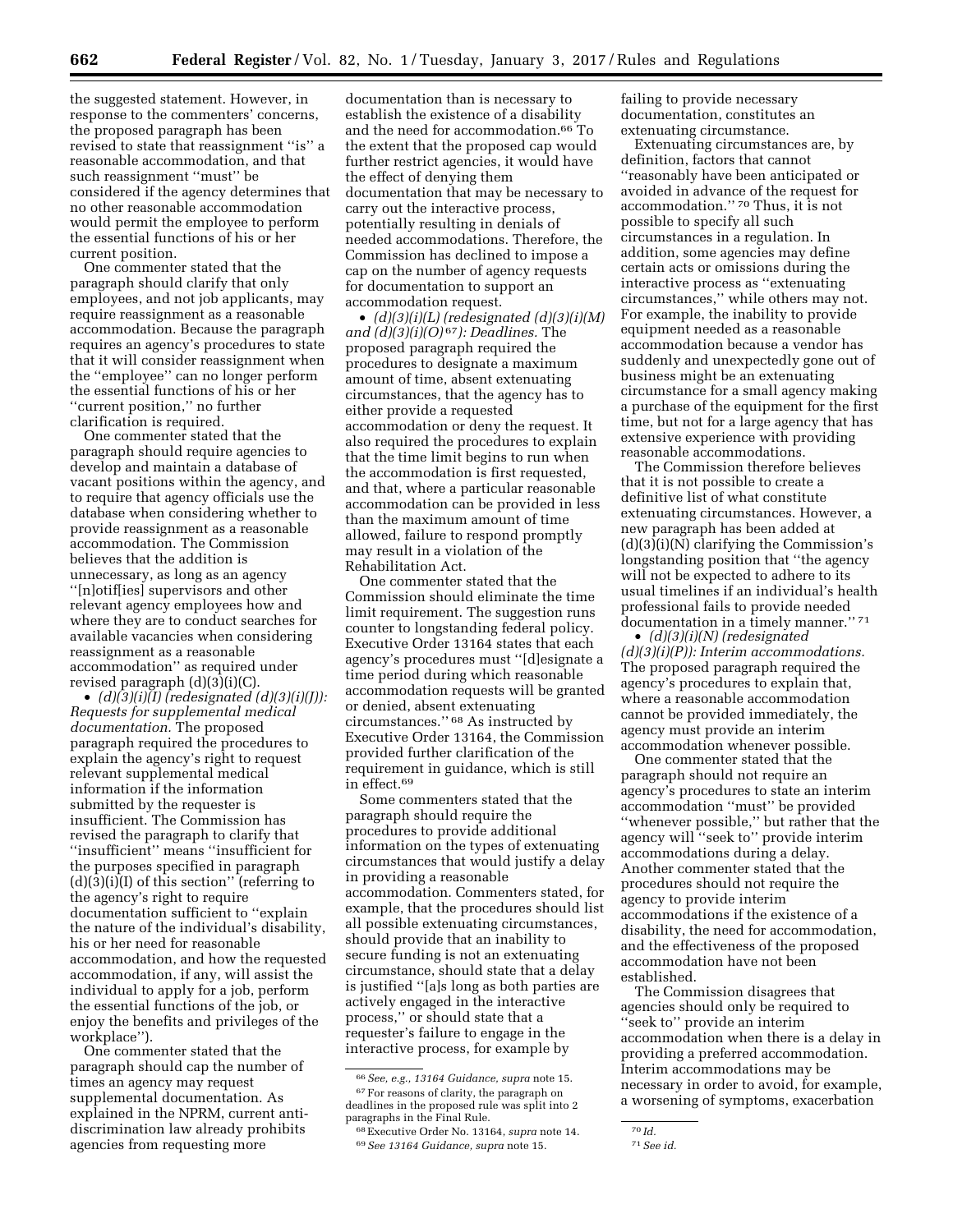of a medical condition, or pain. They therefore may play a crucial role in preserving the requesting individual's ability to work. The Commission also disagrees that interim accommodations should only be required once the existence of a disability, the need for accommodation, and the effectiveness of a proposed accommodation have been established. The term ''establish'' connotes a formal finding. There may be reasons why an agency does not make a formal finding even though it is reasonably likely that the requesting individual is entitled to a reasonable accommodation, such as where a disability is obvious even though the appropriate accommodation has not been established.

For the foregoing reasons, the paragraph has been amended to require an interim accommodation that allows the requesting individual to perform some or all of the essential functions of his or her job when ''all the facts and circumstances known to the agency make it reasonably likely that [the] individual will be entitled to a reasonable accommodation, . . . [and] it is possible to do so without imposing undue hardship on the agency.''

Other commenters stated that agencies should be required to address topics in addition to the 20 proposed in the NPRM in their reasonable accommodation procedures. For example, commenters stated that the procedures should be required to explain that employees and applicants do not need to use ''magic words'' in order to begin the interactive process; that reasonable accommodations may be available to help applicants meet qualification standards; that the interactive process is ''ongoing''; and that employees and job applicants have an obligation to participate in the interactive process. None of the requirements were added because they are implicit in existing EEOC requirements. For example, the requirement to explain that employees and applicants do not need to use ''magic words'' in order to begin the interactive process is implicit in the existing requirement to ''[p]rovide guidance to supervisors on how to recognize requests for reasonable accommodation'' at (b)(i)(3)(G). Moreover, the list of 20 topics is only intended to set a minimum; agencies are free to address additional topics in the procedures if they wish to do so.

The Commission made an unrequested change to proposed paragraph (d)(3)(i)(G) (redesignated (d)(3)(i)(H) in the Final Rule), clarifying that decision makers should communicate with individuals who

have requested a reasonable accommodation early in the interactive process ''and throughout the process.'' The revision does not represent a change in Commission policy.

#### *1614.203(d)(3)(ii) Reasonable Accommodation: Cost of Accommodations*

Paragraph (d)(3)(ii) of the proposed rule required agencies to inform all employees who are authorized to grant or deny requests for reasonable accommodation that, pursuant to the regulations implementing the undue hardship defense at 29 CFR part 1630, all available resources are considered when determining whether a denial of reasonable accommodation based on cost is appropriate. As a clarification, this portion of the paragraph has been revised to state that all available resources are considered, ''excluding those designated by statute for a specific purpose that does not include reasonable accommodation.'' The paragraph also required the agency to ensure that relevant decision-makers are informed about various external resources that may be used in providing reasonable accommodations, including, for example, a centralized fund specifically created by the agency for providing reasonable accommodations, the Department of Defense Computer and Electronic Accommodations Program (CAP),<sup>72</sup> and agency funds that, although not designated specifically for providing reasonable accommodations, may be used for that purpose. The purpose of the paragraph was to ensure that sufficient funds are available for more costly accommodations when necessary.

Many commenters stated that the paragraph should require a centralized fund. In the NPRM, the Commission stated that it did not require a centralized fund due to practical concerns regarding the precise manner in which an agency's appropriated funds are held, requested, and disbursed, and due to the fact that centralized funding does not ensure that sufficient funds are provided for costly accommodations where, for example, the fund is too small or relevant decision-makers do not know how to access the fund. The commenters argued that these concerns could be overcome by, for example, requiring agencies to base the size of the fund on costs in previous years and instructing relevant personnel how to access the fund.

The EEOC has supported the use of a centralized fund to pay for reasonable accommodation.73 We think that a centralized fund is one of the best and easiest ways to ensure that requests for reasonable accommodation are not denied for reasons of cost, and that individuals with disabilities are not excluded from employment due to the anticipated cost of a reasonable accommodation, if the resources available to the agency as a whole would enable it to provide one without undue hardship.

However, the Commission is not persuaded that a centralized fund is the only way to achieve this objective. For example, centralized contracting vehicles may be an effective alternative. The paragraph has thus been amended to require agencies to take specific steps—which may include adoption of a centralized fund—to achieve these goals. The paragraph further states that such steps must be reasonably designed to, at a minimum—

• ensure that anyone who is authorized to grant or deny requests for reasonable accommodation or to make hiring decisions is aware that, pursuant to the regulations implementing the undue hardship defense at 29 CFR part 1630, all resources available to the agency as a whole, excluding those designated by statute for a specific purpose that does not include reasonable accommodation, are considered when determining whether a denial of reasonable accommodation based on cost is lawful; and

• ensure that anyone authorized to grant or deny requests for reasonable accommodation or to make hiring decisions is aware of, and knows how to arrange for the use of, agency resources available to provide the accommodation, including any centralized fund the agency may have for that purpose.

The revised paragraph requires agencies to adopt systems that perform the same valuable functions of centralized funds, while providing them with flexibility to work within existing budgetary schemes.

## *1614.203(d)(3)(iii) Reasonable Accommodation: Notification of Basis for Denial*

Paragraph (d)(3)(iii) of the proposed rule required agencies to provide a job applicant or employee who is denied a reasonable accommodations with a written notice that explains the reason

<sup>72</sup>*See generally* Computer/Electronic Accommodations Program, *<http://www.cap.mil>*(last visited Aug. 3, 2015).

<sup>73</sup>*See, e.g.,* EEOC, *Instructions to Federal Agencies for EEO MD–715* I (last updated July 20, 2004), *[http://www.eeoc.gov/federal/directives/](http://www.eeoc.gov/federal/directives/715instruct/section1.html) [715instruct/section1.html](http://www.eeoc.gov/federal/directives/715instruct/section1.html)* (''The Model EEO Program and Agency Self-Assessment Checklist'').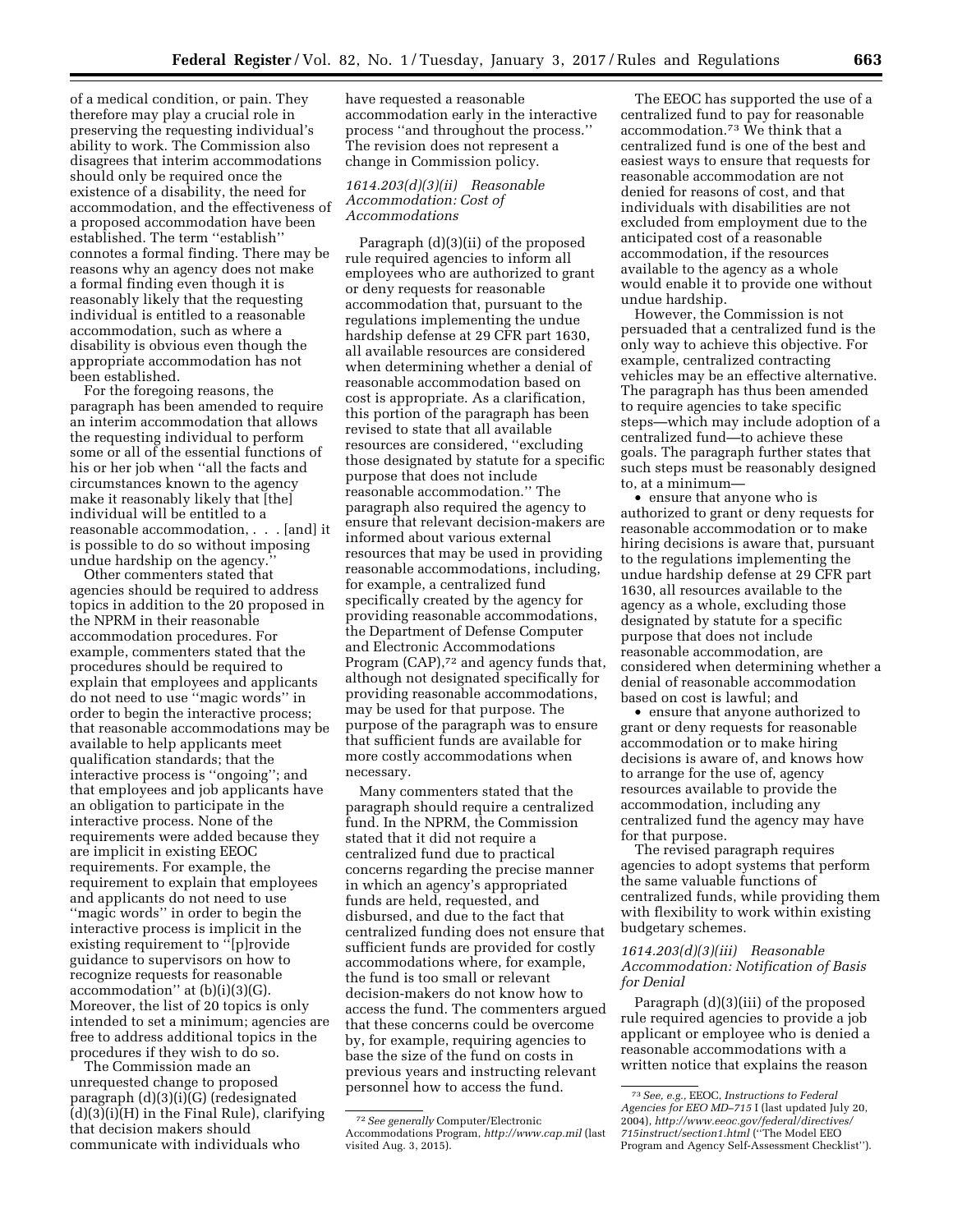for the denial, notifies the applicant or employee of any available internal appeal or informal dispute resolution processes, provides instructions on how to file a complaint of discrimination pursuant to 29 CFR 1614.106, and explains that, pursuant to 29 CFR 1614.105, the right to file a complaint will be lost unless the job applicant or employee initiates contact with an EEO Counselor within 45 days of the denial regardless of whether he or she participates in an informal dispute resolution process. The paragraph has been amended to clarify that the notice must be made available in accessible formats.

One commenter stated that agencies should also be required to provide notices to individuals when they first request reasonable accommodations, stating that they may file complaints of discrimination if the agency fails to make a decision on or before a ''date certain.'' The same commenter stated that agencies should also provide notices whenever they determine that extenuating circumstances justify a delay in provision of an accommodation.

The intended purpose of the suggested notices appears to be to (a) inform job applicants and employees who request reasonable accommodations that, absent extenuating circumstances, the agency must either provide a reasonable accommodation or deny the request within a certain number of days; (b) ensure that requesting individuals are aware of any alleged extenuating circumstances that justify a delay in providing a reasonable accommodation; and (c) inform requesters that they have the right to file complaints of discrimination if the agency fails to meet its deadlines absent extenuating circumstances. Reasonable accommodation procedures that comply with paragraph (d)(3)(i) should already satisfy these objectives: (d)(3)(i)(M) requires the procedures to designate the maximum amount of time the agency has, absent extenuating circumstances, to either provide a requested accommodation or deny the request;  $(d)(3)(i)(S)$  requires the agency to notify requesters of any alleged extenuating circumstances that justify a delay; and (d)(3)(i)(T) requires the agency to explain the requester's right to file a complaint. The additional notices are therefore unnecessary.

## *1614.203(d)(4) Accessibility of Facilities and Technology*

Paragraph (d)(4) of the proposed rule required agencies to provide all employees with contact information for

individuals who are responsible for ensuring agency compliance with Section 508 of the Rehabilitation Act (Section 508),74 which requires all electronic and information technology purchased, maintained, or used by the agency to be readily accessible to and usable by people with disabilities, and for individuals who are responsible for ensuring agency compliance with the Architectural Barriers Act of 1968 (ABA),75 which requires the agency to ensure that its facilities are physically accessible to people with disabilities. It also required agencies to provide clear instructions on how to file complaints alleging violations of those laws, and to assist individuals with filing complaints against another federal agency when an investigation has shown that such other agency is responsible for the alleged violation. The paragraph does not require the agency to provide legal advice, or to represent individuals in complaints against other agencies; it merely requires agencies to provide contact information. The paragraph has been modified to clarify that the information must be available in accessible formats, and that it should be available online.

Some commenters stated that the paragraph should require agencies to provide the information to new hires ''immediately.'' The paragraph requires agencies to provide the information to ''all'' employees. Because ''all'' employees include newly hired employees, no change was required.

Some commenters stated that the paragraph should require agencies to inform employees of their substantive rights under Section 508 and the ABA, in addition to their enforcement rights under those laws. Because employees may be equally unaware of their substantive rights and their enforcement rights under Section 508 and the ABA, the revised paragraph requires agencies to provide employees with information on both. Again, the paragraph does not require agencies to provide legal advice or represent the individual. Agencies may satisfy this requirement by providing Internet links to existing resources on Section 508 and the ABA.

Other commenters stated that the requirement to ''assist'' individuals with filing complaints against other agencies was unclear, and that, to the extent that it was intended to require agencies to act as advocates for, or advisors to, individuals in actions against other agencies, it should be struck. The paragraph was not intended to require agencies to act as advocates for

employees in actions against other agencies. The paragraph has been modified to clarify that agencies are only required to provide information on where to file a complaint against another agency when an investigation shows that such other agency is responsible for an alleged violation.

## *1614.203(d)(5) Personal Services Allowing Employees To Participate in the Workplace*

Currently, agencies are required to provide certain job-related services to individuals with disabilities as reasonable accommodations if doing so would enable them to apply for a job, perform job functions, or enjoy the benefits and privileges of employment, absent undue hardship. For example, an agency may be required to provide sign language interpreters, readers, assistance with note taking or photocopying, or permission to use a job coach as a reasonable accommodation.76 However, provision of PAS that are needed on the job, such as assistance with eating or using the restroom, is not considered a reasonable accommodation under the ADA or as a matter of nondiscrimination under Section 501.

The NPRM proposed to place this obligation on agencies as an affirmative action requirement under Section 501. Paragraph (d)(5) of the proposed rule required agencies to provide PAS, such as assistance with removing and putting on clothing, eating, and using the restroom, to employees who need them because of a disability during work hours and job-related travel, unless doing so would impose undue hardship. It further provided that agencies are permitted to assign PAS providers to more than one individual with a disability, and to require them to do non-PAS tasks as time permits. In addition, the NPRM requested public input on (a) whether the description of PAS in the proposed paragraph was adequate; (b) whether the requirement to provide PAS should be kept in the Final Rule; (c) whether individuals who provide PAS should be assigned to particular individuals or, instead, asked to provide services to multiple individuals as needed; and (d) whether the agency should be allowed to assign other tasks to PAS providers when no personal assistance is needed.

Many commenters responding to the question of whether the NPRM's description of PAS was adequate complained that the description was vague. Commenters offered various suggestions for making the description more precise—some stated that it

<sup>74</sup> 29 U.S.C. 794d.

<sup>75</sup> 42 U.S.C. 4151–4157. 76*See* 29 CFR pt. 1630, app. 1630.9.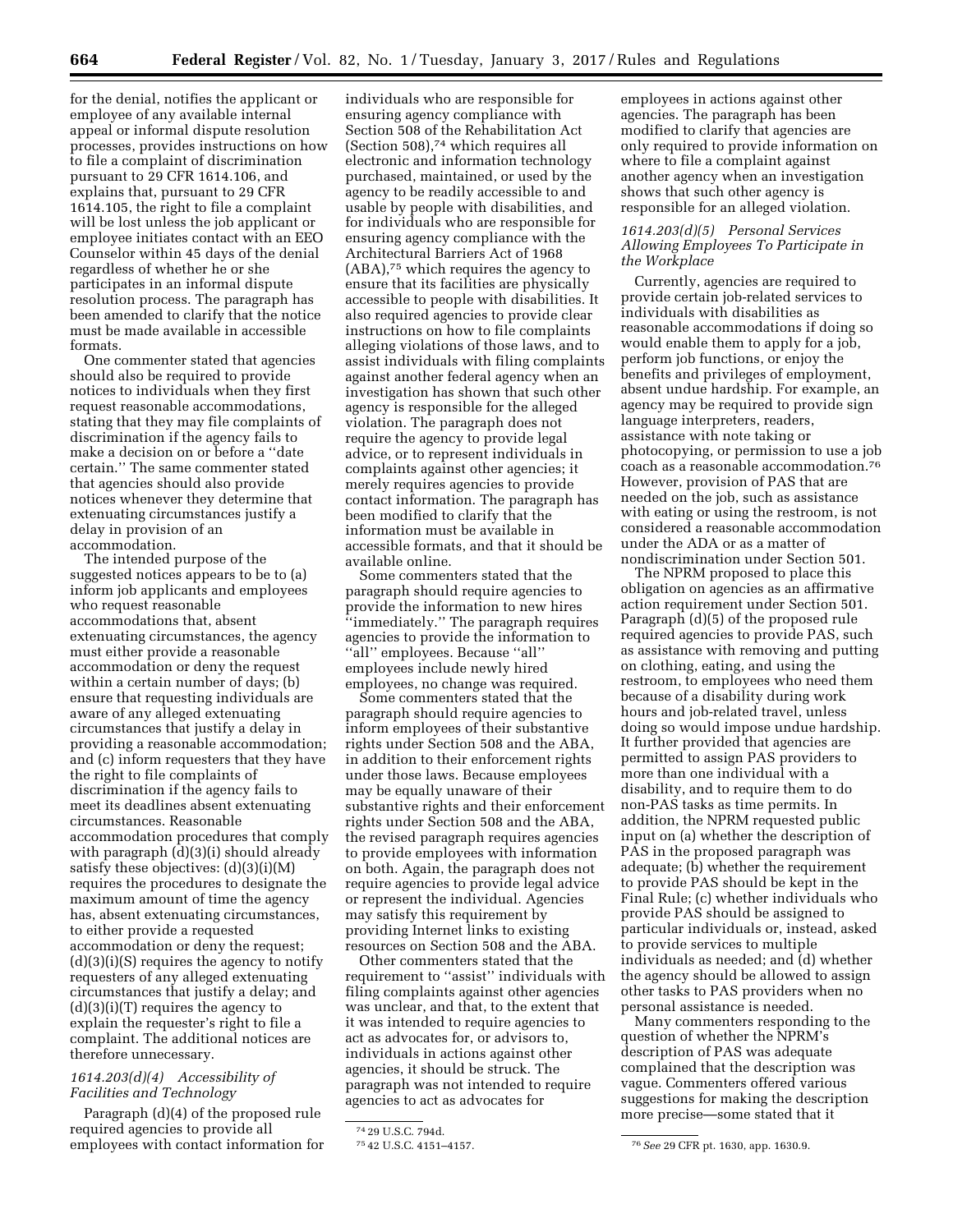should include additional examples, one stated that it should exclude medical services, one stated that the list of examples should be exhaustive, and two stated that the paragraph should incorporate language used in the definition of PAS given elsewhere in the Rehabilitation Act.77

The Commission has chosen the last option. The term ''personal assistance services," as it is used in the disability community, expresses an open-ended concept. It is therefore not possible to provide an exhaustive list of examples, and addition of a few examples will necessarily fail to capture the full meaning. New paragraph (a)(5) thus provides that the term ''personal assistance services'' means ''assistance with performing activities of daily living that an individual would typically perform if he or she did not have a disability, and that is not otherwise required as a reasonable accommodation, including, for example, assistance with removing and putting on clothing, eating, and using the restroom.'' New paragraph (a)(4) defines the related term ''personal assistance service provider'' to mean ''an employee or independent contractor whose primary job functions include provision of personal assistance services.

Comments on whether the PAS requirement should be kept in the Final Rule were mixed. Many disability advocacy organizations and individuals strongly favored the requirement, emphasizing that a lack of PAS in the workplace poses a major barrier to employment for some individuals with disabilities. Other commenters objected. Some argued that the associated costs would be too high. Some argued that the Commission lacks the authority to impose the requirement. Others objected that compliance with the requirement would be extremely difficult or impossible because, for example, it would require agencies to violate appropriations and antideficiency laws; require them to coordinate with local nursing boards; lead to the depletion of reasonable accommodation funds; result in reduced hiring of individuals with disabilities; conflict with merit systems principles and veterans' preference rules, at least to the extent that it would require agencies to hire providers chosen by the individuals who need

them; require agencies to provide services in a variety of locations; or lead to the hiring and retention of unqualified employees.

The Final Rule retains the requirement to provide PAS during work hours 78 and job-related travel, absent undue hardship, and further clarifies in revised paragraph (d)(5)(iii) that agencies may not take adverse actions against job applicants and employees on the basis of their need, or perceived need, for PAS. Public comments from advocacy organizations and individuals confirm that lack of PAS in the workplace and/or the fear of losing PAS provided by means-tested assistance programs are stubborn and persistent barriers to employment for individuals with certain disabilities. For many individuals with targeted disabilities such as paralysis or cerebral palsy, full participation in the workplace is impossible without PAS.

The Commission is not persuaded by the objections raised by commenters. First, the issue of cost is addressed in the section on Executive Orders 13563 and 12866 below. Second, we disagree that the Commission lacks authority to impose the requirement. As explained above, the Commission has Section 501 rulemaking authority under Section 505 and Executive Order 12067, and, having found that its prior regulatory and subregulatory guidance was not sufficiently advancing the employment of qualified individuals with disabilities, here exercises its authority to strengthen the regulations implementing the Section 501 affirmative action requirement.79 Because public comments confirm that a lack of PAS in the workplace is a persistent barrier to employment for individuals with certain significant disabilities, one of the ways in which the regulation is being strengthened is by requiring agencies to provide PAS to individuals who need them during work hours and job-related travel, absent undue hardship.

Third, as to the arguments that compliance would be extremely difficult or impossible, the Commission

79*See supra* notes 37–44 and accompanying text.

notes as it did in the preamble to the proposed rule that several federal agencies currently provide PAS on a voluntary basis, and have been doing so for decades without any of the negative consequences imagined by commenters.80

Responses to the question of whether PAS providers should be assigned to single individuals or to multiple individuals were mixed. Some stated that providers should be assigned to single individuals because (a) PAS are often required on very short notice, (b) receipt of PAS from multiple providers is likely to make the individual with a disability feel uncomfortable, and (c) services are improved if the provider is familiar with the individual's needs. Others stated that agencies should be given maximum flexibility. Commenters were more uniformly in favor of allowing agencies to assign non-PAS tasks to PAS providers, as long as the PAS-related assignments were given higher priority. One commenter disagreed, arguing that assignment of both PAS and non-PAS tasks to a single individual would create practical problems in contracting, creation of position descriptions, and performance assessment.

In both respects, the Final Rule grants flexibility to agencies in revised paragraph (d)(5)(ii). Again the Commission looks to actual practice for guidance. Federal agencies have used a variety of models for providing PAS to equal effect. The Commission, for example, has hired federal employees to provide PAS to individuals with disabilities on a one-to-one basis, whereas the Department of Labor has contracted for a pool of qualified personnel to provide PAS and other services to multiple employees.<sup>81</sup> Moreover, if an agency finds that a

81 DOL statement, *supra* note 80.

<sup>77</sup>*See* 29 U.S.C. 705(28) (''The term 'personal assistance services' means a range of services, provided by one or more persons, designed to assist an individual with a disability to perform daily living activities on or off the job that the individual would typically perform if the individual did not have a disability. Such services shall be designed to increase the individual's control in life and ability to perform everyday activities on or off the  $\text{job."}$ .

<sup>78</sup>Work hours include time that an employee is teleworking, whether the telework is part of an agency telework program available to all employees or is being provided as a reasonable accommodation. The Commission sees no legal reason to treat the provision of PAS for workers who are teleworking any differently from the provision of other services by individuals as a reasonable accommodations, such as sign language interpreters and readers. Determinations of whether PAS can be provided to an employee who is teleworking without undue hardship should be made on a case-by-case basis, as are decisions about reasonable accommodations.

<sup>80</sup>The Commission provides personal assistant services to employees with disabilities who require them. The Department of Labor, the Department of Transportation, and the Department of Justice's Civil Rights Division also provide workplace PAS for employees with disabilities. *See* Department of Labor statement of work on providing personal assistance services as a reasonable accommodation for qualified Department of Labor employees with disabilities (2014) [hereinafter DOL statement] (on file with the Commission); Dep't of Transp., *Disability Resource Center Services Handbook* (Nov. 2014), *http://www.transportation.gov/individuals/ disability/disability-resource-center-drc-serviceshandbook* (providing guidance to the Department of Transportation on meeting its obligations regarding the retention and promotion of individuals with disabilities by providing personal assistance and other services); Civil Rights Div., U.S. Dep't of Justice, *Reasonable Accommodation Manual* A.2.5 (n.d.) (on file with the Commission) (providing that the Civil Rights Division will provide part-time personal care attendants at work or on official travel when necessary and otherwise reasonable).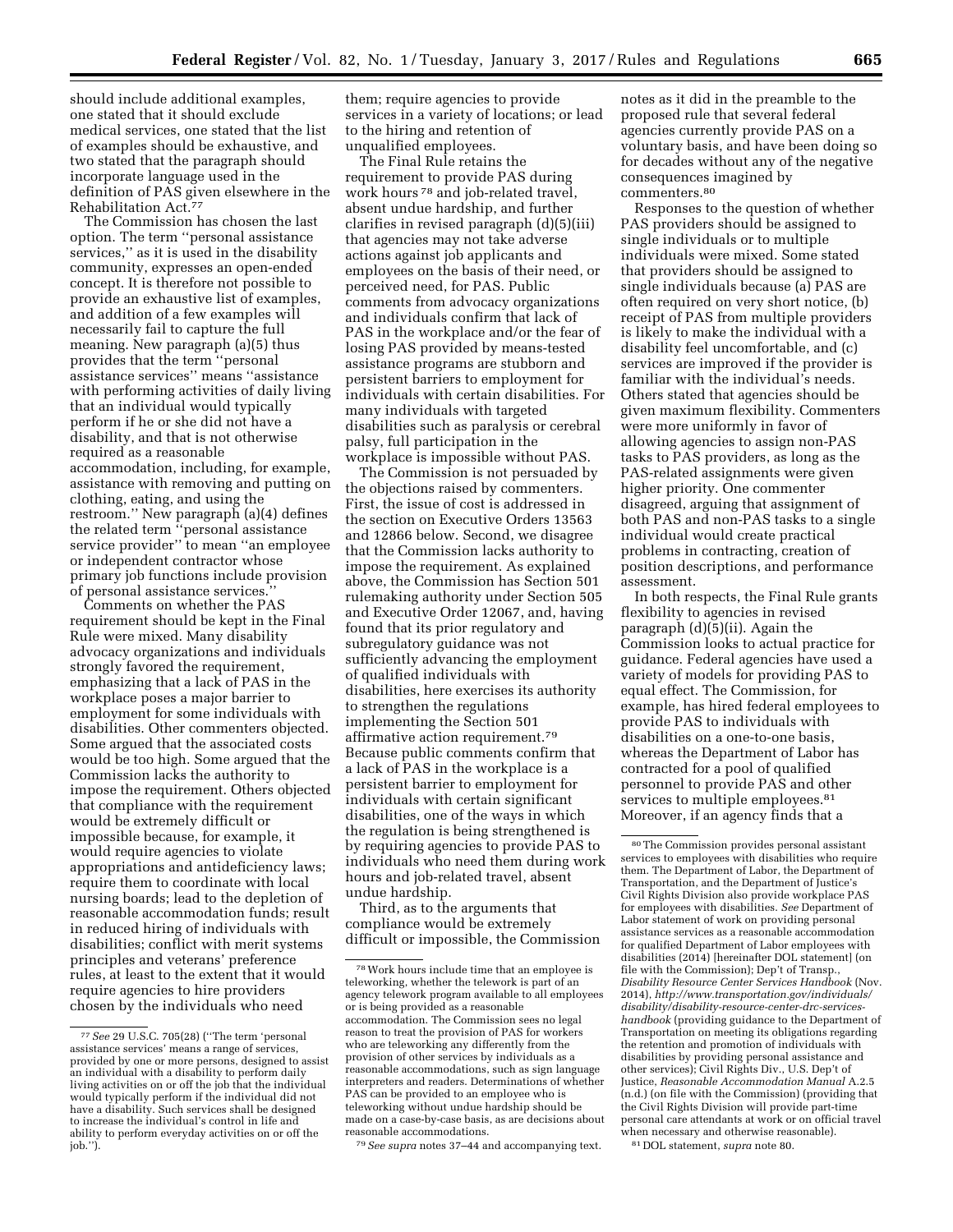particular approach is impracticable or does not meet employees' needs, the paragraph permits the agency to adopt an alternative approach.

Other comments on the requirement raised the following issues:

• *Eligibility.* Some stated that an agency should only be required to provide PAS to individuals who are qualified to perform their jobs. Although the Commission does not believe that the proposed paragraph provided otherwise, it has been revised to state that agencies are required to provide PAS only if they ''would, together with any reasonable accommodations required under [29 CFR] part 1630 . . ., enable the employee to perform the essential functions of his or her position.'' 82

Other commenters stated that an agency should only be required to provide PAS to individuals who have targeted disabilities. As discussed in the NPRM, the Commission believes that individuals who do not have targeted disabilities will not require PAS in order to participate in the workplace.<sup>83</sup> The paragraph has therefore been revised in the manner suggested.

• *Additional services.* Some commenters stated that the paragraph should require agencies to provide additional services to employees with disabilities, including help with getting to and from work, identifying transportation options and accessing transportation, assistance with becoming familiar with surroundings, and ''informational and navigational awareness, as well as lightweight communication.'' The commenters did not, however, cite to any studies or other objective sources establishing that such services would significantly improve employment of individuals with disabilities, or to any data on which to base an estimate of the economic impact of the requirement. The Commission has not incorporated these suggestions.

A significant number of commenters stated that the Rule should require agencies to permit employees with disabilities to use job coaches and other forms of supported employment paid for by outside sources. The Commission strongly endorses the use of supported employment. Indeed, permission to use a job coach or other forms of supported employment is a reasonable accommodation that may be required if such a person needs those services to

83Affirmative Action for Individuals with Disabilities in the Federal Government, 81 FR 9123, 9134 n.101 (Feb. 24, 2016) (to be codified at 29 CFR 1614.203, .601(f)).

perform the essential functions of a position and if providing those services does not impose an undue hardship on the agency.<sup>84</sup> As explained above, however, the Commission believes that it would be inappropriate to provide guidance on nondiscrimination requirements applicable to federal agencies, as well as to private and state and local government employers, in a regulation that applies to the affirmative action obligations of federal agencies.

• *Undue hardship exception.* One commenter stated that agencies should not be required to establish undue hardship in order to deny a request for PAS, because, given the fact that they typically have very large budgets, agencies ''will have very limited ability to deny such requests . . . regardless of the nature of the request.'' The commenter did not suggest an alternative standard.

The Commission disagrees with the commenter's characterization. First, the paragraph does not require agencies to provide PAS to individuals who request them ''regardless of the nature of the request.'' The paragraph only requires agencies to provide personal assistants, who will assist the employee with eating, using the restroom, and similar activities to individuals who need them because of a targeted disability; it does not require agencies to provide services that the individual does not need in order to participate in the workplace, or services that are needed for reasons other than disability. Second, agencies may be able to establish undue hardship for reasons other than cost.85

• *Selection and evaluation of personal assistance service provider.*  Some commenters stated that the paragraph should require PAS providers to meet certain qualification standards, such as those imposed by OPM for all government employees and specific standards based on experience and training. Others stated that an agency should be required to consult with individuals who receive PAS during their providers' performance reviews.

These requirements were not incorporated into the Rule because they primarily concern OPM functions. EEOC is not in the best position to determine what qualifications PAS providers have to possess, and we do not wish to limit unduly the choices of employees who may want to work with a PAS provider who may not necessarily possess specific certifications or

credentials. This is similar to the approach the Commission has taken under the ADA with respect to sign language interpreters and readers provided as reasonable accommodations. However, the revised paragraph does provide that PAS must be provided by a personal assistance service provider, meaning an employee or independent contractor whose primary job functions include provision of personal assistance services at  $(d)(5)(ii)$ .

Some commenters stated that the paragraph should require agencies to consider the preferences of individuals with disabilities when selecting their PAS providers. The Commission agrees and notes that this is the same principle that applies when an employer is choosing from among available accommodations.86 New paragraph  $(d)(5)(iv)$  requires agencies, when selecting someone to provide personal assistance services to a single individual, to give primary consideration to the individual's preferences to the extent permitted by law.

• *Process for requesting PAS.* Some commenters stated that the paragraph should require agencies to have written procedures for processing PAS requests, similar to the reasonable accommodation procedures required under paragraph (d)(4). Some stated more specifically that agencies should be permitted to require medical documentation, be required to use a centralized fund, or be required to consult with vocational rehabilitation agencies during the process.

The Commission agrees that agencies should have procedures for processing requests for PAS. Paragraph (d)(5)(v) of the Final Rule requires agencies to adopt such procedures, and to make them available online and in written and accessible formats. Because the intent of the Rule is to require agencies to treat PAS requests like requests for reasonable accommodation, the paragraph further provides that agencies may satisfy the requirement by stating in their reasonable accommodation procedures that the process for requesting personal assistance services, the process for determining whether such services are required, and the agency's right to deny such requests when provision of the services would pose an undue hardship, are the same as for reasonable accommodations.

<sup>82</sup> 29 CFR 1630.203(5)(i)(B), as amended.

<sup>84</sup>*See* 29 CFR pt. 1630, app. 1630.9.

<sup>85</sup>EEOC, *Enforcement Guidance: Reasonable Accommodation and Undue Hardship Under the Americans with Disabilities Act* (2002), *[https://](https://www.eeoc.gov/policy/docs/accommodation.html#undue) [www.eeoc.gov/policy/docs/](https://www.eeoc.gov/policy/docs/accommodation.html#undue)*

*[accommodation.html#undue](https://www.eeoc.gov/policy/docs/accommodation.html#undue)*. 86*See* 29 CFR pt. 1630, app. 1630.9.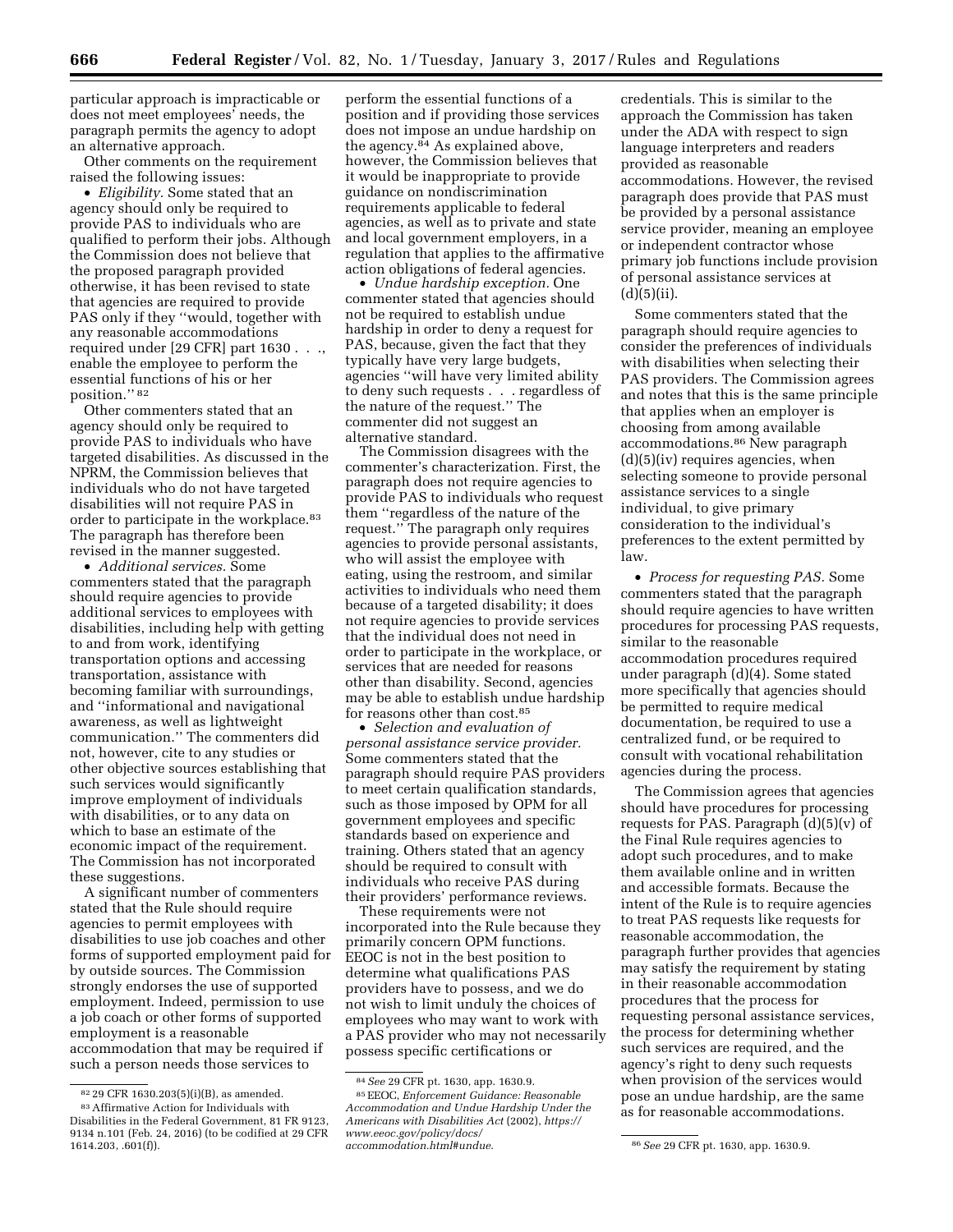## *1614.203(d)(6) and 1614.203(d)(7)(i) Utilization analysis and goals*

Paragraph (d)(7)(i) of the proposed rule required agencies to adopt the goal of achieving a 12% representation rate for people with disabilities at the GS– 11 level 87 and above, including the Senior Executive Service (SES); 88 a 12% representation rate for people with disabilities at the GS–10 level and below; a 2% representation rate for individuals with targeted disabilities at the GS–11 level and above, including the SES; and a 2% representation rate for people with targeted disabilities at the GS–10 level and below. Paragraph (d)(6) required agencies to perform the workforce analysis necessary to determine whether these goals have been met annually, based on SF–256 records, records of requests for reasonable accommodation, and records of appointments under hiring authorities that take disability into account. In addition, the NPRM asked for public input on whether the proposed goals were appropriate, and whether there are any data showing that the goals should be raised or lowered.

The Commission received a small number of comments requesting clarification of the proposed goals. One commenter asked whether the 2% goals were intended to be sub-goals of the 12% goals, *i.e.,* whether the individuals who are counted as individuals with targeted disabilities for purposes of determining whether a 2% goal has been met may also be counted as individuals with disabilities for purposes of determining whether a 12% goal has been met.

The 2% goals are intended to be subgoals. Disabilities that fall under the term ''targeted disability'' are a subset of those that fall under the term ''disability'' as defined under Section 501. Thus, any employee who has a targeted disability, and who therefore counts toward a 2% goal for individuals with targeted disabilities, will necessarily have a condition that meets the Section 501 definition of ''disability,'' and will therefore also

count toward the 12% goal for individuals with disabilities.

Another commenter asked whether the fact that the NPRM proposed a 12% goal for individuals with disabilities at the GS–11 level and above, and a 12% goal for individuals with disabilities at the GS–10 level and below, meant that it proposed a 24% overall goal for individuals with disabilities. Similarly, the commenter wondered whether the 2% goals ''combined'' to create a 4% overall goal for individuals with targeted disabilities. Because each 12% and each 2% goal applies to a different segment of the workforce, the Rule does not impose goals of 24% and 4% overall.89

A small number of commenters stated that the goals should not be retained in the Final Rule because the proposed methods of measuring agencies' representation rates—SF–256 records, reasonable accommodation records, and documentation relating to appointment of individuals under hiring authorities that take disability into account—are inaccurate. SF–256 data, according to commenters, are especially likely to underestimate representation rates for individuals with disabilities and individuals with targeted disabilities because many employees are reluctant to disclose disabilities using this form. Some stated that a greater number of employees would self-disclose if, for example, the form did not ask the individual to indicate his or her specific type of disability, or if it included questions on topics other than disability.

The Commission acknowledged in the NPRM that SF–256 data are likely to underestimate representation rates for individuals with disabilities and individuals with targeted disabilities, and, for that reason, used prior SF–256 data as a starting point when it developed the goals.90 As discussed, SF–256 data themselves (together with other data that agencies are permitted to use under (d)(6)) indicate that the federal government as a whole has achieved representation rates that are close to 12% for individuals with disabilities and 2% for individuals with targeted disabilities; actual representation rates may be much larger. The Commission also reminds agencies that they have the discretion to

periodically request employees to respond to voluntary surveys updating their SF–256 information. If accompanied by an explanation of why self-reporting is important, resurveying can enhance data accuracy. The Commission therefore is not persuaded that the proposed goals are overly burdensome due to problems of measurement.

However, the Commission does acknowledge commenters' assertions that there may be ways to improve the accuracy of self-reported data, for example by asking individuals to indicate whether they have disabilities or targeted disabilities without asking for more detailed information. The Commission is not able to amend the SF–256, as suggested by some commenters, because OPM controls the content of the SF–256. Nor can the Commission require OPM to establish an ''authoritative'' system for tracking disability information, as suggested by another commenter.

Instead, the Final Rule allows, but does not require, agencies to collect disability information using forms other than the SF-256. Paragraph  $(d)(6)(ii)(A)$ has thus been amended to allow agencies to classify individuals for purposes of the workforce analysis based on ''[t]he individual's selfidentification as an individual with a disability or an individual with a targeted disability on a form, including but not limited to the Office of Personnel Management's Standard Form 256, which states that the information collected will be kept confidential and used only for statistical purposes, and that completion of the form is voluntary.'' 91 The paragraph permits agencies to design their own forms or use existing forms as appropriate. For example, agencies are permitted to use the approach taken in EEOC's Applicant Flow Form. This form asks, among other things, whether the individual has a non-targeted disability. It does not, however, require the individual to identify which non-targeted disability he or she has.92 The Final Rule also

<sup>87</sup>Most federal employees are part of the General Schedule (GS) pay system. The General Schedule has fifteen grades—GS-1 (lowest) to GS-15 (highest). *See generally General Schedule Classification and Pay,* Office of Pers. Mgmt., *[http://](http://www.opm.gov/policy-data-oversight/pay-leave/pay-systems/general-schedule/)  [www.opm.gov/policy-data-oversight/pay-leave/pay](http://www.opm.gov/policy-data-oversight/pay-leave/pay-systems/general-schedule/)[systems/general-schedule/](http://www.opm.gov/policy-data-oversight/pay-leave/pay-systems/general-schedule/)* (last visited Dec. 21, 2016).

<sup>88</sup>High-level leadership positions in the federal government are occupied by members of the SES. SES members have a different pay scale than employees who are part of the GS pay system. *See generally Senior Executive Service: Leading America's Workforce,* Office of Pers. Mgmt., *[http://](http://www.opm.gov/policy-data-oversight/senior-executive-service/) [www.opm.gov/policy-data-oversight/senior](http://www.opm.gov/policy-data-oversight/senior-executive-service/)[executive-service/](http://www.opm.gov/policy-data-oversight/senior-executive-service/)* (last visited Dec. 21, 2016).

<sup>89</sup>Where X represents the total number of employees on the GS and SES scales and Y represents the total number of employees employed at the GS–10 level and below,  $0.02(Y) + 0.02(X)$  $Y$ ) = 0.02(X); 0.12(Y) + 0.12(X – Y) = 0.12(X).

<sup>90</sup>Affirmative Action for Individuals with Disabilities in the Federal Government, 81 FR 9123, 9128–29 (Feb. 24, 2016) (to be codified at 29 CFR 1614.203, .601(f)).

<sup>91</sup>The other records discussed in this paragraph will also be kept confidential, because they are subject to the Privacy Act. *See* 5 U.S.C. 552a. Additionally, records relating to reasonable accommodation are subject to the ADA's confidentiality requirements, as incorporated. *See*  42 U.S.C. 12112(d)(4)(A) (imposing the requirements); 29 U.S.C. 791(f) (incorporating the requirements into Section 501); 29 CFR 1630.14(c) (implementing the requirements); 29 CFR pt. 1630, app. 1630.14(c) (discussing the requirements); 29 CFR 1614.203(b) (incorporating the ADA regulations at 29 CFR pt. 1630 into the Section 501 regulations).

<sup>92</sup>*Applicant Flow Form, supra* note 4, at 3.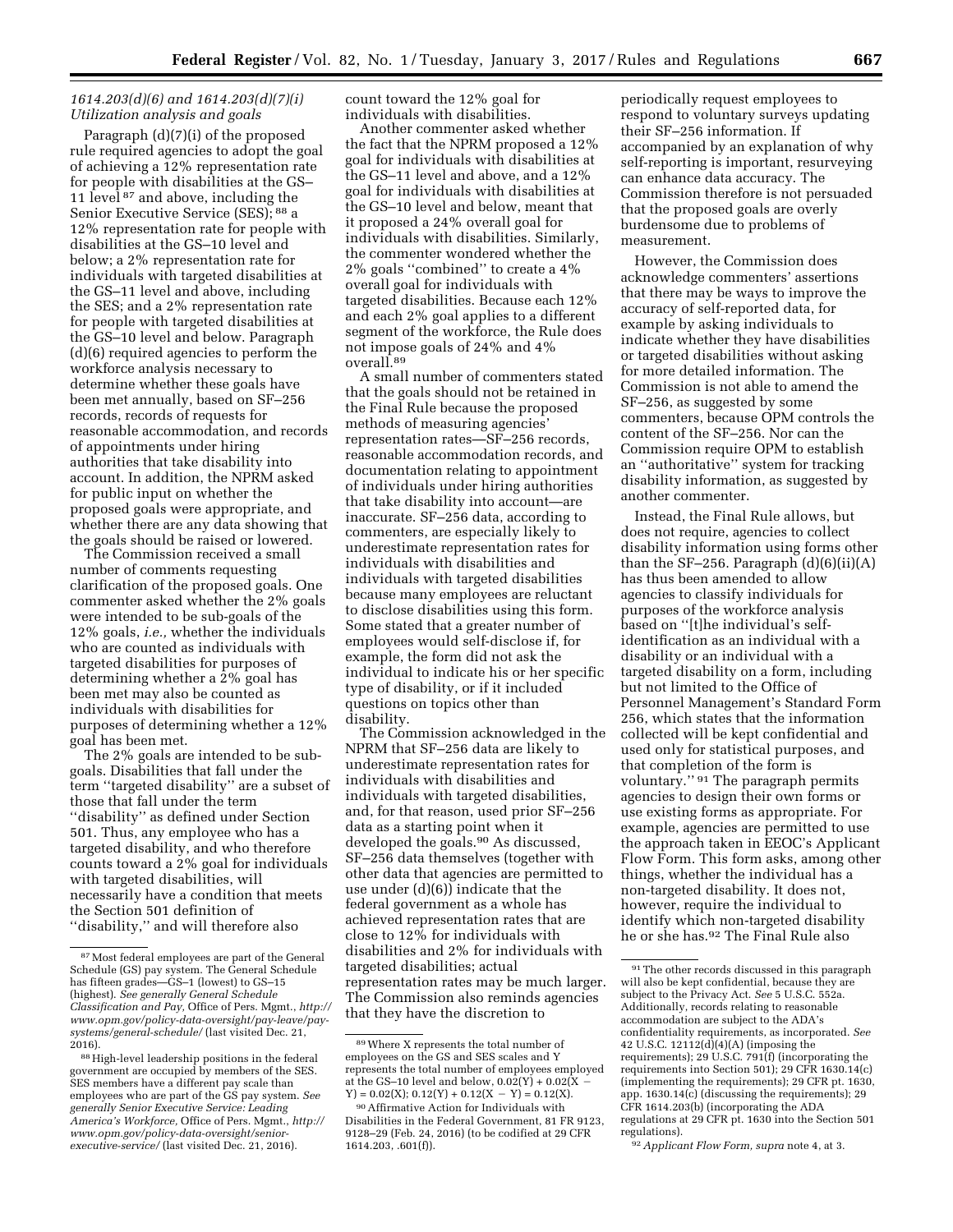makes conforming amendments to 29 CFR 1614.601(f) (discussed below).<sup>93</sup>

One commenter argued that the goals should be eliminated for agencies that have limited opportunities to use the Schedule A hiring authority for persons with certain disabilities, and for small agencies that typically draw from a small applicant pool. The commenter also argued that small agencies should be exempted because it is sometimes possible to determine which employees within the agency have a disability based solely on aggregate data, which, according to the commenter, may result in ''per se violations of [the confidentiality requirements of] the Rehabilitation Act.''

The Final Rule does not include exemptions for agencies that have limited opportunities to use the Schedule A hiring authority for persons with certain disabilities or for small agencies. The Commission believes that all agencies are able to take steps to improve employment opportunities for individuals with disabilities, including targeted disabilities. Agencies that have limited opportunities to use the Schedule A hiring authority for persons with certain disabilities may still, for example, take steps to improve the application process as required under (d)(1)(ii); adopt advancement programs as required under (d)(1)(iii), and take other actions recommended under (d)(7)(ii) to the extent permitted by law. Agencies that typically draw from a small applicant pool may take steps to expand the pool, as required under (d)(1)(i). These and other steps specified throughout paragraph (d) are all that the Rule requires of an agency that fails to achieve a goal—paragraph (f)(2) (discussed below) provides that ''failure to achieve a goal set forth in paragraph (d)(7) of the Rule, by itself, is not grounds for disapproval unless the Plan

fails to require the agency to take specific steps that are reasonably designed to achieve the goal.''

The Commission does not see how compliance with the goal requirements could lead to ''per se violations of the Rehabilitation Act.'' The commenter appears to have assumed that the Rule requires agencies to make detailed, grade-level-by-grade-level disability information available to the public. It does not. The Rule only requires agencies to publish representation rates for people with disabilities and people with targeted disabilities in two broadly defined groups. Moreover, nothing in the Rule requires an individual with a disability to self-identify as such; if an individual does not wish to disclose his or her disability status, he or she need not fill out the SF–256 or similar forms.

One commenter stated that agencies should be allowed to set their own goals. After the ANPRM public comment period, the Commission decided to adopt government-wide goals in the proposed rule.94 The commenter did not provide any basis on which to overturn that decision. Upon further consideration, the Commission has determined that the proposed government-wide approach continues to be the most appropriate one.

Most commenters responding to the question of whether the proposed goals were appropriate stated that they were too low. These commenters generally argued that, because existing representation rates for individuals with disabilities and individuals with targeted disabilities are already close to 12% and 2% respectively, the proposed goals would merely ''maintain the status quo.'' 95

The Commission disagrees that the proposed goals would merely ''maintain the status quo.'' Although it is true that

the federal government as a whole has achieved representation rates of close to 12% and 2%, many individual agencies have not.96 For these agencies, meeting the goals would represent significant improvement. Further, because the goals apply at both higher and lower levels of employment, agencies that employ a disproportionately high number of individuals with disabilities in lower paying positions would also see significant improvement by meeting the goals. As noted in the NPRM, the representation rates for individuals with disabilities and individuals with targeted disabilities are significantly lower at the GS–11 level and above than at the GS–10 level and below.97

Additionally, the commenters failed to identify any data on which the Commission could reasonably base higher goals. Many commenters simply picked numbers without justification. Some commenters stated that the Commission should ''look to those agencies that have done the best job of employing people with disabilities, as well as workforce data'' to set the goals, but provided no explanation as to how this could reasonably be done, and instead chose goals that did not appear to be connected either with agency benchmarks or with workforce data.98 One commenter stated that the goals should be based on census data. However, the census definition of ''disability'' matches neither the Section 501 definition of ''disability'' nor the definition of ''targeted disability'' under paragraph (a).99 Census data, therefore, are inapposite. Because commenters failed to identify any reasonable alternatives, and because the Commission believes that the 12% and 2% goals are based on the best available data, the Final Rule retains goals of 12% for individuals with disabilities and 2% for individuals with targeted disabilities.

Some commenters stated that the goals should be extended to employees who are on neither the GS nor the SES scale. We agree. However, to avoid the difficulties inherent in establishing ''equivalencies'' across differing pay

<sup>93</sup>One commenter stated that current regulations at 29 CFR part 1630 should also be amended, because those regulations generally prohibit agencies from asking disability-related questions, as would be required under (d)(6). The Commission disagrees. The anti-discrimination regulations permit agencies (and employers generally) to ask disability-related questions for purposes of engaging in affirmative action for individuals with disabilities. *Cf. Assoc. Builders & Contractors, Inc.*  v. *Shiu,* 30 F. Supp. 3d 25, 37–38 (D.D.C. 2014) (holding that the ADA does not prohibit federal contractors from inviting job applicants to selfidentify as individuals with disabilities pursuant to regulations implementing the affirmative action requirement imposed on federal contractors by Section 503), *aff'd,* 773 F.3d 257 (D.C. Cir. 2014); Letter from Peggy R. Mastroianni, Legal Counsel, EEOC, to Patricia A Shiu, Director, Office of Fed. Contract Compliance Programs, Dep't of Labor (Aug. 8, 2013), *[http://www.dol.gov/ofccp/regs/](http://www.dol.gov/ofccp/regs/compliance/section503.htm) [compliance/section503.htm](http://www.dol.gov/ofccp/regs/compliance/section503.htm)* (follow ''EEOC Opinion on the Invitation to Self-Identify'' hyperlink) (discussing job applicants).

<sup>94</sup>*See* Affirmative Action for Individuals with Disabilities in the Federal Government, 81 FR at 9128.

<sup>95</sup>For example, commenters cited a recent OPM report finding that 14.64% of federal employees have reportable disabilities, 18.8% of federal employees at the GS–10 level and below have disabilities, 12.6% of federal employees at the GS– 11 level and above have disabilities, 1.18% of federal employees have targeted disabilities, 1.91% of federal employees at the GS–10 level and below have targeted disabilities, and 0.8% of federal employees at the GS–11 level and above have targeted disabilities, *see* Office of Pers. Mgmt., *Report on the Employment of Individuals with Disabilities in the Federal Executive Branch: Fiscal Year 2014,* 25 (Oct. 9, 2015), *[https://www.opm.gov/](https://www.opm.gov/policy-data-oversight/diversity-and-inclusion/reports/disability-report-fy2014.pdf)  [policy-data-oversight/diversity-and-inclusion/](https://www.opm.gov/policy-data-oversight/diversity-and-inclusion/reports/disability-report-fy2014.pdf) [reports/disability-report-fy2014.pdf](https://www.opm.gov/policy-data-oversight/diversity-and-inclusion/reports/disability-report-fy2014.pdf)* [hereinafter *2014 Report*], and a recent survey indicating that 13.5% of federal employees have disabilities, *Governmentwide Unweighted Results: Demographic, Items 85–98,* Office of Pers. Mgmt., *[http://www.fedview.opm.gov/2014/Reports/](http://www.fedview.opm.gov/2014/Reports/ResponsePCT.asp?AGY=ALL&SECT=8) [ResponsePCT.asp?AGY=ALL&SECT=8](http://www.fedview.opm.gov/2014/Reports/ResponsePCT.asp?AGY=ALL&SECT=8)* (last visited Dec. 8, 2016).

<sup>96</sup>*See, e.g., 2014 Report, supra* note 95, at 10. 97*See id.* at 25.

<sup>98</sup>These commenters recommended goals of ''at least'' 15% for people with disabilities and 4% for people with targeted disabilities.

<sup>99</sup>The ACS collects disability data by asking a series of questions such as whether, due to a physical, mental, or emotional problem, the person has ''serious difficulty'' hearing, seeing (even with glasses), remembering, concentrating, or making decisions, walking or climbing stairs, bathing or dressing, and/or doing errands alone. *See American Community Survey (ACS),* U.S. Census Bureau, *[https://www.census.gov/people/disability/](https://www.census.gov/people/disability/methodology/acs.html) [methodology/acs.html](https://www.census.gov/people/disability/methodology/acs.html)* (last visited Dec. 21, 2016).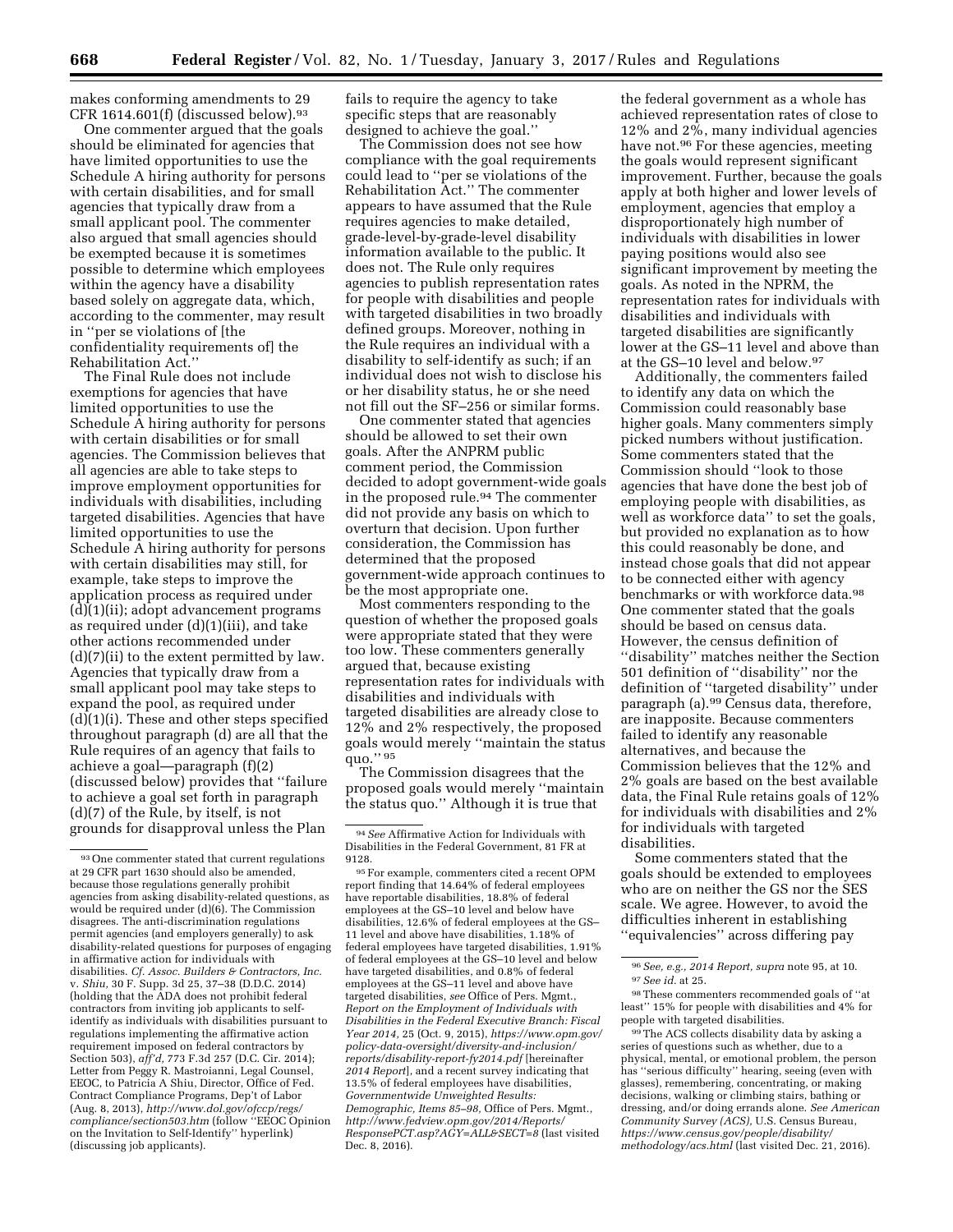scales, the Commission has decided to classify non-GS employees using a simple pay cutoff. The revised paragraph thus requires agencies to adopt 12% and 2% goals for ''employees at the GS–11 level and above, together with employees who are not paid under the General Schedule but who have salaries equal to or greater than employees at the GS-11, step 1<sup>100</sup> level in the Washington, DC locality"<sup>101</sup> and ''employees at the GS–10 level and below, together with employees who are not paid under the General Schedule but who have salaries less than employees at the GS–11, step 1 level in the Washington, DC locality.'' Express reference to the SES was removed from the paragraph because SES employees are included in the category of ''employees who are not paid under the General Schedule but who have salaries equal to or greater than employees at the GS–11, step 1 level in the Washington, DC locality.''

Some commenters stated that the Rule should impose separate goals for each individual grade level, or for each individual job series and grade level. The Commission does not believe that the additional burden on agencies of meeting such goals would substantially promote the hiring, retention, and advancement of individuals with disabilities and individuals with targeted disabilities. For example, we see no reason to require agencies to have the same percentage of individuals with disabilities at both the GS–4 and GS–5 levels, and we are unsure what inference should be drawn from the fact that an agency employs a disproportionately low number of individuals at the GS–12 level, for example, but not at the GS–13 level. Of course, significant disparities in the distribution of individuals with disabilities or individuals with targeted disabilities within the pay grouping may raise concerns. For example, an agency that meets goals for the employment of people with targeted disabilities in both

pay groupings, but that employs most such individuals at the GS–1 through GS–4 and GS–11 through GS–12 levels, is probably insufficiently attentive to its obligations to provide advancement opportunities. However, absent evidence at this time that agencies would attempt to circumvent their affirmative action obligations in this way, the Rule continues to group employees according to whether they are employed at higher or lower levels, rather than according to individual grade level and job series, for purposes of meeting the (d)(7)(i) goals.

Two commenters stated that federal jobs ''limit[ing] advancement, or segregat[ing] federal workers on the basis of disability (including segregation into separate work areas or separate lines of advancement)'' should not count toward achievement of the goals. We assume that the commenters are referring to positions that ''limit, segregate, or classify a job applicant or employee in a way that adversely affects his or her employment opportunities or status on the basis of disability'' in violation of Section 501's nondiscrimination requirements.102 Although we agree with the general principle that an agency should not benefit from employing individuals with disabilities if the agency also discriminates against them, we believe that the appropriate response in these cases is to challenge the discriminatory behavior under 29 CFR 1614.106.

Some commenters stated that the Rule should establish a deadline for achieving the goals. The Commission disagrees. As noted in the NPRM, there are many reasons why it may take some agencies more time than others to meet the utilization goals, such as budgetary constraints (including hiring freezes), the number of additional individuals with targeted disabilities that would have to be hired to achieve the goals, and the nature of certain jobs within an agency's workforce that may include valid physical standards that individuals with certain disabilities may not be able to meet.

Some commenters stated that the paragraph should require agencies to adopt other types of goals in addition to, or instead of, representation rate goals—

• *Hiring and promotion goals.* Some commenters stated that certain percentages of each agency's new hires should be, and certain percentages of each agency's promotions should be given to, individuals with disabilities and individuals with targeted disabilities. As applied to agencies that underperform with respect to

employment of individuals with disabilities and individuals with targeted disabilities, hiring and retention goals do not impose more stringent requirements than the corresponding representation rate goals. They were therefore not added.

• *Retention rate goals.* One commenter stated that agencies should be required to adopt the goal of having a retention rate for employees who were appointed under the Schedule A hiring authority for persons with certain disabilities that is equal to or greater than the retention rate for other employees. The Commission lacks any data establishing what the retention rate for individuals who were appointed under the Schedule A hiring authority for persons with certain disabilities should be. Further, a function of paragraphs  $(d)(8)(iv)$  and  $(d)(8)(v)$ , requiring agencies to keep detailed records on individuals who were appointed under the Schedule A hiring authority for persons with certain disabilities, and paragraph (d)(1)(iii), requiring agencies to report data regarding such individuals, is to ensure that both individuals within the agency and the Commission will be alerted if the agency is experiencing problems with retention. The Commission concludes that a separate goal is unnecessary.

• *Goals for utilization of supported employment.* Some commenters stated that the Rule should impose goals for hiring and employment of individuals receiving supported employment services. The commenter cited no evidence that such goals would eliminate a significant barrier to employment for a large number of individuals with disabilities, and neither stated what percentage the goal should be nor provided any data on which to base the goal. However, in light of the commenters' observation that there is an evidence base showing that supported employment services are an effective way to maintain employment for many individuals with disabilities, provision of such services has been added as an example of a strategy that an agency may use to increase the number of employees with disabilities and targeted disabilities in paragraph (d)(7)(ii), discussed below.

## *1614.203(d)(7)(ii) Progression Toward Goals*

Proposed paragraph (d)(7)(ii) required agencies that fail to meet one or more goals required under paragraph (d)(7)(i) to take specific steps that are reasonably designed to gradually increase the number of employees with disabilities and targeted disabilities, examples of

<sup>100</sup>Pay rates for employees at a given GS level depend on the within-grade level, or ''step,'' of the employee, which ranges between one and ten, and on the geographic location of the employee. *See generally General Schedule Classification and Pay, supra* note 87.

<sup>101</sup>The rate of pay for employees on the GS and SES scales is determined by adding a ''locality adjustment'' to a base rate. *See generally Pay & Leave: Salaries & Wages,* Office of Pers. Mgmt., *[https://www.opm.gov/policy-data-oversight/pay](https://www.opm.gov/policy-data-oversight/pay-leave/salaries-wages/2016/general-schedule/)[leave/salaries-wages/2016/general-schedule/](https://www.opm.gov/policy-data-oversight/pay-leave/salaries-wages/2016/general-schedule/)* (last visited Dec. 21, 2016) (discussing alternative dispute resolution). Washington, DC is currently in the ''Washington-Baltimore-Northern Virginia, DC– MD–VA–WV–PA region.'' *Id.* The Rule refers to the ''Washington, DC locality'' in the event that the locality is renamed or defined differently in the

<sup>102 42</sup> U.S.C. 12112(b)(1); 29 CFR 1630.5.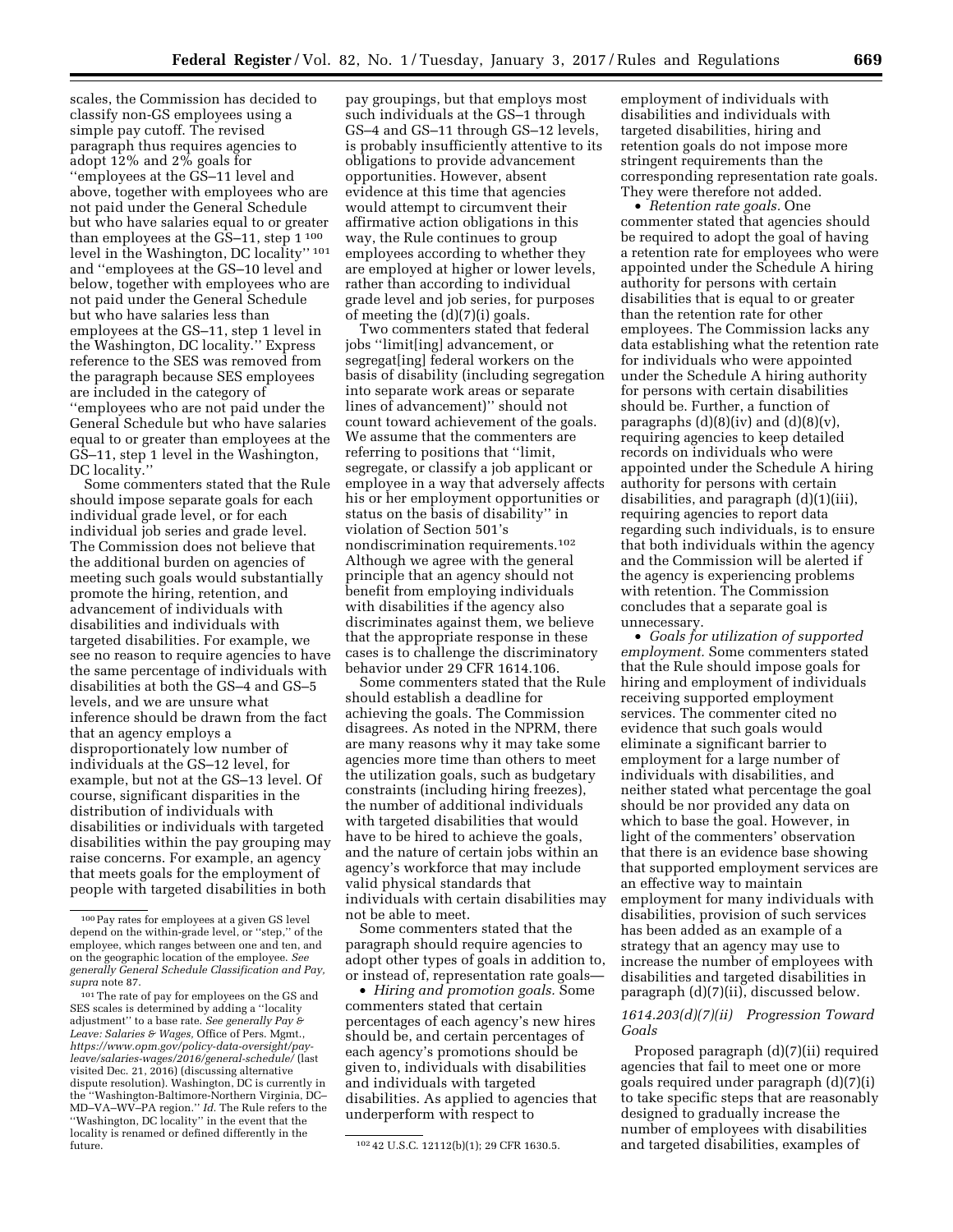which included increased use of hiring authorities that take disability into account; consideration of disability or targeted disability status as a positive factor in hiring, promotion, or assignment decisions, to the extent permitted by law; additional outreach and recruitment efforts; adoption of training, internship, and mentoring programs for individuals with disabilities; and disability-related training for all employees. Agencies interested in the last example are encouraged to review the components of effective harassment prevention training set forth in the report issued by Commissioners Feldblum and Lipnic in June 2016.103 For reasons indicated in the section immediately above, ''[i]ncreased efforts to hire and retain individuals who require supported employment because of a disability, who have retained the services of a job coach at their own expense or at the expense of a third party, and who may be given permission to use the job coach during work hours as a reasonable accommodation without imposing undue hardship on the agency'' has been added as an example.

One commenter asked whether the paragraph requires agencies that do not meet the goals to hire individuals with disabilities or individuals with targeted disabilities who are not qualified for the job, or who are less qualified than other candidates. It does not. Hiring authorities that take disability into account do not provide agencies with a means of hiring individuals who are unqualified, and agencies are not required to hire individuals who are unqualified in order to, for example, provide disability-related training for all employees, engage in additional outreach and recruitment efforts, or adopt training, internship, or mentoring programs for individuals with disabilities.

Some commenters stated that agencies should always be required to consider disability status and targeted disability status as positive factors in hiring, promotion, and employment decisions, regardless of whether the agency has failed to meet a goal. Other commenters stated that certain kinds of disabilityrelated training, such as awareness and anti-stigma training, should also be mandatory. The purpose of these efforts is to address problems of underrepresentation. To the extent that an agency is meeting its (d)(7)(i) goals, the Commission is without reason to believe that such efforts are necessary.

## *1614.203(d)(8) Recordkeeping*

This paragraph of the Final Rule requires that each agency keep, and make available to the Commission upon request,104 records of: (i) The number of job applications received from individuals with disabilities, and the number of individuals with disabilities who were hired by the agency; (ii) the number of job applications received from individuals with targeted disabilities, and the number of individuals with targeted disabilities who were hired by the agency; (iii) all rescissions of conditional job offers, demotions, and terminations taken against applicants or employees as a result of medical examinations or inquiries; (iv) all agency employees hired under the Schedule A hiring authority for persons with certain disabilities, and each such employee's date of hire, entering grade level, probationary status, and current grade level; (v) the number of employees appointed under the Schedule A hiring authority for persons with certain disabilities who have been converted to career or career-conditional appointments in the competitive service each year, and the number of such employees who were terminated prior to being converted to a career or careerconditional appointment in the competitive service each year; and (vi) details regarding all requests for reasonable accommodation the agency receives. Aside from minor stylistic and terminological differences, it is identical to paragraph (d)(8) of the proposed rule.105

One federal agency stated that the paragraph should not require agencies to keep records of all reasonable accommodation requests because, in the agency's opinion, it is more efficient to handle some requests ''informally.'' The commenter's position runs counter to longstanding federal policy. Executive Order 13164 instructs agencies to ensure that their systems of recordkeeping ''track the processing of requests for reasonable accommodation,'' 106 and

<sup>105</sup> The records required under this paragraph are subject to the confidentiality requirements of the Privacy Act. *See* 5 U.S.C. 552a. Records relating to reasonable accommodation are also subject to the confidentiality requirements imposed by the ADA, as incorporated. *See* 42 U.S.C. 12112(d)(4)(A) (imposing the requirements); 29 U.S.C. 791(f) (incorporating the requirements into Section 501); 29 CFR 1630.14(c) (implementing the requirements); 29 CFR pt. 1630, app. 1630.14(c) (discussing the requirements); 29 CFR 1614.203(b) (incorporating the implementing regulations into the regulations implementing Section 501).

106Executive Order No. 13164, *supra* note 14. 107*See 13164 Guidance, supra* note 15.

guidance on the Executive Order provides that the records must (among other things) allow the agency to identify ''the number and types of reasonable accommodations that have been requested in the application process and whether those requests have been granted or denied; . . . the number and types of reasonable accommodation for each job, by agency component, that have been approved, and the number and types that have been denied; . . . [and] the amount of time taken to process each request for reasonable accommodation . . . .'' 107 Such records are a necessary component of an agency's efforts to ensure that the agency is processing requests for reasonable accommodation in accordance with the nondiscrimination requirements of Section 501.

One commenter suggested that the paragraph should require agencies to develop systems that make their employment data available to vocational rehabilitation agencies ''in real time.'' The commenter failed to clarify how such a system would work, but, to the extent that it would grant non-agency access to agency personnel files, it is likely to create significant problems of privacy and data security.

## *1614.203(e) Reporting*

The paragraph requires each agency to submit to the Commission, on an annual basis, a report that contains a copy of its Plan; the results of its two most recent workforce analyses performed pursuant to paragraph (d)(6) of the Rule showing the percentages of individuals with disabilities and individuals with targeted disabilities in both of the specified pay groups; the number of individuals appointed under the Schedule A hiring authority for persons with certain disabilities during the previous year; the total number of employees whose employment at the agency began by appointment under the Schedule A hiring authority for persons with certain disabilities; and an explanation of any changes that were made to the Plan since the prior submission. The paragraph also requires agencies to make all information submitted to the Commission pursuant to this requirement available to the public by, at a minimum, posting a copy of the submission on its public Web site and providing a means by which members of the public may request copies of the submission in accessible formats. Aside from minor stylistic differences, it is identical to paragraph (e) of the proposed rule.

<sup>103</sup>*See* Chai R. Feldblum & Victoria A. Lipnic, *supra* note 63.

<sup>104</sup>The records will be subject to all applicable record retention requirements, including the record retention requirements overseen by NARA. *See,*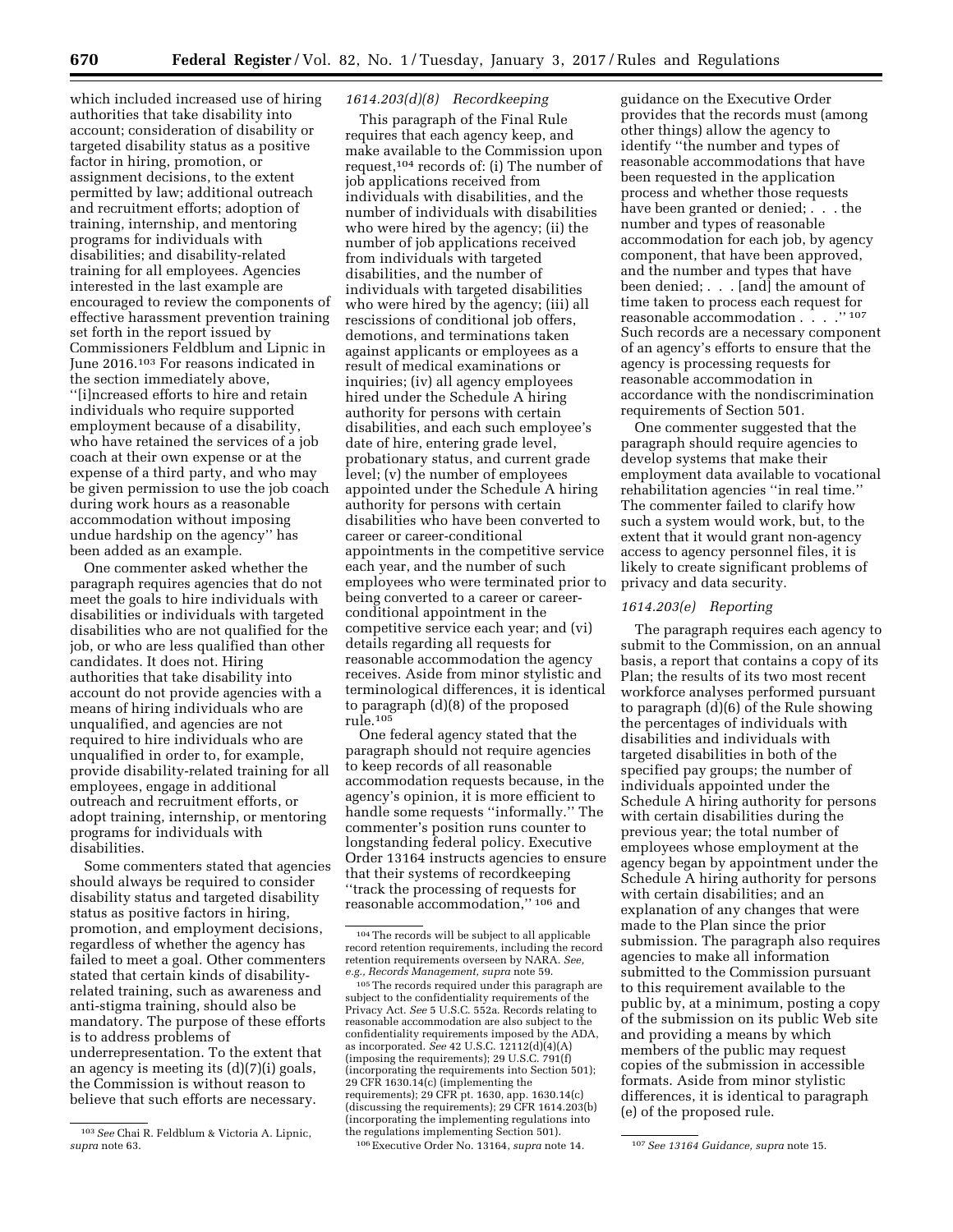Several commenters stated that the proposed reporting requirements overlapped with those of MD–715, and therefore that, in order to avoid redundancies, MD–715 should be amended. As stated in the NPRM, the Commission intends to modify the requirements of MD–715 after final promulgation of this Rule to eliminate redundancies.

Some commenters stated that the paragraph should require agencies to report (and, if not already required to do so, keep records of) additional information, including, for example, the number of individuals appointed under the Schedule A hiring authority for persons with certain disabilities who were subjected to removal or offered voluntary resignation; the representation rates for individuals with disabilities and individuals with targeted disabilities broken down by grade level; a list of the disability organizations with which the agency maintains partnerships; the retention and performance rates for employees with disabilities and employees with targeted disabilities; the numbers of employees classified as having disabilities on the basis of conditions that developed pre-hire, that developed post-hire, or were service-related; and the number of individuals appointed under each veterans' authority who identified themselves as having a targeted disability. The Commission is not persuaded that it is necessary to report information at this level of detail in order to determine whether an agency has satisfied its Section 501 obligation to engage in affirmative action for individuals with disabilities.

## *1614.203(f) Standards for Approval and Disapproval of Plans*

Paragraph (f) of the proposed rule provided that the Commission will (1) approve an agency Plan if it determines that the Plan, as implemented, meets the requirements set forth in paragraph (d) of the rule, and (2) disapprove a Plan if it determines that it, as implemented, does not meet those requirements. The paragraph further clarified that failure to achieve a goal set forth in paragraph (d)(8)(i), by itself, is not grounds for disapproval unless the Plan fails to require the agency to take specific steps that are reasonably designed to achieve the goal in the future. Having received no objections, the Commission adopts the paragraph in the Final Rule unchanged.

# *1614.601(f) EEO Group Statistics*

Section 1614.601 requires each agency to establish a system to collect and maintain accurate demographic

information about its employees, and paragraph 1614.601(f) specifies how agencies are to gather disability data. As explained above, paragraphs (d)(6)(ii) and (d)(6)(iii) specify how agencies are to gather disability data for purposes of the workforce analyses required under (d)(6)(i). In order to avoid any conflict between sections 1614.203 and 1614.601, paragraph 1614.601(f) has been amended to provide that ''[d]ata on disabilities shall be collected using a method permitted under § 1614.203(d)(6)(ii) and § 1614.203(d)(6)(iii).'' The revised paragraph imposes no new obligations on federal agencies.

## **Executive Order 12866 108 and Executive Order 13563 109 (Regulatory Planning and Review)**

This Rule has been drafted and reviewed in accordance with Executive Order 12866 and Executive Order 13563. This Rule has been designated a ''significant regulatory action'' under section 3(f) of Executive Order 12866. Accordingly, the proposed rule has been reviewed by the Office of Management and Budget.

Executive Order 12866 directs agencies to submit a regulatory impact analysis for those regulatory actions that are ''economically significant'' within the meaning of section  $3(f)(1).<sup>110</sup> A$ regulatory action is economically significant under section 3(f)(1) if it is anticipated (1) to ''[h]ave an annual effect on the economy of \$100 million or more,'' or (2) to ''adversely affect in a material way the economy, a sector of the economy, productivity, competition, jobs, the environment, public health or safety, or State, local, or tribal governments or communities.'' 111 Executive Order 13563 reaffirms the principles established by Executive Order 12866, and further emphasizes the need to reduce regulatory burden to the extent feasible and permitted by law.112 It directs agencies to propose or

110Executive Order 12866 refers to ''those matters identified as, or determined by the Administrator of [the Office of Information and Regulatory Affairs] to be, a significant regulatory action within the scope of section 3(f)(1).'' Executive Order No. 12866, *supra* note 108. The Office of Management and Budget states that ''Executive Order 12866 requires agencies to conduct a regulatory analysis for economically significant regulatory actions as defined by Section 3(f)(1).'' Office of Mgmt. & Budget, *Circular A–4* (Sept., 2003), *[http://](http://www.whitehouse.gov/omb/circulars_a004_a-4) [www.whitehouse.gov/omb/circulars](http://www.whitehouse.gov/omb/circulars_a004_a-4)*\_*a004*\_*a-4*.

111Executive Order No. 12866, *supra* note 108. 112Executive Order No. 13563, *supra* note 109. adopt a regulation only upon a reasoned determination that its benefits justify its cost (recognizing that some benefits and costs are difficult to quantify); to tailor its regulations to impose the least burden on society, consistent with obtaining regulatory objectives; and to select, from among alternative regulatory approaches, including the alternative of not regulating, those approaches that maximize net benefits (including potential economic, environmental, public health and safety, and other advantages, distributive impacts, and equity).

As explained above, the Commission has concluded that the existing practice of explaining Section 501's affirmative action obligations through management directives and sub-regulatory guidance,113 and not through regulation,114 has failed to sufficiently advance the employment of qualified individuals with disabilities. Detailed regulations are necessary in order to ensure that the obligations have, and are recognized to have, the force of law. Moreover, the Rule will make it easier for agencies to learn about their affirmative action obligations by presenting them all in one place, rather than in a range of documents, none of which are comprehensive.

EEOC has conducted an economic analysis of this Final Rule in accordance with EO 12866 and EO 13563. The analysis, revised in response to public comments and in light of the revisions discussed above, is presented below.

Except where noted, we assume that work required under the Rule will be performed by GS–12 step 5 level employees in the Washington-Baltimore-Northern Virginia, DC–MD– VA–WV–PA region.115 The compensation rate for such employees,

115 In the NPRM, the Commission assumed that some of the required tasks would be performed by employees at the GS–14 level. On reflection, we believe that they are more likely to be performed by employees at the GS–12 level. The Commission realizes that not all of these tasks will be performed by GS–12 step 5 level employees in the Washington-Baltimore-Northern Virginia, DC–MD– VA–WV–PA region; the assumption is made purely for purposes of the economic analysis.

<sup>108</sup>Executive Order No. 12866, 3 CFR 638 (1993), *[http://www.whitehouse.gov/sites/default/files/omb/](http://www.whitehouse.gov/sites/default/files/omb/inforeg/eo12866.pdf) [inforeg/eo12866.pdf](http://www.whitehouse.gov/sites/default/files/omb/inforeg/eo12866.pdf)*.

<sup>109</sup>Executive Order No. 13563, 3 CFR 215 (2011), *[http://www.whitehouse.gov/sites/default/files/omb/](http://www.whitehouse.gov/sites/default/files/omb/inforeg/eo12866/eo13563_01182011.pdf) [inforeg/eo12866/eo13563](http://www.whitehouse.gov/sites/default/files/omb/inforeg/eo12866/eo13563_01182011.pdf)*\_*01182011.pdf*.

<sup>113</sup>*See supra* notes 10–23 and accompanying text.

<sup>114</sup>Prior paragraph 1614.203(a) stated only that the federal government shall be a ''model employer of individuals with disabilities,'' and that federal agencies shall ''give full consideration to the hiring, placement, and advancement of qualified individuals with disabilities.''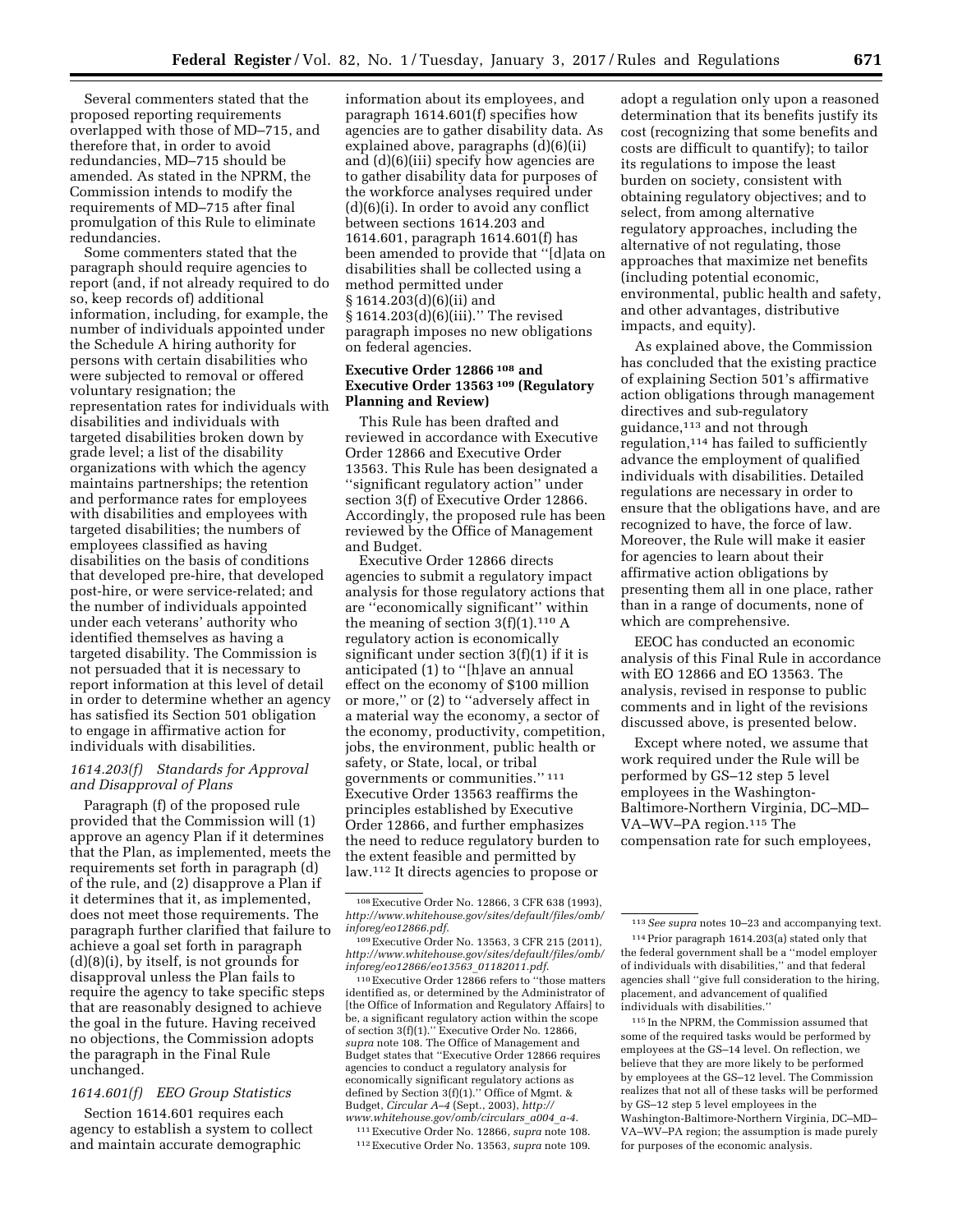adjusted to include benefits, is \$66.78 per hour 116 or \$143,968.85 per year.117

## *Provisions Imposing No Additional Burden*

The NPRM stated that many of the requirements in the proposed rule would have no economic effect, because they did not impose new requirements or burdens on federal agencies—

• Proposed paragraph (a), which set forth definitions of key terms, imposed no substantive requirements.

• Proposed paragraph (b), which provided that Section 501 prohibits discrimination on the basis of disability, and that the standards for determining whether Section 501 has been violated in a complaint alleging employment discrimination are the same standards applied under the ADA, merely revised paragraph (b) in the current regulations for clarity.

• Proposed paragraph (c), which required agencies to be model employers of individuals with disabilities, was identical to paragraph (a) of the current regulations.

• The requirement to adopt an affirmative action plan, in proposed paragraph (d), is imposed by Section 501.118

• Proposed paragraph (d)(1)(iii), which required agencies to take steps to ensure that individuals with disabilities have sufficient advancement opportunities, provided guidance on how to fulfill existing requirements rather than imposing new ones.<sup>119</sup>

117*See* Office of Pers. Mgmt., *Salary Table 2016– DCB: Annual Rates by Grade and Step* (Jan. 2016), *[https://www.opm.gov/policy-data-oversight/pay](https://www.opm.gov/policy-data-oversight/pay-leave/salaries-wages/salary-tables/pdf/2016/DCB.pdf)[leave/salaries-wages/salary-tables/pdf/2016/](https://www.opm.gov/policy-data-oversight/pay-leave/salaries-wages/salary-tables/pdf/2016/DCB.pdf) [DCB.pdf](https://www.opm.gov/policy-data-oversight/pay-leave/salaries-wages/salary-tables/pdf/2016/DCB.pdf)* [hereinafter *Annual Rates*] (providing annual monetary compensation rates). To adjust for the cost of benefits, we divided the annual salary by 0.61. *See Comparing Compensation, supra* note 116, at 9 (reporting that benefits account for 39% of the cost of total compensation for federal workers).

118 29 U.S.C. 791(b).

119*See, e.g.,* 29 CFR 1614.102(a)(10), (a)(11), (a)(13), (b)(1); *Promoting Employment, supra* note 21; *13164 Guidance, supra* note 15; *MD–715, supra*  note 16. Indeed, the Commission anticipated that the additional guidance contained in the proposed rule, in the form of helpful examples and suggestions, would reduce agency burden by making it easier to satisfy the existing requirements.

• The requirements of proposed paragraphs (d)(3)(i) (requiring written reasonable accommodation procedures) and (d)(3)(iii) (requiring agencies to provide individuals who have been denied a reasonable accommodation with written notice of the reasons for the denial) were taken from MD–715, Executive Order 13164, and existing agency guidance.120

• The recordkeeping requirements of proposed paragraph (d)(8), with the exception of the requirements imposed by (d)(8)(iii) and (d)(8)(iv) (discussed below), were taken from MD–715.121

• The requirement to submit a Plan to the Commission for approval on an annual basis, found in proposed paragraph (e)(1), is imposed by Section 501.122

The Commission received no objections to this aspect of the economic analysis, and none of the revisions made to these paragraphs impose additional requirements or burdens on federal agencies.

#### *One-Time Costs*

The NPRM stated that the following aspects of the proposed rule, all of which required agencies to make certain information more readily available, imposed one-time compliance costs on federal agencies—

• Proposed paragraph (d)(2) required agencies to clarify in their harassment policies that disability-based harassment is prohibited.

• Proposed paragraph (d)(3)(ii) required agencies to inform all employees who are authorized to grant or deny requests for reasonable accommodation that all resources available to the agency as a whole are considered when determining whether a denial of reasonable accommodation based on cost is lawful.

• Proposed paragraph (d)(4) required agencies to make certain contact information available to employees.

• Proposed paragraph (e)(2) required agencies to make their Plans available to the public.

The Commission estimated that agencies would need to spend approximately 5 hours performing these tasks, updating policies, and checking for compliance. The Commission received no objections to this estimate in the public comments. Revisions to

122 29 U.S.C. 791(b).

these paragraphs, however, led us to adjust the estimate—

• Proposed paragraph (d)(3)(ii) has been revised to require agencies to inform all employees who are authorized to make hiring decisions, in addition to employees authorized to grant or deny requests for reasonable accommodation, that all resources available to the agency as a whole, excluding those designated by statute for a specific purpose that does not include reasonable accommodation, are considered when determining whether a denial of reasonable accommodation based on cost is lawful.

• Proposed paragraph (d)(3)(ii) has also been revised to require agencies to ensure that anyone authorized to grant or deny requests for reasonable accommodation or to make hiring decisions is aware of, and knows how to arrange for the use of, agency resources available to provide the accommodation.

• Proposed paragraph (d)(4) has been revised to require agencies to make information on substantive Section 508 and ABA rights available to employees, in addition to contact information.

To account for the additional requirements, the Commission has doubled the estimate of the time needed to perform the necessary tasks, from 5 to 10 hours. Multiplying by the number of agencies covered by the Rule (218) 123 and by the hourly compensation rate of \$66.78 yields a total estimated cost of \$145,580.40.

#### *Paragraph (d)(1)(ii)*

The NPRM stated that proposed paragraph (d)(1)(ii), requiring agencies to have sufficient staff to answer disability-related questions from members of the public, process requests for reasonable accommodations made by job applicants, accept and process applications for appointment under hiring authorities that take disability into account, and oversee any other disability-related hiring programs, would impose recurring costs on federal agencies. The Commission provided both a high and a low estimate. To calculate the high estimate, we assumed that each covered agency would need to hire at least one new employee to assist the existing agency staff in performing the required tasks. To calculate the low estimate, we assumed that approximately 10% of agencies, or 22 agencies, would need to hire a new employee. Using the updated annual

<sup>116</sup>*See* Office of Pers. Mgmt., *Salary Table 2016– DCB: Hourly Basic (B) Rates by Grade and Step, Hourly Overtime (O) Rates by Grade and Step* (Jan. 2016), *[https://www.opm.gov/policy-data-oversight/](https://www.opm.gov/policy-data-oversight/pay-leave/salaries-wages/salary-tables/pdf/2016/DCB_h.pdf) [pay-leave/salaries-wages/salary-tables/pdf/2016/](https://www.opm.gov/policy-data-oversight/pay-leave/salaries-wages/salary-tables/pdf/2016/DCB_h.pdf) DCB*\_*[h.pdf](https://www.opm.gov/policy-data-oversight/pay-leave/salaries-wages/salary-tables/pdf/2016/DCB_h.pdf)* (providing hourly monetary compensation rates). To adjust for the cost of benefits, we divided the annual salary by 0.61. *See*  Congressional Budget Office, *Comparing the Compensation of Federal and Private-Sector Employees* 9 (Jan. 2012), *[https://www.cbo.gov/sites/](https://www.cbo.gov/sites/default/files/01-30-FedPay_0.pdf) [default/files/01-30-FedPay](https://www.cbo.gov/sites/default/files/01-30-FedPay_0.pdf)*\_*0.pdf* [hereinafter *Comparing Compensation]* (reporting that the cost of providing benefits to federal workers averages between \$15.50 and \$24.70 per hour).

However, because the Commission did not have any data upon which to base an estimate of time saved, it did not quantify the benefit.

<sup>120</sup>*See MD–715, supra* note 16; Executive Order No. 13164, *supra* note 14; *13164 Guidance, supra*  note 15.

<sup>121</sup>*See MD–715, supra* note 16.

<sup>123</sup>The number of agencies covered by the requirements of MD–715 varies from year to year. The number of agencies covered in Fiscal Year 2014 was 218.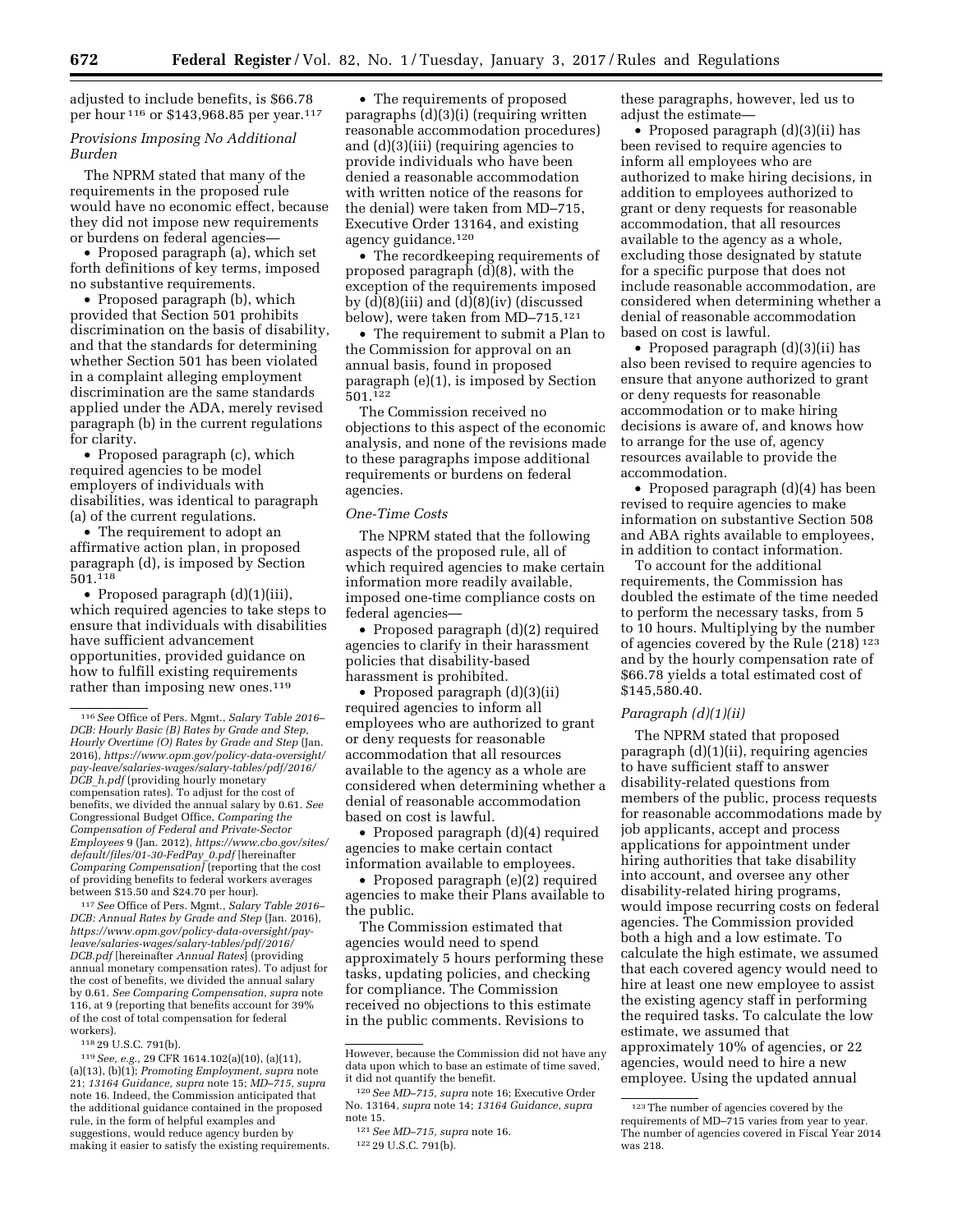compensation rate of \$143,968.85, we multiply by the total number of covered agencies (218) to arrive at a high estimate of \$31,385,209.30 per year, and by 22 to arrive at a low estimate of \$3,167,314.70 per year.

#### *Paragraph (d)(5)*

The NPRM stated that proposed paragraph (d)(5), requiring agencies to provide PAS to employees who need them because of a disability, would impose costs because some current federal employees require PAS.124 The Commission was aware of only one study measuring the number of employed individuals who require personal services at work because of a disability (2003 study), finding that 1.1% of individuals with disabilities, as that term was defined, required ''a personal assistant to help with jobrelated activities.'' 125 We thus estimated that 1.1% of current federal employees with targeted disabilities would require PAS.126

One commenter stated that this estimate was far too low, and that the proposed paragraph would require federal agencies to provide PAS to ''multitudes'' of federal employees. The Commission disagrees. It is simply not true that ''multitudes'' of current federal employees are unable to eat, use the restroom, or perform similar tasks without assistance. The Commission reminds readers that (d)(5) does not

125*See* Craig Zwerling, et al., *Workplace Accommodations for People with Disabilities: National Health Interview Survey Disability Supplement, 1994–1995,* 45 J. Occupational & Envtl. Med. 517, 519 (2003). For purposes of the study, an individual had a disability if he or she had ''difficulty with [activities of daily living] (bathing, dressing, eating, getting in or out of bed or chair, or using the toilet); difficulty with [instrumental activities of daily living] (preparing own meals, shopping for personal items, using the telephone, doing heavy work around the house, or doing light work around the house); functional limitations (lifting 10 pounds, walking up 10 steps, walking a quarter mile, standing for 20 minutes, bending down from a standing position, reaching over the head, using the fingers to grasp or handle something, or holding a pen or pencil); difficulty seeing (even with their glasses); difficulty hearing (even with a hearing aid); reported mental health or cognitive diagnoses (Down's Syndrome, mental retardation, schizophrenia, delusional disorders, bipolar disorder, major depression, severe personality disorder, alcohol abuse, drug abuse, other mental or emotional conditions); or reported use of a cane, crutches, walker, wheelchair. Or scooter to get around.'' *Id.* at 518.

126The group of individuals included in the study, *see supra* note 125, more closely matches the definition of ''targeted disability'' than the definition of ''disability'' under paragraph (a). As noted throughout, the Section 501 definition of "disability" is very broad.

require agencies to assist employees by, for example, typing or reading work materials aloud for someone who requires these services because of a disability, because those types of jobrelated services are already required as reasonable accommodations absent undue hardship. (Of course, an agency would not be required to provide these specific accommodations if an alternative would be both less expensive and equally effective.) The paragraph also does not require agencies to hire an assistant to perform essential functions of the individual's job, or to perform tasks that the individual can perform on his or her own.

As explained in the NPRM, the Commission suspects that the actual number of current federal employees who will receive PAS pursuant to (d)(5) is close to zero. A federal employee who requires PAS to remain in the workplace, but does not receive PAS from his or her agency, generally would need to pay for such services out-ofpocket. An individual who has no income, by contrast, typically relies on public benefits to pay for PAS. One study has found that an individual would need to earn approximately \$40,000.00 per year simply to break even.127

Nevertheless, because the Commission lacks any additional data, we continue to assume for purposes of the analysis that 1.1% of current federal employees with targeted disabilities require PAS. There are approximately 19,536 individuals with targeted disabilities in the federal workforce.128 Multiplying that number by 0.011 yields an estimated total of 215 current federal employees who require PAS. The Commission is aware of 16 current employees who are already given PAS by their agencies. Because provision of PAS to these individuals would not represent new costs, we exclude these individuals from the analysis, leaving an estimated 199 current employees who will receive PAS as a result of  $(d)(5)$ .

Even though the proposed paragraph allowed agencies to assign PAS providers to multiple individuals, and to perform additional duties, the Commission assumed in the NPRM that agencies would provide each individual with the equivalent of a full-time PAS provider.129 We provided both a high

and a low estimate of associated costs. To calculate the low estimate, we assumed that agencies would contract with vendors to provide each individual with PAS for the equivalent of full-time hours at the minimum hourly rate for federal contractors (\$10.10).130 To calculate the high estimate, the Commission assumed that agencies would hire a PAS provider for each individual at the GS–5 level.

One commenter stated that the estimates were far too low. The commenter further stated that, to generate the low-end estimate, the Commission should assume that agencies will hire PAS providers at the GS–6 level, which, according to the commenter, is a level appropriate for practical nurses.

The commenter's assertions are out of step with all available evidence. PAS providers earn, on average, an amount per hour that is approximately equal to the federal minimum wage, $131$  and an amount per year that is significantly lower than the annual salary of a GS– 5 level employee.132 We therefore retain the prior assumptions. To generate the low estimate, we multiply \$10.10 by the equivalent of full-time hours (2,080 hours per year), yielding an estimated annual per-person cost of \$20,800.00. Multiplying by the number of covered agencies yields a total estimated cost for providing PAS to current federal employees of \$4,180,592.00 per year. To generate the high estimate, we multiply the annual salary of a GS–5, step 5 level employee in the Washington-Baltimore-

130*See* Executive Order No. 13658, 79 FR 9851 (Feb. 12, 2014), *[http://www.gpo.gov/fdsys/pkg/FR-](http://www.gpo.gov/fdsys/pkg/FR-2014-02-20/pdf/2014-03805.pdf)[2014-02-20/pdf/2014-03805.pdf](http://www.gpo.gov/fdsys/pkg/FR-2014-02-20/pdf/2014-03805.pdf)*.

131*See, e.g., Personal Assistant Career,* MyMajors, *[http://www.mymajors.com/career/personal](http://www.mymajors.com/career/personal-assistant/salary/)[assistant/salary/](http://www.mymajors.com/career/personal-assistant/salary/)* (last visited Dec. 21, 2016) (reporting that PAS providers have an average hourly wage of \$10.20); Douglas Klayman, et al., *supra* note 127, at 16 (finding that the average hourly wage was \$9.11); Denetta L. Dowler et al., *Personal Assistance Services in the Workplace: A Literature Review,* 4 Disability & Health J. 201, 206 (2011) (finding that the average hourly wages of between \$8.18 and \$12.00); Tatiana I. Solovieva et al., *Personal Assistance Services (PAS) for Individuals with Disabilities: Self-Care at the Workplace,* 36 Work 339, 341 (2010) (reporting an average hourly wage of \$8.34).

132PAS providers have an average annual income of \$21,210.00. *See, e.g., Personal Assistant Career, supra* note 131. A GS–5 step 5 level employee in the Washington-Baltimore-Northern Virginia, DC-MD-VA-WV-PA region earns \$39,967.00—a full 88% more. *See Annual Rates, supra* note 117.

<sup>124</sup>Paragraph (d)(5) is also expected to impose costs arising from the need to provide PAS to individuals who are hired because of the Rule. These costs are discussed in the section on paragraph (d)(7) below.

<sup>127</sup>*See* Douglas Klayman, et al., Soc. Dynamics, LLC, *Funding Options for Personal Assistance Services* 17 (2009), *[www.dol.gov/odep/research/](www.dol.gov/odep/research/FundingOptionsPersonalAssistanceServices(PAS).pdf) [FundingOptionsPersonalAssistanceServices\(PAS\)](www.dol.gov/odep/research/FundingOptionsPersonalAssistanceServices(PAS).pdf)  [.pdf](www.dol.gov/odep/research/FundingOptionsPersonalAssistanceServices(PAS).pdf)*.

<sup>128</sup>*See 2014 Report, supra* note 95, at 25. 129Because individuals who require personal assistance services generally do not require them

continuously throughout the workday, the cost of providing such services to a single individual will represent a fraction of this figure. *See, e.g.,* Tatiana I. Solovieva et al., *Cost of Workplace Accommodations for Individuals with Disabilities: With or Without Personal Assistance Services,* 2 Disability & Health J. 196, 201 (2009) (reporting that the median annual cost of accommodations for individuals who need personal assistance services is \$8,000.00).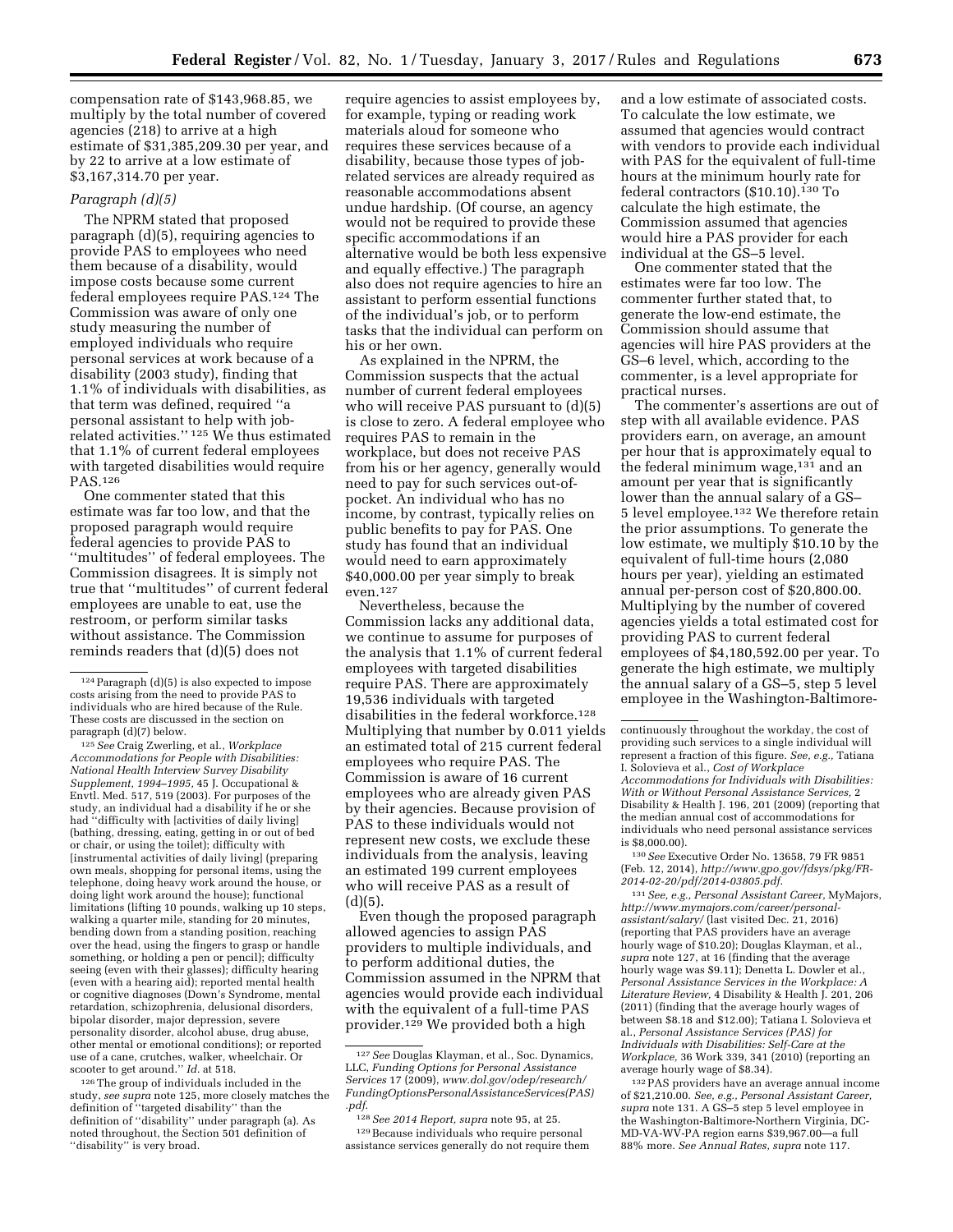Northern Virginia, DC-MD-VA-WV-PA region (\$65,519.67, adjusted to include benefits) 133 by the number of covered agencies, for a total estimated cost of \$13,038,414.33 per year.

In calculating both the high- and lowend costs of providing PAS, the Commission did not include the cost of having PAS providers accompany employees on work-related travel. First, we believe that whether an agency is required to provide PAS or not, it would have the obligation to pay the cost of a PAS provider to travel with an employee as a reasonable accommodation.134 Additionally, the Commission lacks any reliable data on which to base such an estimate, since there is no way of knowing how many employees who require PAS would be hired into jobs that require travel and how often travel would be required.

## *Paragraph (d)(6)*

In the NPRM, the Commission asserted that proposed paragraph (d)(6), requiring agencies to gather workforce data, imposed no new costs on agencies because they are already required to gather such data under MD–715.135 However, paragraph (d)(6)(ii)(A) has been amended to allow agencies to develop novel ways of gathering voluntary self-report data if the SF–256 does not meet their needs. We estimate that 50 agencies will gather voluntary self-identification data using a form other than the SF–256, and that each agency will spend 10 hours per year administering the survey, for a total of 500 additional burden hours. Multiplying by the hourly compensation rate of \$66.78, we conclude that paragraph (d)(6) will have a total annual cost of approximately \$33,390.00.

135MD–715 requires agencies to conduct annual internal reviews of their policies, practices, and procedures to determine whether they provide sufficient employment opportunities to qualified applicants and employees with disabilities, especially those with targeted disabilities. As part of this analysis, agencies must determine the numerical representation and distribution of applicants and employees with disabilities and targeted disabilities. *See MD–715, supra* note 16, at B.III. MD–715 also requires agencies to determine whether they are meeting obligations imposed by Title VII, 42 U.S.C. 2000e—2000e–17, on an annual basis. *See id.* at A. Those requirements are not

## *Paragraph (d)(7)*

The NPRM noted that 3 aspects of proposed paragraph (d)(7), requiring agencies to adopt employment goals for individuals with disabilities and individuals with targeted disabilities, were likely to impose recurring costs. First, to determine whether the goals have been met, agencies would need to determine how many individuals with disabilities are employed at each GS and SES level. The NPRM stated that the associated costs would be minimal because agencies could simply request the information from OPM.136 The Commission estimated that each agency would spend 2 hours performing the required tasks, for an estimated total of 436 burden hours.

Again, revisions to the Rule require us to adjust the estimate. In addition to the information described above, agencies that have employees who are on neither the GS nor the SES pay scale will need to determine how many such employees—

• are individuals with disabilities and have salaries equal to or greater than an employee at the GS–11 step 1 level in the Washington, DC locality;

• are individuals with targeted disabilities and have salaries equal to or greater than employees at the GS–11 step 1 level in the Washington, DC locality;

• are individuals with disabilities and have salaries less than employees at the GS–11 step 1 level in the Washington, DC locality; and

• are individuals with targeted disabilities and have salaries less than employees at the GS–11 step 1 level in the Washington, DC locality. There are approximately 114 agencies that have employees on non-GS, non-SES pay scales. The Commission estimates that each such agency will spend 2 hours collecting the required information, for a total of 228 additional burden hours. Adding the previous estimate yields an overall estimate of 664 burden hours arising from the obligation to determine whether the employment goals have been met. Multiplying by the hourly compensation rate \$66.78 yields a total estimated annual cost of \$44,341.92.

Second, the NPRM stated that because paragraph (d)(7)(i) encourages federal agencies to hire individuals with disabilities, it may impose ongoing costs by increasing the number of federal employees who need a reasonable accommodation. We first considered the number of additional employees who would require a reasonable

accommodation. Based on OPM data, the Commission estimated that the federal government as a whole would need to hire approximately 384 individuals with targeted disabilities at the GS–10 level or below, and approximately 10,381 individuals with targeted disabilities at the GS–11 level or above (including the SES), to meet the goals.

Because the goals have been revised to cover employees who are on neither the GS nor the SES pay scale, the estimate has been revised—137

• Agencies will need to hire approximately 1,594 additional individuals with targeted disabilities to meet the 2% goal for individuals who are either at the GS–10 level or below or who are not paid under the General Schedule and who have salaries that are less than that of an employee at the GS– 11 step 1 level in the Washington, DC locality.138

• Agencies will need to hire approximately 15,385 additional individuals with targeted disabilities to meet the 2% goal for individuals who are either at the GS–11 level or above or who are not paid under the General Schedule and who have salaries equal to or greater than that of an employee at the GS–11 step 1 level in the Washington, DC locality.

• Agencies will need to hire approximately 4,262 additional individuals with disabilities to meet the 12% goal for individuals who are either at the GS–11 level or above or who are not paid under the General Schedule and who have salaries equal to or greater than that of an employee at the GS–11 step 1 level in the Washington, DC locality.

As in the NPRM, we assume that each new hire will require a reasonable accommodation,<sup>139</sup> and estimate the

138The regulation does not require agencies to create positions or vacancies for persons with targeted disabilities; agencies may place individuals with targeted disabilities into existing vacancies.

139As noted in the NPRM, this is almost certainly an overestimate, because many individuals with disabilities do not require an accommodation. *See* 

<sup>133</sup>*See supra* note 117.

<sup>134</sup>*See* 29 CFR pt. 1630, app. 1630.2(o) (stating that it may be a reasonable accommodation for an employer to provide ''a travel attendant to act as a sighted guide to assist a blind employee on occasional business trips''). Additionally, federal regulations specifically provide for the reimbursement of travel expenses for family members or other attendants needed by an employee with a disability to make work-related travel possible. *See* 41 CFR 301–12, –13, –70.

<sup>136</sup> See, e.g., 2014 Report, supra note 95, at 25.

<sup>137</sup>*See id.* Because OPM reports only limited data regarding federal employees who are on neither the GS nor the SES pay scale, the Commission assumed for purposes of this analysis that employees, employees with disabilities, and employees with targeted disabilities are distributed between higher and lower levels of employment in roughly the same proportions as employees on the GS and SES scales. We also note that, based on an initial review of 2015 data, the number of new hires required to reach the goals would likely be lower than estimated above, resulting in lower costs overall. *See* Office of Pers. Mgmt., *Report on the Employment of Individuals with Disabilities in the Federal Executive Branch: Fiscal Year 2015,* 27 (2015), *[https://www.opm.gov/policy-data-oversight/](https://www.opm.gov/policy-data-oversight/diversity-and-inclusion/reports/disability-report-fy2015.pdf) [diversity-and-inclusion/reports/disability-report](https://www.opm.gov/policy-data-oversight/diversity-and-inclusion/reports/disability-report-fy2015.pdf)[fy2015.pdf](https://www.opm.gov/policy-data-oversight/diversity-and-inclusion/reports/disability-report-fy2015.pdf)*.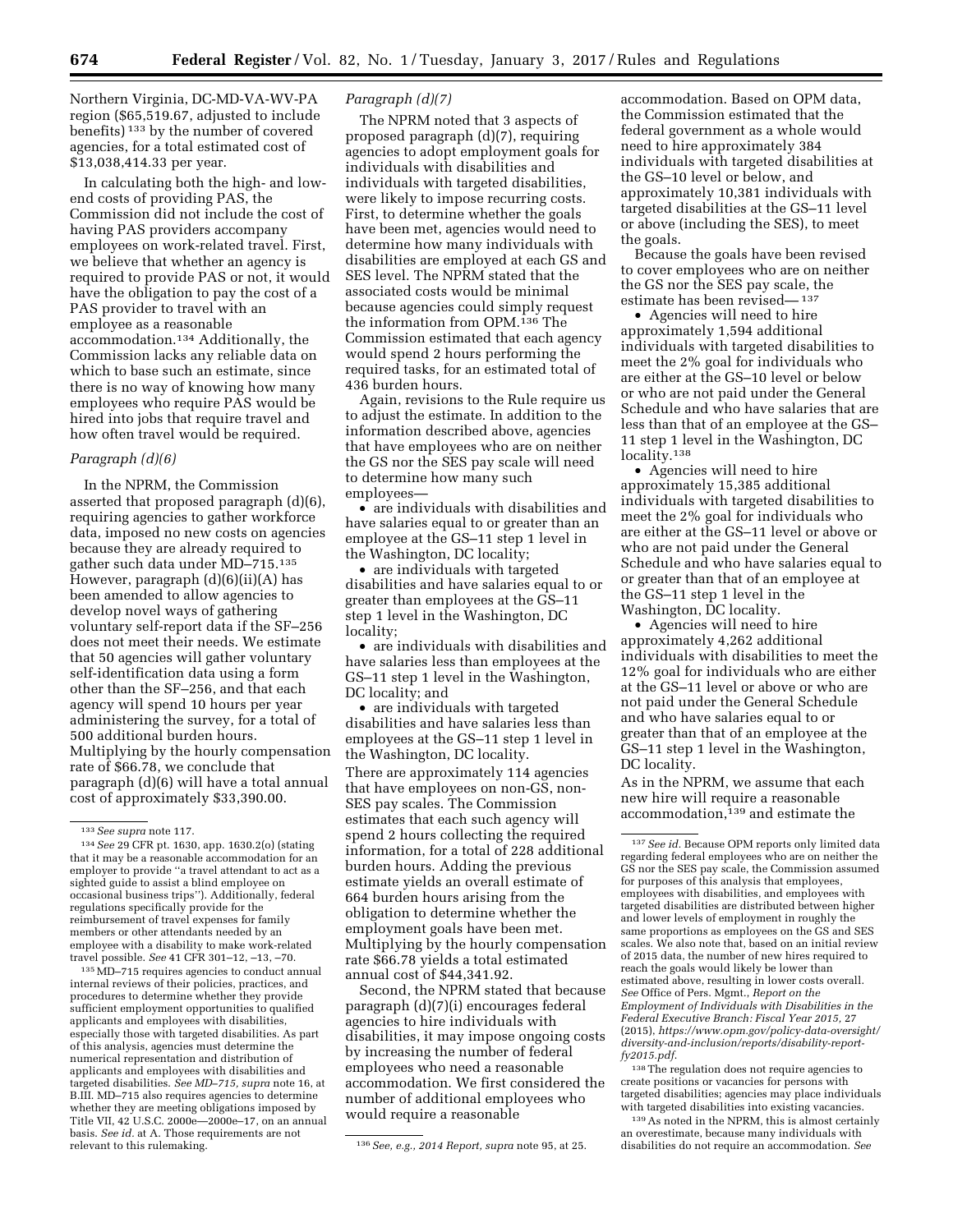cost of each accommodation to be \$500.00 per year.140 Multiplying by the total number of estimated new hires (21,241) yields an estimated cost of \$10,620,500.00 per year arising from the need to provide reasonable accommodations to new hires.

Third, the NPRM stated that proposed paragraph (d)(7)(i) would impose ongoing costs by encouraging agencies to hire employees who are entitled to PAS under paragraph (d)(5). We assumed that the percentage of individuals who require PAS among new hires with targeted disabilities would reflect the percentage of individuals requiring PAS among individuals who have targeted disabilities, are unemployed, and are looking for work. Based on the 2003 study, and on a 2006 study that investigated the prevalence of reported ''self-care difficulties'' among employed and unemployed individuals with disabilities,141 we estimated that between 1.1% and 2% of individuals who have targeted disabilities, are unemployed, and looking for work require PAS. However, because neither study assessed the need for PAS among unemployed individuals,142 we noted at the time that the estimates may be both under- and over-inclusive.

The Commission has refined its approach. We again assume that the percentage of individuals requiring PAS among new hires with targeted disabilities will reflect the percentage of those requiring PAS among individuals who have targeted disabilities, are unemployed, and looking for work. To determine the latter percentage, we first attempt to determine the number of individuals who have targeted disabilities, are unemployed, and are looking for work. We then attempt to determine the number of individuals who have targeted disabilities, are unemployed, are looking for work, and who require PAS. Finally, we compare

the two numbers to arrive at a percentage.

To determine the number of individuals who have targeted disabilities, are unemployed, and are looking for work, we rely on census data. As discussed above, the census definition of ''disability'' matches neither the definition of ''disability'' nor the definition of ''targeted disability'' under paragraph (a). However, the census data are the best available to the Commission at this time. Further, because the census definition requires ''serious difficulty'' with an activity such as seeing or walking, it is likely that most people who meet the census definition have a targeted disability.<sup>143</sup> We therefore rely on census data to conclude for purposes of the economic analysis that there are approximately 1,282,377 individuals who have targeted disabilities, are unemployed, and are looking for work.144

To determine the number of individuals who have targeted disabilities, are unemployed, are looking for work, and who require PAS, we first note that there are approximately 1,257,000 individuals employed as personal assistance service providers throughout the country.145 Assuming that each provider is assigned to a single individual, there are approximately 1,257,000 individuals who require PAS nationally, presumably because of a targeted disability.146 Not all of these individuals are unemployed and looking for work, however—some are already employed,

144*See Employment Status by Disability Status and Type (2014),* U.S. Census Bureau, *[http://](http://factfinder.census.gov/faces/tableservices/jsf/pages/productview.xhtml?pid=ACS_14_1YR_B18120&prodType=table) [factfinder.census.gov/faces/tableservices/jsf/pages/](http://factfinder.census.gov/faces/tableservices/jsf/pages/productview.xhtml?pid=ACS_14_1YR_B18120&prodType=table) [productview.xhtml?pid=ACS](http://factfinder.census.gov/faces/tableservices/jsf/pages/productview.xhtml?pid=ACS_14_1YR_B18120&prodType=table)*\_*14*\_*1YR*\_*B18120& [prodType=table](http://factfinder.census.gov/faces/tableservices/jsf/pages/productview.xhtml?pid=ACS_14_1YR_B18120&prodType=table)* (last visited Dec. 21, 2016) (reporting that 1,282,377 individuals who meet the census definition of ''disability'' are noninstitutionalized, between the ages of 18 and 64, unemployed, and looking for work). Use of the census data will lead to an overestimate of costs. As noted in the NPRM, some individuals with targeted disabilities, such as individuals with epilepsy or certain psychiatric disabilities, likely do not fall into the census definition. Therefore, the census data are likely to underestimate the total number of individuals with targeted disabilities who are unemployed and looking for work, thereby making the proportion of such individuals needing PAS seem artificially large.

145*Personal Assistant Career, supra* note 131. 146We recognize that some individuals with disabilities may receive PAS from family members, rather than from persons who work as personal assistance service providers. We have no data, however, about how many such individuals receive PAS exclusively from family members, and consequently, whether and to what extent 1,257,000 individuals who require PAS underestimates the actual number. We believe that any difference would be small, however, since individuals who receive PAS from family members likely also receive PAS from individuals who are PAS providers.

some are retired, some are below working age, and some do not participate in the workforce for other reasons.

The Commission is not aware of any data showing how many individuals who require PAS because of a targeted disability are unemployed and looking for work. To arrive at an approximation, we assume that the workforce participation and unemployment rates for such individuals reflect those of individuals who have disabilities that result in self-care difficulty more generally.147 Research shows that roughly 8% of these individuals participate in the workforce (are either employed or unemployed and looking for work),148 and that their unemployment rate is approximately 18.14%.149 Thus, roughly 18.14% of 8%, or 1.4512%, of individuals with disabilities resulting in self-care difficulty are unemployed and looking for work. Applying this percentage to the estimated number of individuals who require PAS because of a targeted disability (1,257,000), we find that there are approximately 18,242 individuals who have a targeted disability, are unemployed, are looking for work, and who require PAS nationally.

Comparing the estimated number of individuals who have targeted disabilities, are unemployed, are looking for work, and who require PAS (18,242) to the estimated total number of individuals who have targeted disabilities, are unemployed, and are looking for work (1,282,377), we find that the former group represents 1.42% of the latter. Assuming, as discussed above, that this relationship will be

148Am. Insts. for Research, *One Size Does Not Fit All: A New Look at the Labor Force Participation of People with Disabilities* 4 (2015), *[http://](http://www.air.org/sites/default/files/downloads/report/Labor-Force-Participation-People-with-Disabilities-Yin-Sept-2015.pdf) [www.air.org/sites/default/files/downloads/report/](http://www.air.org/sites/default/files/downloads/report/Labor-Force-Participation-People-with-Disabilities-Yin-Sept-2015.pdf) [Labor-Force-Participation-People-with-Disabilities-](http://www.air.org/sites/default/files/downloads/report/Labor-Force-Participation-People-with-Disabilities-Yin-Sept-2015.pdf)[Yin-Sept-2015.pdf](http://www.air.org/sites/default/files/downloads/report/Labor-Force-Participation-People-with-Disabilities-Yin-Sept-2015.pdf)*.

149 In 2014, the number of employed individuals who had disabilities that resulted in self-care difficulty was 548,700, and the number who were unemployed and looking for work was 121,600. The total number of such individuals who participated in the workforce in 2014 was therefore 670,300. The 121,600 who were unemployed and looking for work represent 18.14% of this total. All of these figures were obtained using the data retrieval tool at Cornell Univ., *American Community Survey (ACS) Employment Statistics,* Disability Statistics, *[https://www.disabilitystatistics.org/reports/](https://www.disabilitystatistics.org/reports/acs.cfm?statistic=3) [acs.cfm?statistic=3](https://www.disabilitystatistics.org/reports/acs.cfm?statistic=3)* (last visited July 7, 2016).

Job Accommodation Network, *Workplace Accommodations: Low Cost, High Impact* 3 (updated Sept. 1, 2014), *[http://askjan.org/media/](http://askjan.org/media/downloads/LowCostHighImpact.pdf) [downloads/LowCostHighImpact.pdf](http://askjan.org/media/downloads/LowCostHighImpact.pdf)*.

<sup>&</sup>lt;sup>140</sup> See id. (finding that, if an accommodation has a cost, it will typically be approximately \$500.00). This is also almost certainly an overestimate, because many individuals with disabilities do not require an accommodation; if an accommodation is required, it is likely to have no cost; and if it does have a cost, the cost does not necessarily recur. *See id.* 

<sup>141</sup>Susan Stoddard et al., *Personal Assistance Services as a Workplace Accommodation,* 27 Work 363, 364 (2006).

<sup>142</sup>As explained, the 2003 study assesses the need for PAS among employed individuals with disabilities, and the 2006 study assesses the prevalence of reported self-care difficulties among unemployed individuals with disabilities.

<sup>143</sup>*See supra* note 99.

<sup>147</sup>We suspect that the workforce participation rate for individuals who require PAS is significantly lower than the workforce participation rate for individuals who have disabilities that result in selfcare difficulty. But again, because the Commission lacks more specific data, and also because lower workforce participation rates may be offset by higher unemployment rates for individuals who require PAS, we believe that the data on individuals who have disabilities that result in self-care difficulty are adequate for purposes of this analysis.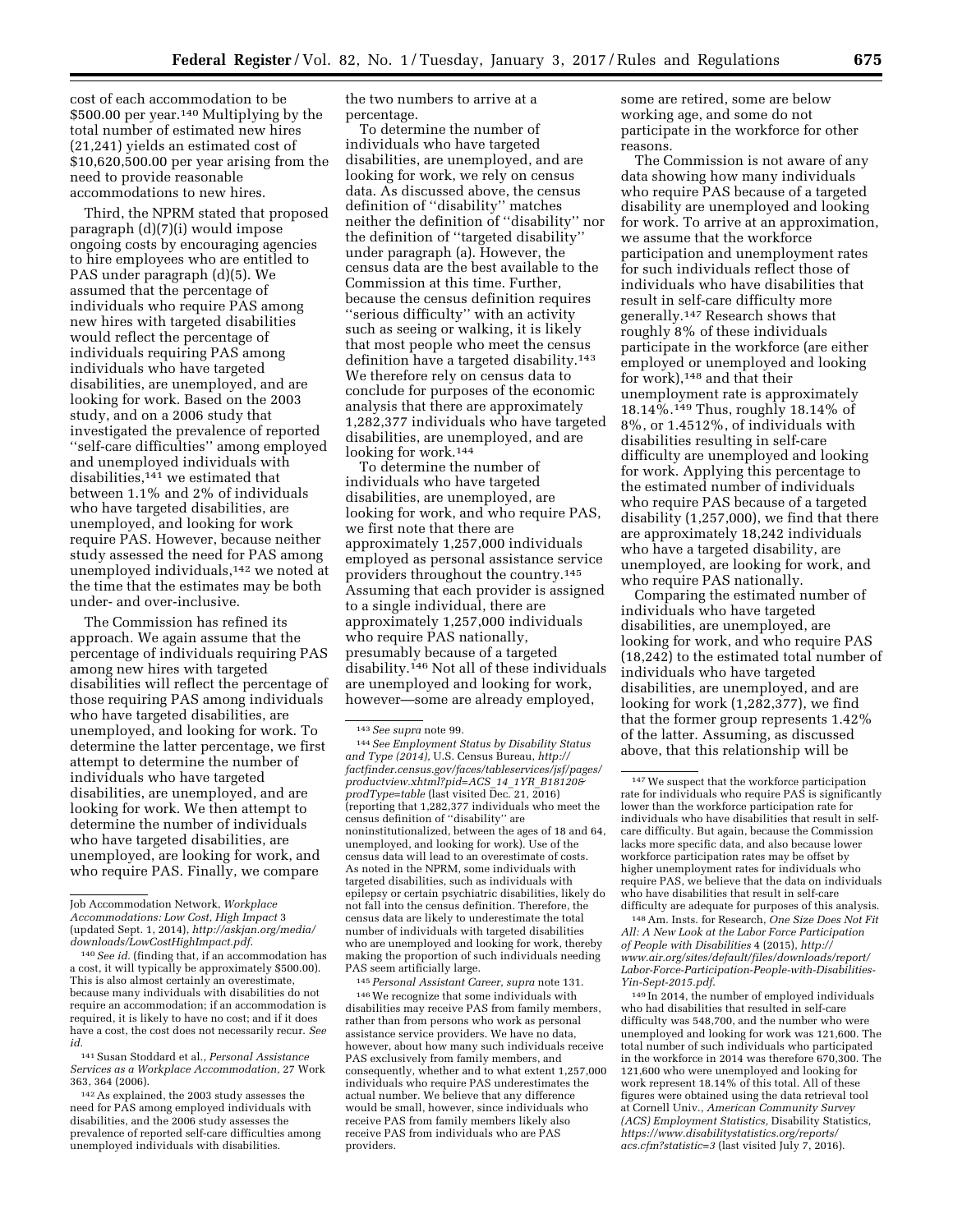reflected in the estimated 16,979 new hires who have targeted disabilities, we conclude that 241 new hires will require PAS.

To generate an estimate of the associated costs, we rely on the estimated per-person costs for providing PAS calculated in the section on paragraph (d)(5) above. Multiplying 241 by the low estimate of the associated costs (\$21,008.00) yields a total estimated cost of \$5,062,928.00 per year, and multiplying by the high estimate of the associated costs (\$65,519.67) yields a total estimated cost of \$15,790,240.47 per year.

In summary, the estimated annual costs arising from paragraph (d)(7) will be \$44,341.92 (the estimated cost of determining whether goals have been met) plus \$10,620,500.00 (the estimated cost of providing reasonable accommodations to individuals hired pursuant to the goals) plus between \$5,062,928.00 and \$15,790,240.47 (the estimated cost of providing PAS to individuals hired pursuant to the goals), for a total estimated annual cost of between \$15,727,769.92 and \$26,455,082.39.

#### Paragraphs  $(d)(8)(iii)$  and  $(d)(8)(iv)$

The requirements of proposed paragraphs  $(d)(8)(iii)$  and  $(d)(8)(iv)$ —to keep records of all employees hired under the Schedule A hiring authority for persons with certain disabilities, to calculate the number of such employees who have been converted to career or career-conditional appointment, and to calculate the number of such employees who have been terminated prior to conversion—were adopted unchanged in the Final Rule. The NPRM estimated that it would take each agency 2 hours to gather the required data, to perform the required calculations, and to create and maintain the associated records. Multiplying by the number of covered agencies yielded an overall estimate of 436 burden hours per year.

One commenter stated that the estimate is too low for small agencies that do not have ''automated [human resources (HR)] systems.'' The commenter did not state how many such agencies there are. For purposes of this analysis, the Commission estimates for purposes of this analysis that 20 agencies lack an automated HR system.

The commenter also did not provide an estimate of the amount of time that such agencies would need to perform the required tasks, except to say that the ''guidepost . . . is the amount of time it takes to manually prepare the MD–715 report.'' We disagree that it would take agencies the same amount of time to meet the requirements of (d)(8)(iii) and

 $(d)(8)(iv)$  as it would take them to prepare an entire MD–715 report. The commenter is reminded that, to the extent paragraph (d)(8) requires agencies to maintain the same records that are required under MD–715, it imposes no new burden. The (d)(8) requirements exceed those of MD–715 only insofar as they require records relating to the Schedule A hiring authority for persons with certain disabilities. We also note that the associated burden is likely to be proportional to the size of the agency if an agency is small enough that it lacks an automated HR system, it is not likely to have appointed an overwhelmingly large number of individuals under the Schedule A hiring authority for persons with certain disabilities.

Nevertheless, the Commission estimates for purposes of this analysis that each of the estimated 20 agencies lacking automated HR systems will need to spend an additional 10 hours performing the required tasks, for a total of 200 additional burden hours. Adding this to the previous estimate yields a total estimate of 636 burden hours. Multiplying by the hourly compensation rate of \$66.78 yields a total estimated cost for paragraphs (d)(8)(iii) and (d) $(8)(iv)$  of  $$42,472.08$  per year.

#### Economic Benefits

As stated in the NPRM, the Rule is also expected to have positive economic effects by bringing a greater number of individuals with disabilities into the workforce.150 Because individuals who require PAS throughout the day and who are looking for work most likely rely on government benefits to meet the significant cost of hiring a personal assistant, the NPRM assumed that each individual who receives PAS from an agency would otherwise have relied on Social Security and Supplemental Security Income benefits to pay for those services. Research indicated that, for every individual with a disability who transitions from receipt of benefits to gainful employment, the federal government saves approximately \$19,380.00 in paid benefits, and gains approximately \$8,079.00 in tax revenue, on an annual basis,151 for a total annual benefit of \$27,459.00 per individual. The Commission received no objections to this analysis. Multiplying by the revised estimate of the number of new

hires who are expected to require PAS (241) yields a total estimated economic benefit of \$6,617,619.00 per year.

## Non-Economic Effects

The NPRM also noted that, in addition to economic effects, the proposed rule would have a variety of qualitative and dignitary benefits, all of which further values identified in Executive Order 13563 such as equity, human dignity, and fairness. Most significantly, the NPRM stated that the rule would increase the number of hiring and advancement opportunities available to individuals with disabilities by making them better aware of federal job openings. Research demonstrates that employment is an important determinant of both perceived quality of life and health status among individuals with disabilities.<sup>152</sup> In addition, the NPRM stated that the proposed rule would have qualitative and dignitary benefits, including—

• promotion of human dignity and self-respect, and diminished feelings of exclusion and humiliation;

• reduced prevalence of disabilitybased stereotypes and associated stigma;

• increased diversity, understanding, and fairness in the workplace; and

• improved interactions with coworkers and workplace morale.

All of these considerations apply equally well to the Final Rule. The Rule is also expected to prevent disabilitybased employment discrimination by making job applicants, employees, and agency management better aware of the protections against discrimination provided by Section 501.

#### Summary

In summary, the Commission estimates that the Rule as a whole will have a one-time initial cost to the federal government of approximately \$145,580.40, an annual cost to the federal government of between \$23,151,538.70 and \$70,954,568.10, and an annual economic benefit to the federal government of \$6,617,619.00. The Rule is also expected to have a variety of non-monetizable qualitative and dignitary benefits for individuals with disabilities and individuals with targeted disabilities.

#### Regulatory Flexibility Act

The Commission certifies under 5 U.S.C. 605(b) that this Rule will not have a significant economic impact on

<sup>150</sup>*See, e.g.,* Jean P. Hall, et al., *Employment as a Health Determinant for Working-Age, Dually-Eligible People with Disabilities,* 6 Disability & Health J. 100 (2013) (finding that employment of individuals with disabilities is associated with lower per-person, per-month Medicaid expenditures).

<sup>151</sup>*See* Douglas Klayman, *et al.*, *supra* note 127, at 17.

<sup>152</sup>*See, e.g.,* Jean P. Hall, *et al.*, *supra* note 150, at 100 (finding that, among individuals who are eligible for both Medicaid and Medicare, paid employment is associated with significantly better quality of life, self-reported health status, and health behaviors).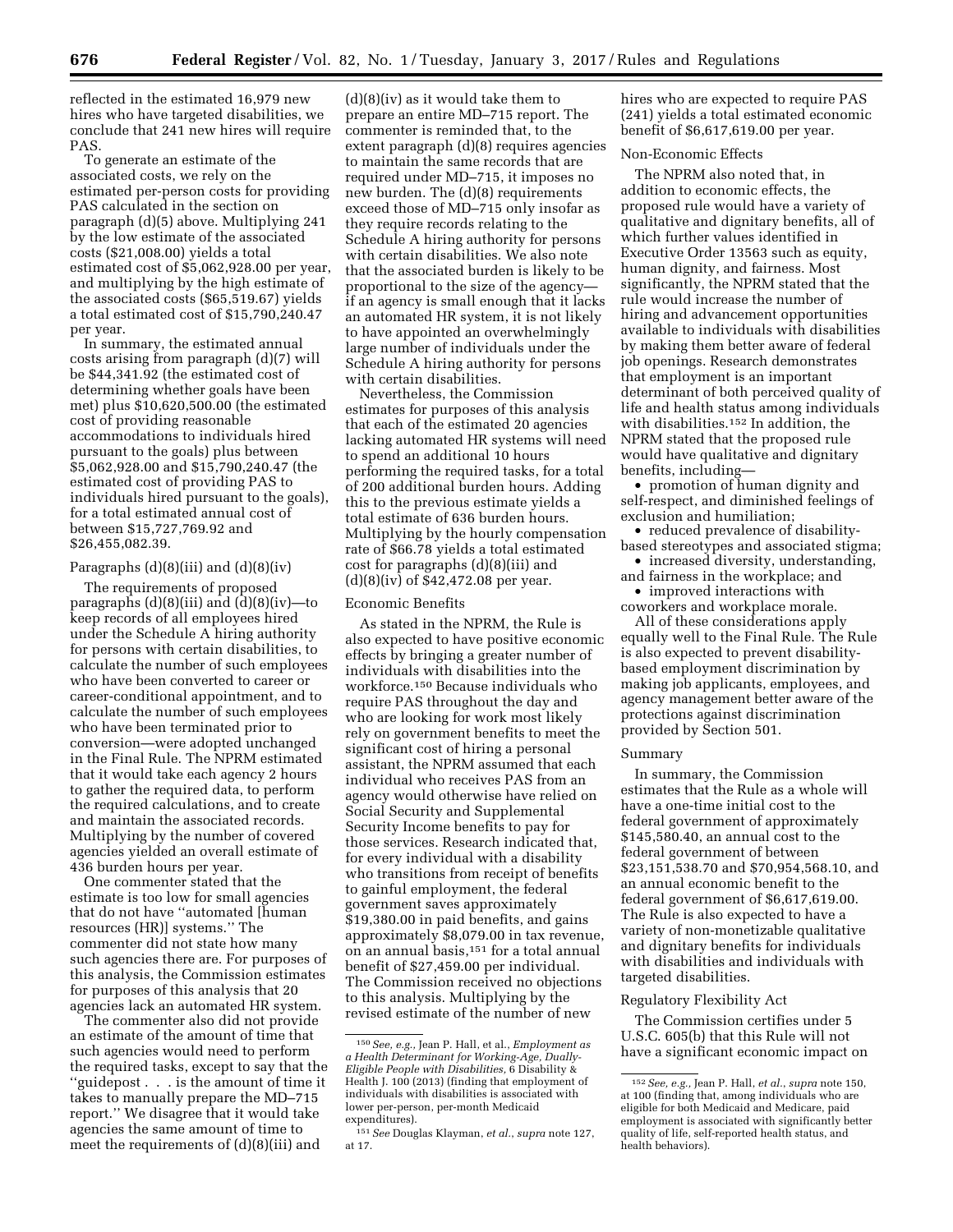a substantial number of small entities, because it applies exclusively to employees and agencies of the federal government. For this reason, a regulatory flexibility analysis is not required.

Unfunded Mandates Reform Act of 1995

This Final Rule will not result in the expenditure by State, local, or tribal governments, in the aggregate, or by the private sector, of \$100 million or more in any one year, and it will not significantly or uniquely affect small governments. Therefore, no actions were deemed necessary under the provisions of the Unfunded Mandates Reform Act of 1995.

#### Congressional Review Act

This action pertains to agency management, personnel and organization and does not substantially affect the rights or obligations of nonagency parties and, accordingly, is not a ''rule'' as that term is used by the Congressional Review Act (Subtitle E of the Small Business Regulatory Enforcement Fairness Act of 1996. Therefore, the reporting requirement of 5 U.S.C. 801 does not apply.

#### **List of Subjects in 29 CFR Part 1614**

Administrative practice and procedure, Age discrimination, Equal employment opportunity, Government employees, Individuals with disabilities, Race discrimination, Religious discrimination, Sex discrimination.

For the reasons set forth in the preamble, the Equal Employment Opportunity Commission amends 29 CFR part 1614 as follows:

## **PART 1614—FEDERAL SECTOR EQUAL EMPLOYMENT OPPORTUNITY**

■ 1. The authority citation for part 1614 continues to read as follows:

**Authority:** 29 U.S.C. 206(d), 633a, 791 and 794a; 42 U.S.C. 2000e–16 and 2000FF–6(e); E.O. 10577, 3 CFR, 1954–1958 Comp., p. 218; E.O. 11222, 3 CFR, 1964–1965 Comp., p. 306; E.O. 11478, 3 CFR, 1969 Comp., p. 133; E.O. 12106, 3 CFR, 1978 Comp., p. 263; Reorg. Plan No. 1 of 1978, 3 CFR, 1978 Comp., p. 321.

■ 2. Revise § 1614.203 to read as follows:

#### **§ 1614.203 Rehabilitation Act.**

(a) *Definitions.* The following definitions apply for purposes of this section:

(1) The term *ADA* means title I of the Americans with Disabilities Act of 1990, as amended (42 U.S.C. 12101 through 12117), title V of the Americans with Disabilities Act, as amended (42 U.S.C.

12201 through 12213), as it applies to employment, and the regulations of the Equal Employment Opportunity Commission implementing titles I and V of the ADA at part 1630 of this chapter.

(2) The term *disability* means disability as defined under § 1630.2(g) through (l) of this chapter.

(3) The term *hiring authority that takes disability into account* means a hiring authority that permits an agency to consider disability status during the hiring process, including the hiring authority for individuals with intellectual disabilities, severe physical disabilities, or psychiatric disabilities, as set forth at 5 CFR 213.3102(u); the Veterans' Recruitment Appointment authority, as set forth at 5 CFR part 307; and the 30% or More Disabled Veteran authority, as set forth at 5 CFR 316.302(b)(4), 316.402(b)(4).

(4) The term *personal assistance service provider* means an employee or independent contractor whose primary job functions include provision of personal assistance services.

(5) The term *personal assistance services* means assistance with performing activities of daily living that an individual would typically perform if he or she did not have a disability, and that is not otherwise required as a reasonable accommodation, including, for example, assistance with removing and putting on clothing, eating, and using the restroom.

(6) The term *Plan* means an affirmative action plan for the hiring, placement, and advancement of individuals with disabilities, as required under 29 U.S.C. 791(b).

(7) The term *Schedule A hiring authority for persons with certain disabilities* means the hiring authority for individuals with intellectual disabilities, severe physical disabilities, or psychiatric disabilities, as set forth at 5 CFR 213.3102(u).

(8) The term *Section 501* means section 501 of the Rehabilitation Act of 1973, as amended (29 U.S.C. 791).

(9) The term *targeted disability* means a disability that is designated as a ''targeted disability or health condition'' on the Office of Personnel Management's Standard Form 256 or that falls under one of the first 12 categories of disability listed in Part A of question 5 of the Equal Employment Opportunity Commission's Demographic Information on Applicants form.

(10) The term *undue hardship* has the meaning set forth in part 1630 of this chapter.

(b) *Nondiscrimination.* Federal agencies shall not discriminate on the basis of disability in regard to the hiring, advancement or discharge of employees, employee compensation, job training, or other terms, conditions, and privileges of employment. The standards used to determine whether Section 501 has been violated in a complaint alleging employment discrimination under this part shall be the standards applied under the ADA.

(c) *Model employer.* The Federal Government shall be a model employer of individuals with disabilities. Agencies shall give full consideration to the hiring, advancement, and retention of qualified individuals with disabilities in the federal workforce. Agencies shall also take affirmative action to promote the recruitment, hiring, and advancement of qualified individuals with disabilities, with the goal of eliminating under-representation of individuals with disabilities in the federal workforce.

(d) *Affirmative action plan.* Pursuant to 29 U.S.C. 791, each agency shall adopt and implement a Plan that provides sufficient assurances, procedures, and commitments to provide adequate hiring, placement, and advancement opportunities for individuals with disabilities at all levels of federal employment. An agency fails to satisfy this requirement unless it has adopted and implemented a Plan that meets the following criteria:

(1) *Disability hiring and advancement program*—(i) *Recruitment.* The Plan shall require the agency to take specific steps to ensure that a broad range of individuals with disabilities, including individuals with targeted disabilities, will be aware of and be encouraged to apply for job vacancies when eligible. Such steps shall include, at a minimum—

(A) Use of programs and resources that identify job applicants with disabilities, including individuals with targeted disabilities, who are eligible to be appointed under a hiring authority that takes disability into account, consistent with applicable OPM regulations, examples of which could include programs that provide the qualifications necessary for particular positions within the agency to individuals with disabilities, databases of individuals with disabilities who previously applied to the agency but were not hired for the positions they applied for, and training and internship programs that lead directly to employment for individuals with disabilities; and

(B) Establishment and maintenance of contacts (which may include formal agreements) with organizations that specialize in providing assistance to individuals with disabilities, including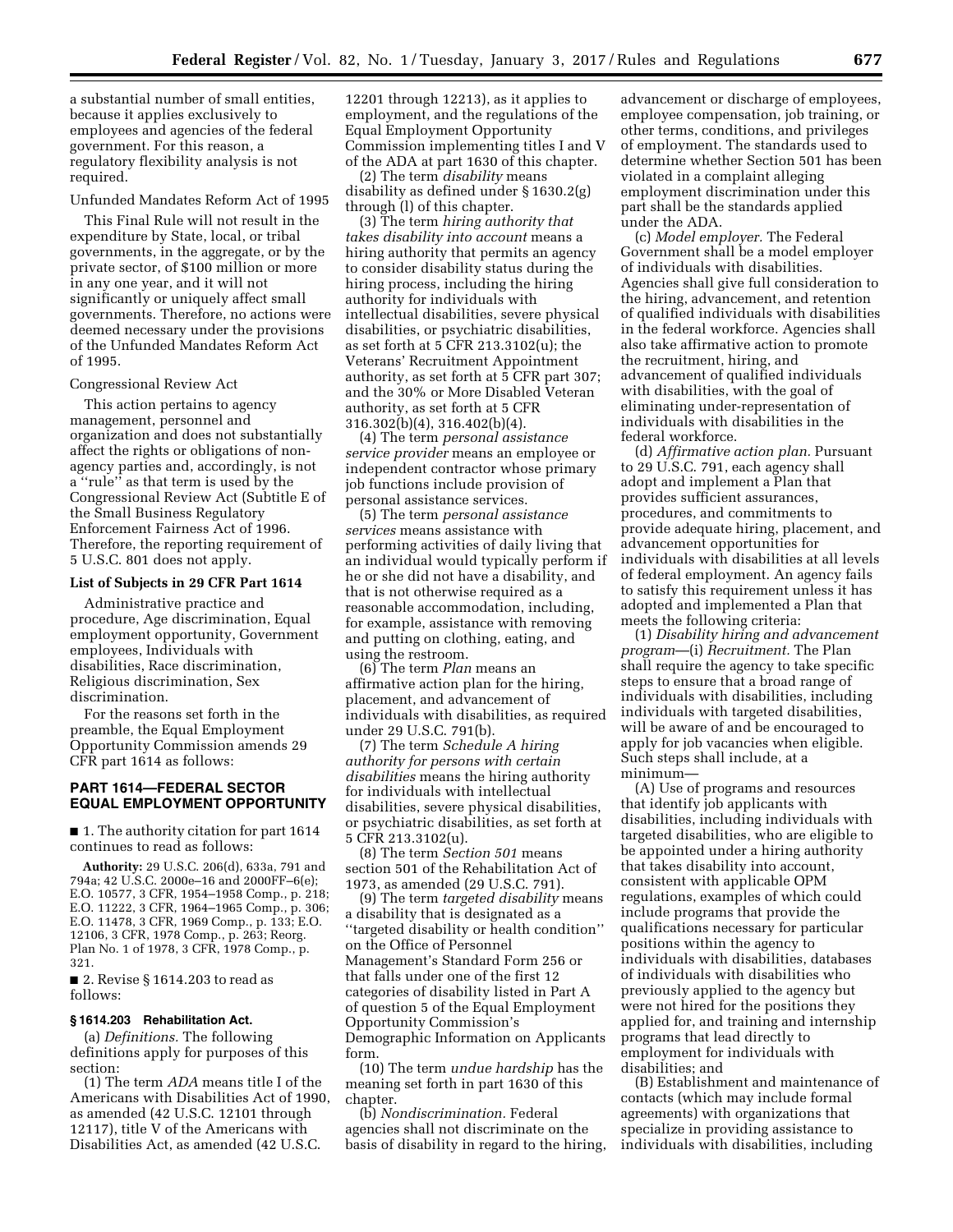individuals with targeted disabilities, in securing and maintaining employment, such as American Job Centers, State Vocational Rehabilitation Agencies, the Veterans' Vocational Rehabilitation and Employment Program, Centers for Independent Living, and Employment Network service providers.

(ii) *Application process.* The Plan shall ensure that the agency has designated sufficient staff to handle any disability-related issues that arise during the application and selection processes, and shall require the agency to provide such individuals with sufficient training, support, and other resources to carry out their responsibilities under this section. Such responsibilities shall include, at a minimum—

(A) Ensuring that disability-related questions from members of the public regarding the agency's application and selection processes are answered promptly and correctly, including questions about reasonable accommodations needed by job applicants during the application and selection processes and questions about how individuals may apply for appointment under hiring authorities that take disability into account;

(B) Processing requests for reasonable accommodations needed by job applicants during the application and placement processes, and ensuring that the agency provides such accommodations when required to do so under the standards set forth in part 1630 of this chapter;

(C) Accepting applications for appointment under hiring authorities that take disability into account, consistent with applicable OPM regulations;

(D) If an individual has applied for appointment to a particular position under a hiring authority that takes disability into account, determining whether the individual is eligible for appointment under such authority, and, if so, forwarding the individual's application to the relevant hiring officials with an explanation of how and when the individual may be appointed, consistent with all applicable laws;

(E) Overseeing any other agency programs designed to increase hiring of individuals with disabilities.

(iii) *Advancement program.* The Plan shall require the agency to take specific steps to ensure that current employees with disabilities have sufficient opportunities for advancement. Such steps may include, for example—

(A) Efforts to ensure that employees with disabilities are informed of and have opportunities to enroll in relevant training, including management training when eligible;

(B) Development or maintenance of a mentoring program for employees with disabilities; and

(C) Administration of exit interviews that include questions on how the agency could improve the recruitment, hiring, inclusion, and advancement of individuals with disabilities.

(2) *Disability anti-harassment policy.*  The Plan shall require the agency to state specifically in its anti-harassment policy that harassment based on disability is prohibited, and to include in its training materials examples of the types of conduct that would constitute disability-based harassment.

(3) *Reasonable accommodation*—(i) *Procedures.* The Plan shall require the agency to adopt, post on its public Web site, and make available to all job applicants and employees in written and accessible formats, reasonable accommodation procedures that are easy to understand and that, at a minimum—

(A) Explain relevant terms such as ''reasonable accommodation,'' ''disability,'' ''interactive process,'' ''qualified,'' and ''undue hardship,'' consistent with applicable statutory and regulatory definitions, using examples where appropriate;

(B) Explain that reassignment to a vacant position for which an employee is qualified, and not just permission to compete for such position, is a reasonable accommodation, and that the agency must consider providing reassignment to a vacant position as a reasonable accommodation when it determines that no other reasonable accommodation will permit an employee with a disability to perform the essential functions of his or her current position;

(C) Notify supervisors and other relevant agency employees how and where they are to conduct searches for available vacancies when considering reassignment as a reasonable accommodation;

(D) Explain that an individual may request a reasonable accommodation orally or in writing at any time, need not fill out any specific form in order for the interactive process to begin, and need not have a particular accommodation in mind before making a request, and that the request may be made to a supervisor or manager in the individual's chain of command, the office designated by the agency to oversee the reasonable accommodation process, any agency employee connected with the application process, or any other individual designated by the agency to accept such requests;

(E) Include any forms the agency uses in connection with a reasonable accommodation request as attachments, and indicate that such forms are available in alternative formats that are accessible to people with disabilities;

(F) Describe the agency's process for determining whether to provide a reasonable accommodation, including the interactive process, and provide contact information for the individual or program office from whom requesters will receive a final decision;

(G) Provide guidance to supervisors on how to recognize requests for reasonable accommodation;

(H) Require that decision makers communicate, early in the interactive process and periodically throughout the process, with individuals who have requested a reasonable accommodation;

(I) Explain when the agency may require an individual who requests a reasonable accommodation to provide medical information that is sufficient to explain the nature of the individual's disability, his or her need for reasonable accommodation, and how the requested accommodation, if any, will assist the individual to apply for a job, perform the essential functions of a job, or enjoy the benefits and privileges of the workplace;

(J) Explain the agency's right to request relevant supplemental medical information if the information submitted by the requester is insufficient for the purposes specified in paragraph  $(d)(3)(i)(I)$  of this section;

(K) Explain the agency's right to have medical information reviewed by a medical expert of the agency's choosing at the agency's expense;

(L) Explain the agency's obligation to keep medical information confidential, in accordance with applicable laws and regulations, and the limited circumstances under which such information may be disclosed;

(M) Designate the maximum amount of time the agency has, absent extenuating circumstances, to either provide a requested accommodation or deny the request, and explain that the time limit begins to run when the accommodation is first requested;

(N) Explain that the agency will not be expected to adhere to its usual timelines if an individual's health professional fails to provide needed documentation in a timely manner;

(O) Explain that, where a particular reasonable accommodation can be provided in less than the maximum amount of time permitted under paragraph  $(d)(3)(i)(M)$  of this section, failure to provide the accommodation in a prompt manner may result in a violation of the Rehabilitation Act;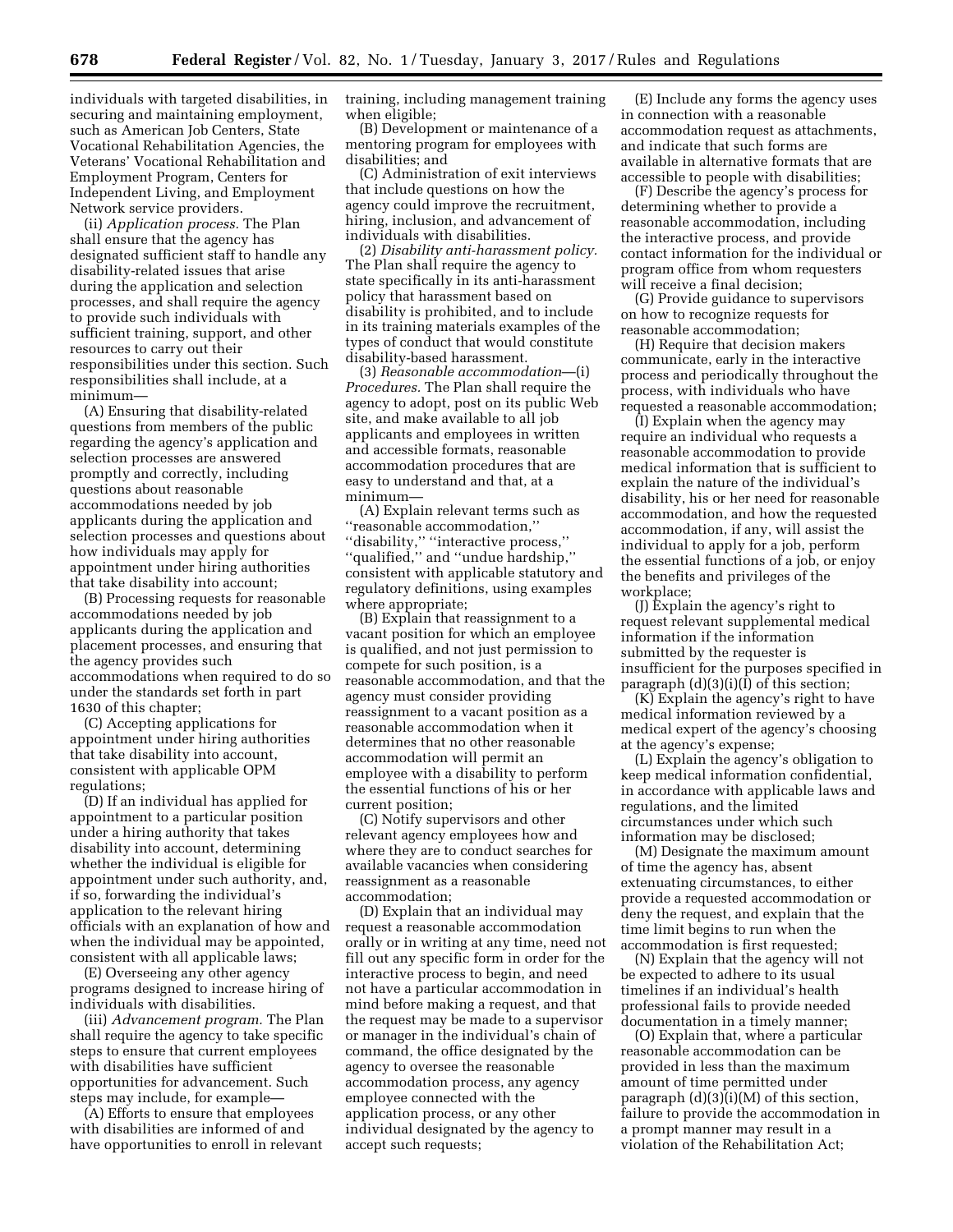(P) Provide for expedited processing of requests for reasonable accommodations that are needed sooner than the maximum allowable time frame permitted under paragraph (d)(3)(i)(M) of this section;

(Q) Explain that, when all the facts and circumstances known to the agency make it reasonably likely that an individual will be entitled to a reasonable accommodation, but the accommodation cannot be provided immediately, the agency shall provide an interim accommodation that allows the individual to perform some or all of the essential functions of his or her job, if it is possible to do so without imposing undue hardship on the agency;

(R) Inform applicants and employees how they may track the processing of requests for reasonable accommodation;

(S) Explain that, where there is a delay in either processing a request for or providing a reasonable accommodation, the agency must notify the individual of the reason for the delay, including any extenuating circumstances that justify the delay;

(T) Explain that individuals who have been denied reasonable accommodations have the right to file complaints pursuant to 29 CFR 1614.106;

(U) Encourage the use of voluntary informal dispute resolution processes that individuals may use to obtain prompt reconsideration of denied requests for reasonable accommodation;

(V) Provide that the agency shall give the requester a notice consistent with the requirements of paragraph (d)(3)(iii) of this section at the time a request for reasonable accommodation is denied; and

(W) Provide information on how to access additional information regarding reasonable accommodation, including, at a minimum, Commission guidance and technical assistance documents.

(ii) *Cost of accommodations.* The Plan shall require the agency to take specific steps to ensure that requests for reasonable accommodation are not denied for reasons of cost, and that individuals with disabilities are not excluded from employment due to the anticipated cost of a reasonable accommodation, if the resources available to the agency as a whole, excluding those designated by statute for a specific purpose that does not include reasonable accommodation, would enable it to provide an effective reasonable accommodation without undue hardship. Such steps shall be reasonably designed to, at a minimum—

(A) Ensure that anyone who is authorized to grant or deny requests for

reasonable accommodation or to make hiring decisions is aware that, pursuant to the regulations implementing the undue hardship defense at 29 CFR part 1630, all resources available to the agency as a whole, excluding those designated by statute for a specific purpose that does not include reasonable accommodation, are considered when determining whether a denial of reasonable accommodation based on cost is lawful; and

(B) Ensure that anyone authorized to grant or deny requests for reasonable accommodation or to make hiring decisions is aware of, and knows how to arrange for the use of, agency resources available to provide the accommodation, including any centralized fund the agency may have for that purpose.

(iii) *Notification of basis for denial.*  The Plan shall require the agency to provide a job applicant or employee who is denied a reasonable accommodation with a written notice at the time of the denial, in an accessible format when requested, that—

(A) Explains the reasons for the denial and notifies the job applicant or employee of any available internal appeal or informal dispute resolution processes;

(B) Informs the job applicant or employee of the right to challenge the denial by filing a complaint of discrimination under this part;

(C) Provides instructions on how to file such a complaint; and

(D) Explains that, pursuant to 29 CFR 1614.105, the right to file a complaint will be lost unless the job applicant or employee initiates contact with an EEO Counselor within 45 days of the denial, regardless of whether the applicant or employee participates in an informal dispute resolution process.

(4) *Accessibility of facilities and technology*—(i) *Notice of rights.* The Plan shall require the agency to adopt, post on its public Web site, and make available to all employees in written and accessible formats, a notice that—

(A) Explains their rights under Section 508 of the Rehabilitation Act of 1973, 29 U.S.C. 794d, concerning the accessibility of agency technology, and the Architectural Barriers Act, 42 U.S.C. 4151 through 4157, concerning the accessibility of agency building and facilities;

(B) Provides contact information for an agency employee who is responsible for ensuring the physical accessibility of the agency's facilities under the Architectural Barriers Act of 1968, and an agency employee who is responsible for ensuring that the electronic and information technology purchased,

maintained, or used by the agency is readily accessible to, and usable by, individuals with disabilities, as required by Section 508 of the Rehabilitation Act of  $1973$ ; and

(C) Provides instructions on how to file complaints alleging violations of the accessibility requirements of the Architectural Barriers Act of 1968 and Section 508 of the Rehabilitation Act of 1973.

(ii) *Assistance with filing complaints at other agencies.* If an agency's investigation of a complaint filed under Section 508 of the Rehabilitation Act of 1973 or the Architectural Barriers Act of 1968 shows that a different entity is responsible for the alleged violation, the Plan shall require the agency to inform the individual who filed the complaint where he or she may file a complaint against the other entity, if possible.

(5) *Personal assistance services allowing employees to participate in the workplace*— (i) *Obligation to provide personal assistance services.* The Plan shall require the agency to provide an employee with, in addition to professional services required as a reasonable accommodation under the standards set forth in part 1630 of this chapter, personal assistance services during work hours and job-related travel if—

(A) The employee requires such services because of a targeted disability;

(B) Provision of such services would, together with any reasonable accommodations required under the standards set forth in part 1630 of this chapter, enable the employee to perform the essential functions of his or her position; and

(C) Provision of such services would not impose undue hardship on the agency.

(ii) *Service providers.* The Plan shall state that personal assistance services required under paragraph (d)(5)(i) of this section must be performed by a personal assistance service provider. The Plan may permit the agency to require personal assistance service providers to provide personal assistance services to more than one individual. The Plan may also permit the agency to require personal assistance service providers to perform tasks unrelated to personal assistance services, but only to the extent that doing so does not result in failure to provide personal assistance services required under paragraph  $(d)(5)(i)$  of this section in a timely manner.

(iii) *No adverse action.* The Plan shall prohibit the agency from taking adverse actions against job applicants or employees based on their need for, or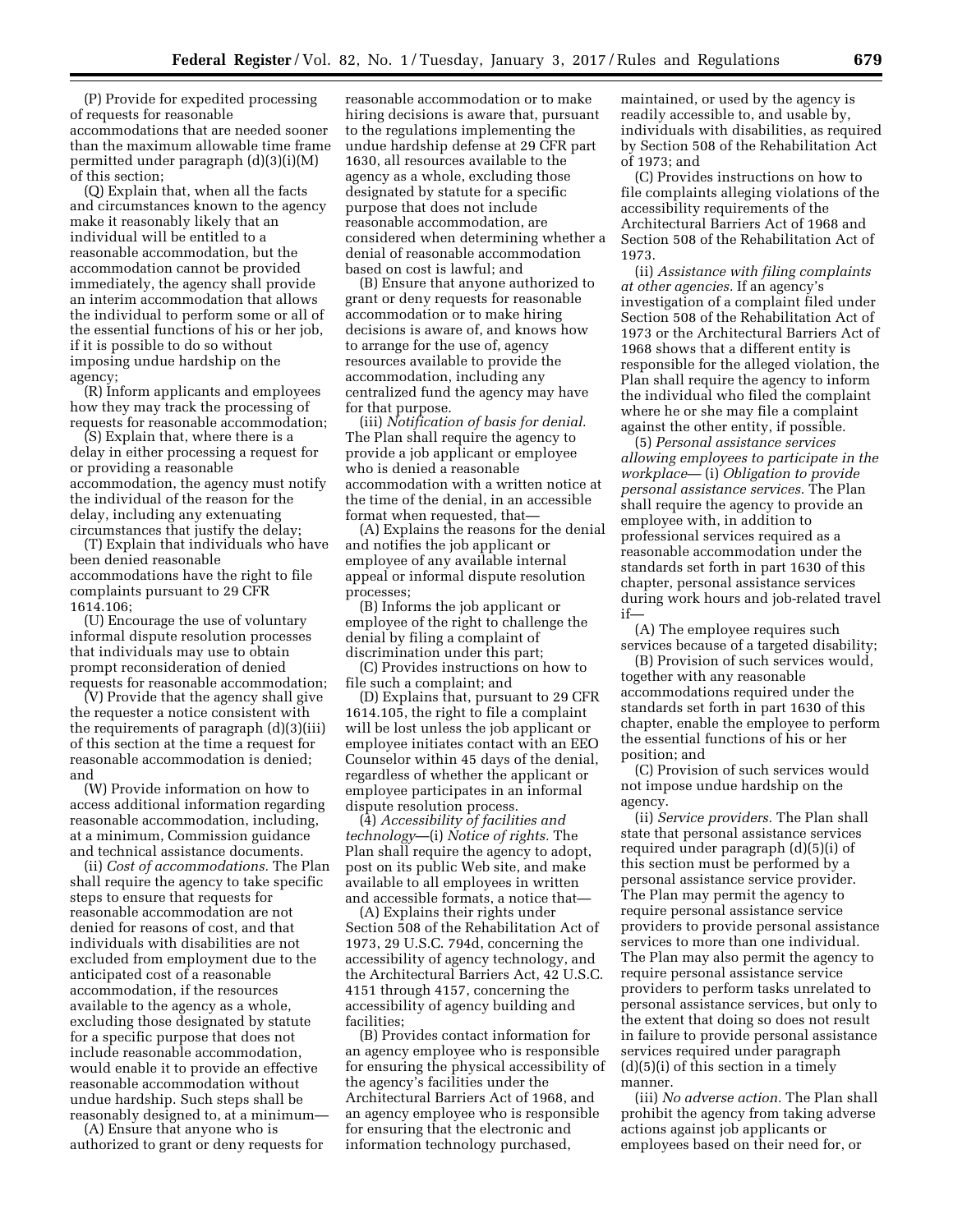perceived need for, personal assistance services.

(iv) *Selection of personal assistance service providers.* The Plan shall require the agency, when selecting someone who will provide personal assistance services to a single individual, to give primary consideration to the individual's preferences to the extent permitted by law.

(v) *Written procedures.* The Plan shall require the agency to adopt, post on its public Web site, and make available to all job applicants and employees in written and accessible formats, procedures for processing requests for personal assistance services. An agency may satisfy this requirement by stating, in the procedures required under paragraph (d)(3)(i) of this section, that the process for requesting personal assistance services, the process for determining whether such services are required, and the agency's right to deny such requests when provision of the services would pose an undue hardship, are the same as for reasonable accommodations.

(6) *Utilization analysis*—(i) *Current utilization.* The Plan shall require the agency to perform a workforce analysis annually to determine the percentage of its employees at each grade and salary level who have disabilities, and the percentage of its employees at each grade and salary level who have targeted disabilities.

(ii) *Source of data.* For purposes of the analysis required under paragraph (d)(6)(i) of this section, an employee may be classified as an individual with a disability or an individual with a targeted disability on the basis of—

(A) The individual's selfidentification as an individual with a disability or an individual with a targeted disability on a form, including but not limited to the Office of Personnel Management's Standard Form 256, which states that the information collected will be kept confidential and used only for statistical purposes, and that completion of the form is voluntary;

(B) Records relating to the individual's appointment under a hiring authority that takes disability into account, if applicable; and

(C) Records relating to the individual's requests for reasonable accommodation, if any.

(iii) *Data accuracy.* The Plan shall require the agency to take steps to ensure that data collected pursuant to paragraph (d)(6)(i) of this section are accurate.

(7) *Goals*—(i) *Adoption.* The Plan shall commit the agency to the goal of ensuring that—

(A) No less than 12% of employees at the GS–11 level and above, together with employees who are not paid under the General Schedule but who have salaries equal to or greater than employees at the GS–11, step 1 level in the Washington, DC locality, are individuals with disabilities;

(B) No less than 12% of employees at the GS–10 level and below, together with employees who are not paid under the General Schedule but who have salaries less than employees at the GS– 11, step 1 level in the Washington, DC locality, are individuals with disabilities;

(C) No less than 2% of employees at the GS–11 level and above, together with employees who are not paid under the General Schedule but who have salaries equal to or greater than employees at the GS–11, step 1 level in the Washington, DC locality, are individuals with targeted disabilities; and

(D) No less than 2% of employees at the GS–10 level and below, together with employees who are not paid under the General Schedule but who have salaries less than employees at the GS– 11, step 1 level in the Washington, DC locality, are individuals with targeted disabilities.

(ii) *Progression toward goals.* The Plan shall require the agency to take specific steps that are reasonably designed to gradually increase the number of persons with disabilities or targeted disabilities employed at the agency until it meets the goals established pursuant to paragraph (d)(7)(i) of this section. Examples of such steps include, but are not limited to—

(A) Increased use of hiring authorities that take disability into account to hire or promote individuals with disabilities or targeted disabilities, as applicable;

(B) To the extent permitted by applicable laws, consideration of disability or targeted disability status as a positive factor in hiring, promotion, or assignment decisions;

(C) Disability-related training and education campaigns for all employees in the agency;

(D) Additional outreach or recruitment efforts;

(E) Increased efforts to hire and retain individuals who require supported employment because of a disability, who have retained the services of a job coach at their own expense or at the expense of a third party, and who may be given permission to use the job coach during work hours as a reasonable accommodation without imposing undue hardship on the agency; and

(F) Adoption of training, mentoring, or internship programs for individuals with disabilities.

(8) *Recordkeeping.* The Plan shall require the agency to keep records that it may use to determine whether it is complying with the nondiscrimination and affirmative action requirements imposed under Section 501, and to make such records available to the Commission upon the Commission's request, including, at a minimum, records of—

(i) The number of job applications received from individuals with disabilities, and the number of individuals with disabilities who were hired by the agency;

(ii) The number of job applications received from individuals with targeted disabilities, and the number of individuals with targeted disabilities who were hired by the agency;

(iii) All rescissions of conditional job offers, demotions, and terminations taken against applicants or employees as a result of medical examinations or inquiries;

(iv) All agency employees hired under the Schedule A hiring authority for persons with certain disabilities, and each such employee's date of hire, entering grade level, probationary status, and current grade level;

(v) The number of employees appointed under the Schedule A hiring authority for persons with certain disabilities who have been converted to career or career-conditional appointments in the competitive service, and the number of such employees who were terminated prior to being converted to a career or careerconditional appointment in the competitive service; and

(vi) Details about each request for reasonable accommodation including, at a minimum—

(A) The specific reasonable accommodation requested, if any;

(B) The job (occupational series, grade level, and agency component) sought by the requesting applicant or held by the requesting employee;

(C) Whether the accommodation was needed to apply for a job, perform the essential functions of a job, or enjoy the benefits and privileges of employment;

(D) Whether the request was granted (which may include an accommodation different from the one requested) or denied;

(E) The identity of the deciding official;

(F) If denied, the basis for such denial; and

(G) The number of days taken to process the request.